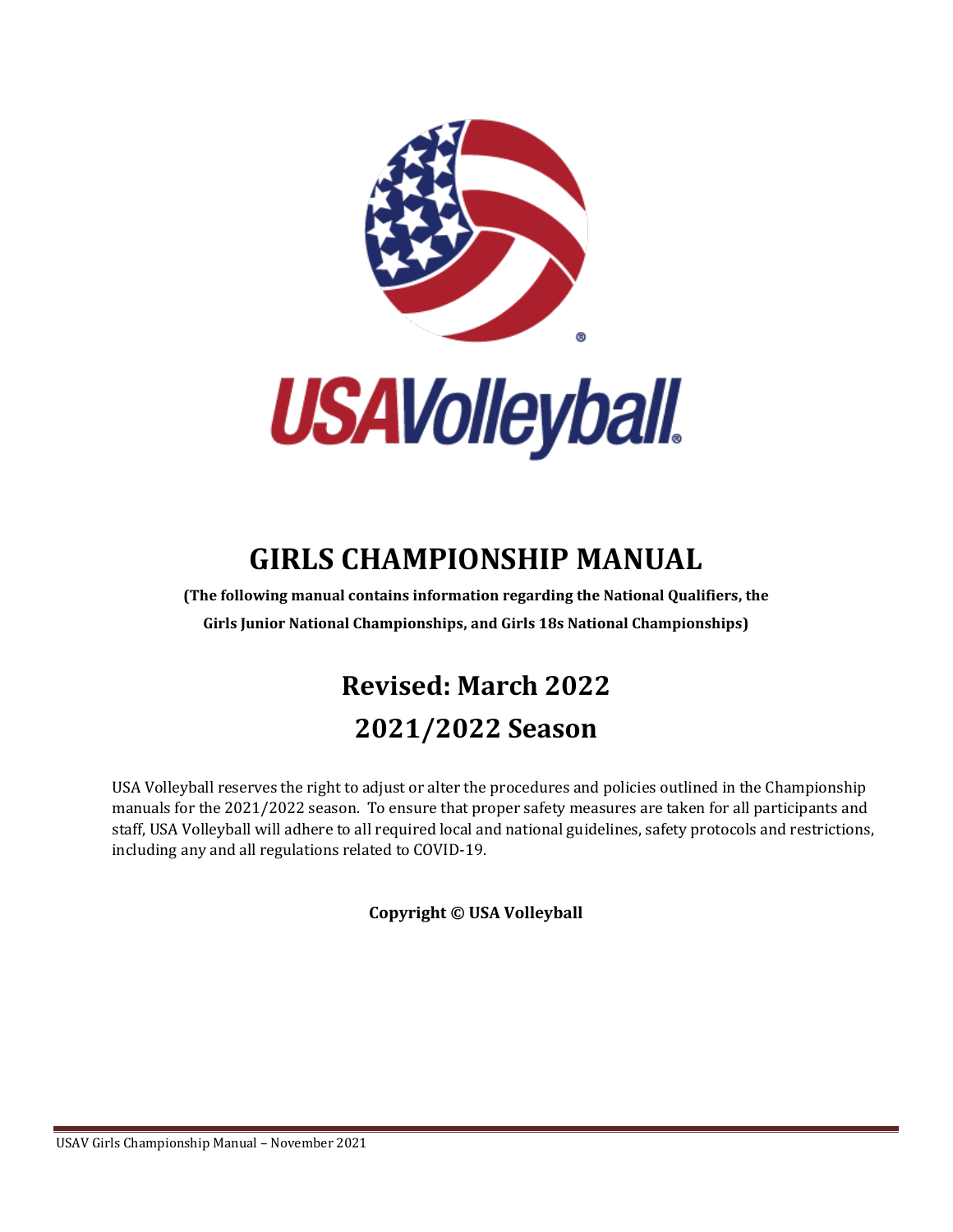### **TABLE OF CONTENTS**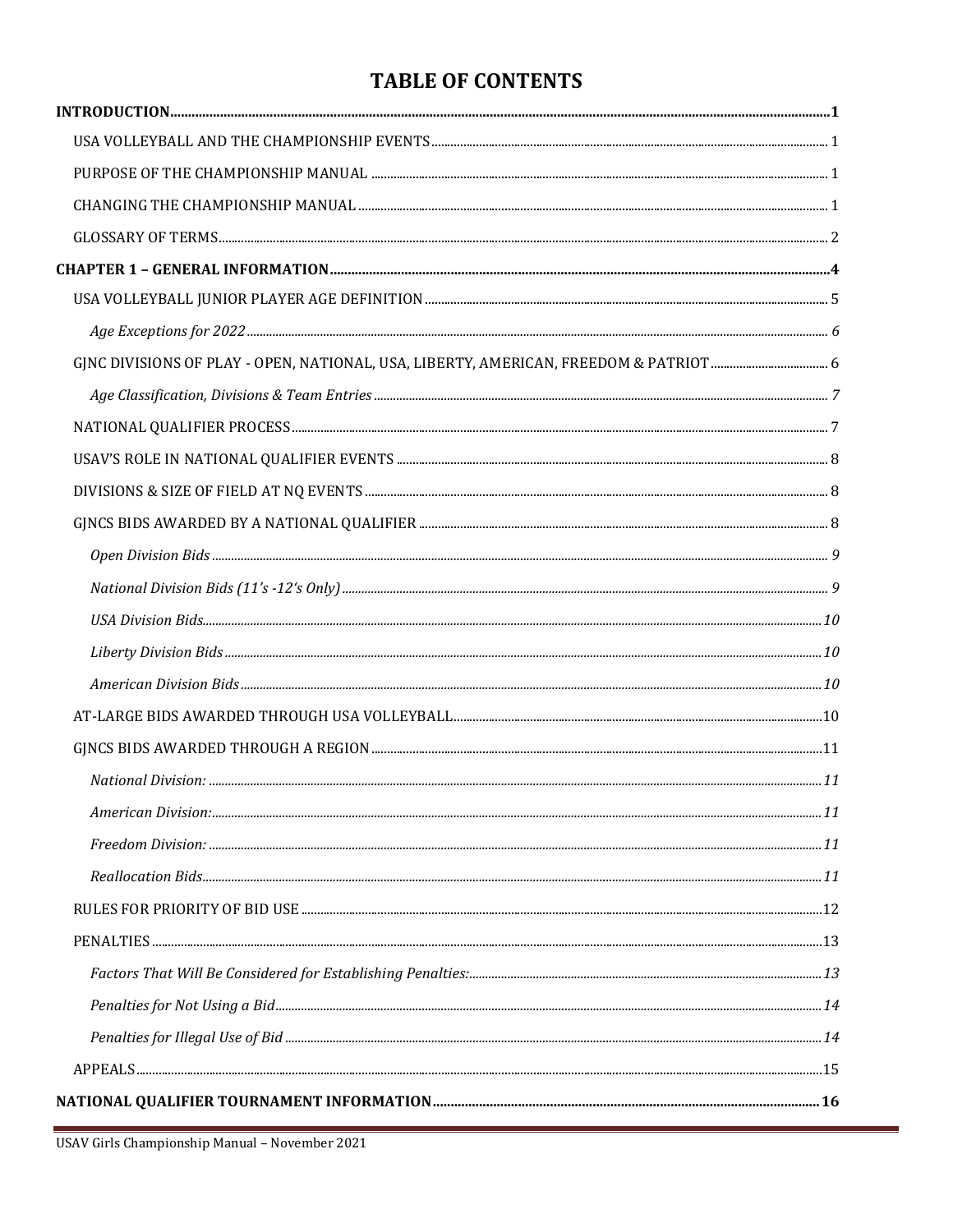| USAV Girls Jr National Championships (GJNCs) and USAV Boys Junior National Championships (BJNC): 21 |  |
|-----------------------------------------------------------------------------------------------------|--|
|                                                                                                     |  |
|                                                                                                     |  |
|                                                                                                     |  |
|                                                                                                     |  |
|                                                                                                     |  |
|                                                                                                     |  |
|                                                                                                     |  |
|                                                                                                     |  |
|                                                                                                     |  |
|                                                                                                     |  |
|                                                                                                     |  |
|                                                                                                     |  |
|                                                                                                     |  |
|                                                                                                     |  |
|                                                                                                     |  |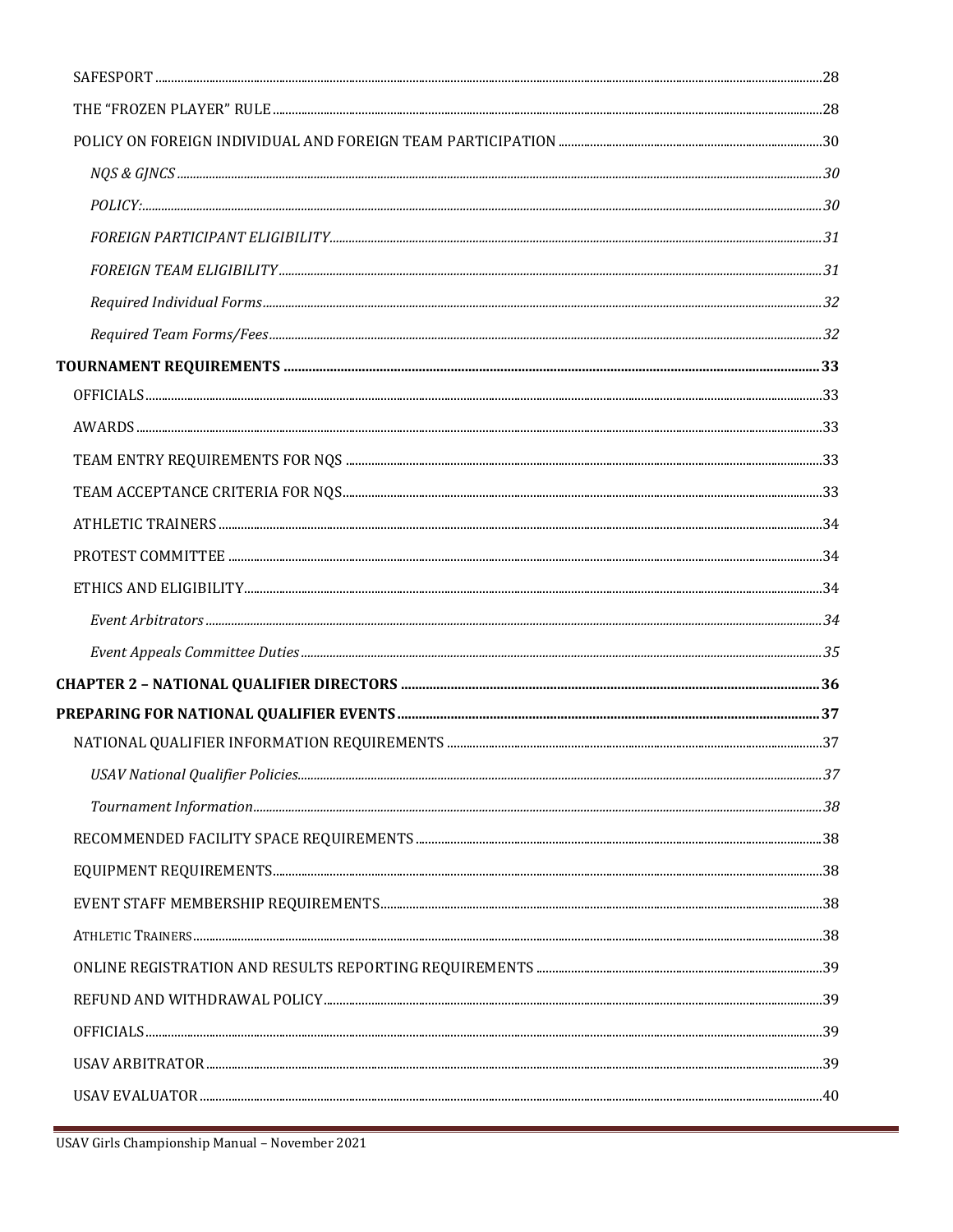| USAV BRANDING. |  |
|----------------|--|
|                |  |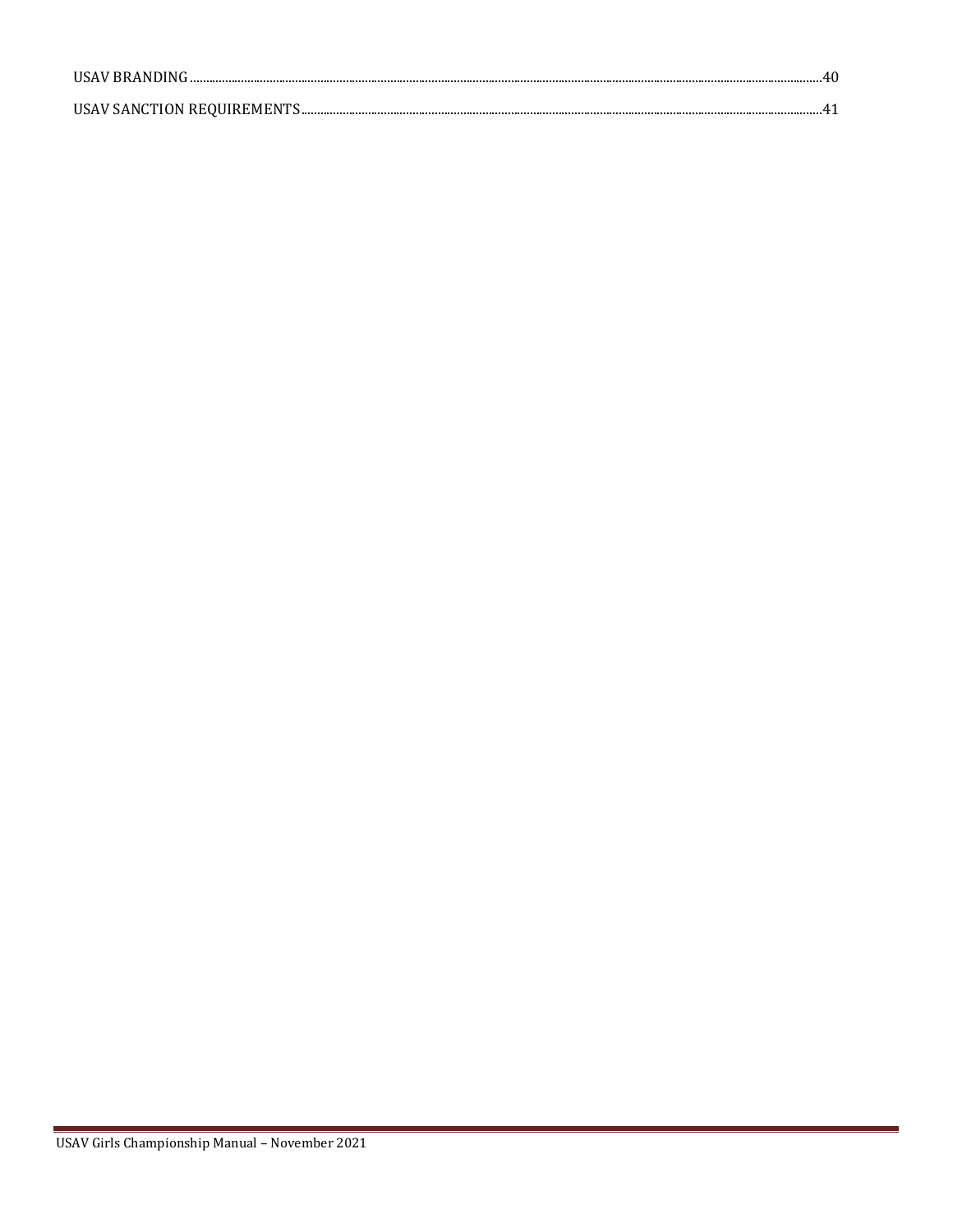# **INTRODUCTION**

# <span id="page-5-1"></span><span id="page-5-0"></span>**USA VOLLEYBALL AND THE CHAMPIONSHIP EVENTS**

USA Volleyball (USAV), recognized by the United States Olympic and Paralympic Committee as the National Governing Body for volleyball, holds several national championships annually, including the USA Volleyball Girls Junior National Championships (GJNC) and the 18s Girls Junior National Championships (18sGJNC) (collectively referred to as GJNCs). The USA Volleyball Girls Junior National Qualifiers (NQ) are one avenue for Teams to gain entry into those championships.

The GJNCs provides competition by age classifications in various divisions of the Championships. Teams must qualify to play at the GJNCs for all Divisions (except the Patriot Divisions) through one of two main paths; one is the NQ process and the other is the Region Bid process. In the case of the Patriot Divisions, a Team may simply enter the Tournament through the established means.

A Team can earn a Bid to the GJNCs by finishing in a Bid award position at a NQ, through the At-Large Bid process, through a Region Bid process, or through the Region reallocation process

# <span id="page-5-2"></span>**PURPOSE OF THE CHAMPIONSHIP MANUAL**

The NQs are licensed by USAV and must operate within parameters set by USAV. Those parts of the NQs that impact play, and thus entry into the GJNCs, must adhere to standards set out in this Girls Championship Manual (GCM).

The primary purpose of this GCM is to publish the standards established by USAV for the GJNCs and the NQs. The secondary purpose is to explain the process of qualifying to play at the GJNCs.

The GCM is intended to be a resource to those hosting one of the NQs and to those organizations whose Teams attend the GJNCs and the NQs.

# <span id="page-5-3"></span>**CHANGING THE CHAMPIONSHIP MANUAL**

The GCM is a USAV corporate document. Only the USAV Events Department may authorize changes, deletions, and additions to this GCM and to the qualifying process itself.

Suggestions to change the GCM and the qualifying process can come from the USAV Junior Assembly (JA), USAV Commissions, USAV Events Department (Events Department), the National Qualifier Directors (QD) or the USAV Regional Volleyball Association Assembly (RVAA). Suggested changes must be submitted to USA Volleyball no later than July 1<sup>st</sup> to follow a review process in order to be approved; changes that have monetary or legal significance may require a review by the QDs. Once a suggested change is approved, the implementation may take up to two full seasons.

The Events Department annually updates the GCM and distributes an electronic copy of the updated version to each OD for review. The Events Department will post the updated GCM on the USAV website, no later than October  $1<sup>st</sup>$  of each year.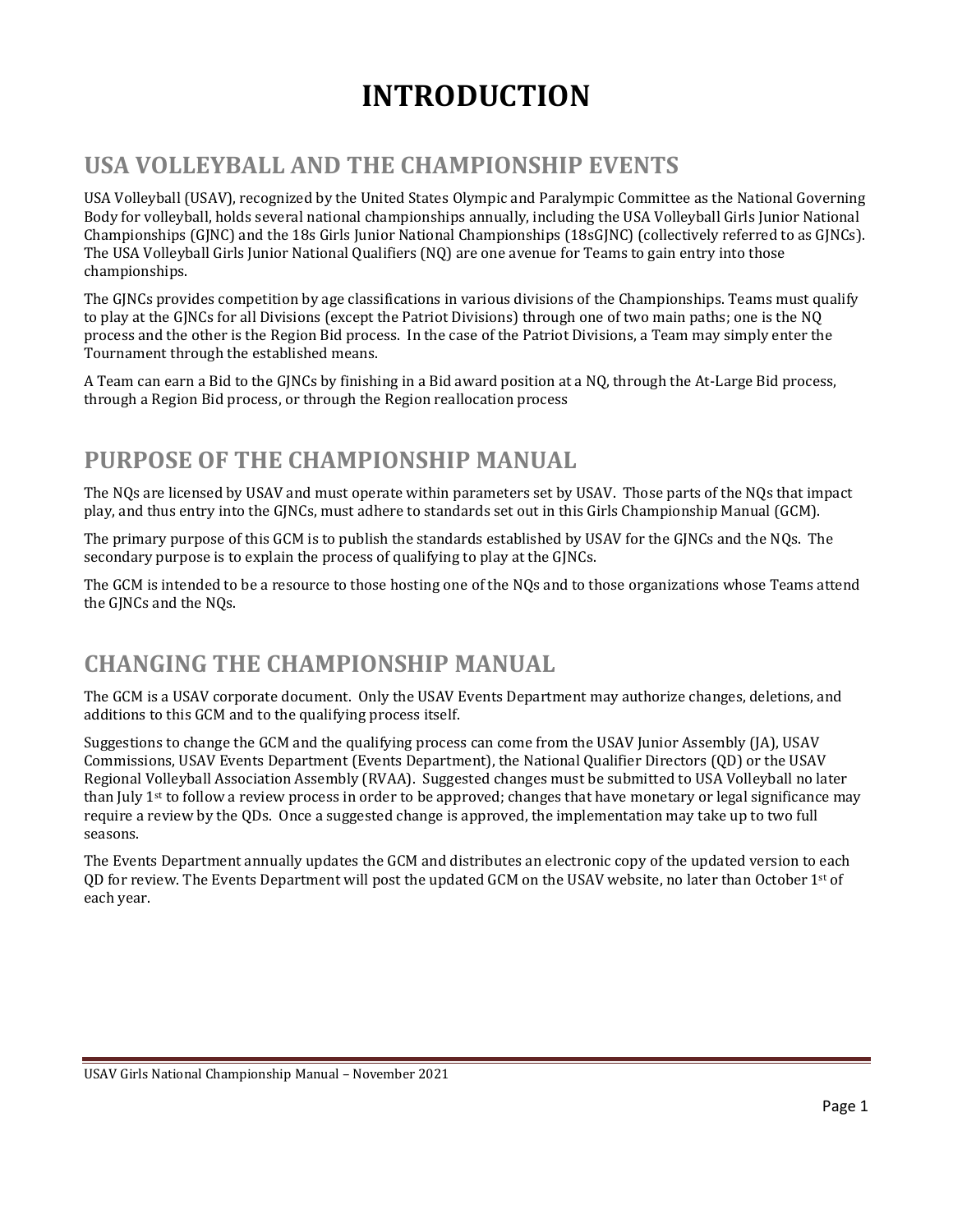# <span id="page-6-0"></span>**GLOSSARY OF TERMS**

**18sGJNC:** An 18's National Championship that takes place in the spring with the 18 Open, 18 National, 18 USA, 18 Liberty 18 American, 18 Freedom and 18 Patriot Divisions.

**American Division:** The fifth-Tier division for 13's – 18's, and the second Tier for 12's of the GJNCs where Teams must obtain a Bid to participate.

**Bid:** A Bid is an invitation to a Team to play in the GJNCs either through a NQ or a Region Bid process. To use the Bid, a Team must meet all entry deadlines and other requirements set by both their USAV Region and the USAV national office.

**At-Large Bid:** A GJNC Bid awarded in the Open or USA Division upon the completion of the Qualifier Season (both National and Regional) by the GJNC Seeding Committee based on performance during that season, in relation to other non-qualified Teams in that age group.

**Reallocation Bid:** A National, USA, American, or Freedom Division Bid to the GJNCs that is unused and is returned for reallocation to a Region. Reallocation is performed by the USAV Events Department.

**Trickle-Down Bid:** A GJNC Bid awarded at a NQ to a Team finishing lower than a usual Bid award position. This happens in some situations when a higher finishing Team has previously accepted a GJNC Bid from another NQ or a Region process or a Bid is declined from the National, Liberty, American, Freedom or USA Divisions. Note: 18 Open Bids may not be declined.

**GCM**: Girls Championship Manual

**Event:** Multiple Tournaments or activities associated within the same title, Sanction and host organization.

**Freedom Division:** The sixth-tier division for 14's – 18's of the GJNCs where Teams must obtain a Bid to participate.

**Frozen Player:** A player who is restricted from participating on the roster of another Team. The specifics of the "Frozen Player" are numerous and can vary between the 18sGJNC and the GJNC. (Please se[e Frozen Player Rule\)](file://///files.usav.org/share$/Event%20Dept/Events/Girls%20Qualifiers/Manuals/GJNC%20Championship%20Manual/2018/Frozen_Player%23_The_).

**GJNC**: Girls Junior National Championship

**JA**: Junior Assembly of USA Volleyball

**Liberty Division:** The fourth-tier division for 13's – 18's of the GJNCs where Teams must obtain a Bid to participate.

**Match:** A head-to-head competition between two (2) Teams within a specified round of a Tournament. While typically two (2) sets out of three (3), some Matches may also involve an automatic three (3) sets, or simply one (1) set (used in Tie breaking situations).

**Qualifying Match:** A Match that "qualifies" a Team for the GJNCs.

**Seeding Match:** A non-elimination Match meant to place or "seed" Teams into the next round of play.

**National Division:** The second-Tier division for 13's – 18's, and the top Tier for the 11's and 12's of the GJNCs where Teams must obtain a Bid to participate.

**NQ:** National Qualifier Event

**Open Division:** The top Tier division for the 13's – 18's of the GJNCs where Teams must obtain a Bid to participate.

**Patriot Division:** A non-qualifying division for 13's – 18's of the GJNCs where Teams may gain access to the Tournament by simply entering the Event through the established process in the GCM.

**Playing Surface:** Area deemed as "playable" by the 2021 – 2023 USAV Indoor Rules Book for that court.

**Region:** One of 40 established member organizations of USAV governing a specific geographical area.

**Round of play:** A specified segment of a Tournament (typically a pool or playoff bracket). Tie breaker competition is NOT considered a round of play.

USAV Girls National Championship Manual – November 2021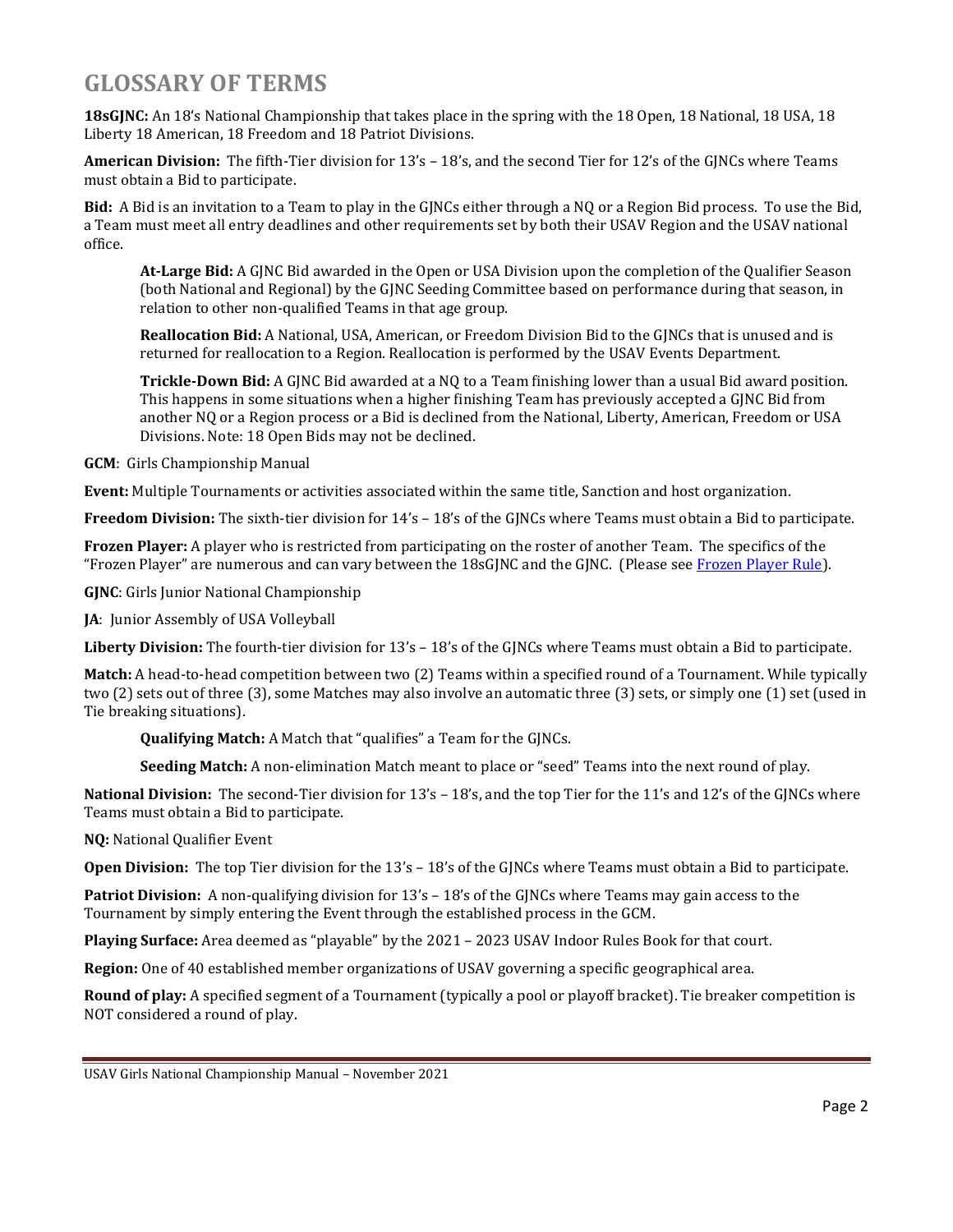**Sanction:** Recognition and coverage of a given Event, and/or Tournament within an Event, by either a Region of USAV or the National Office.

**Second Warm Up Period:** Start of receiving Team's warm-up.

**Seeding:** The order in which Teams are ranked to begin a Tournament.

**Seeding Committee:** A committee designated by the USAV Events Department consisting of 4-7 USAV members in good standing. Seeding Committee members are responsible for Seeding of all divisions at the GJNCs, Open Divisions of NQs (if requested by QD) and selection of At-Large Bids for GJNCs.

**Team:** A minimum of six (6) rostered players up to fifteen (15) players and no more than five (5) staff members, including the required head coach position.

**Tie:** When two (2) or more Teams end pool play with identical Match records.

**Tie Break:** Method by which a Ties after pool play has concluded, are given a ranked order of finish to either advance to the next round of play or be placed into a competitive Tie breaking Match or series of Matches.

**Tournament:** Competition of a specific group of Teams (i.e. Girls 16'sOpen Tournament) that could also be known as a "Championship."

**USA Division:** The third-Tier division for 12's – 18's of the GJNCs where Teams must obtain a Bid to participate.

**USAV**: USA Volleyball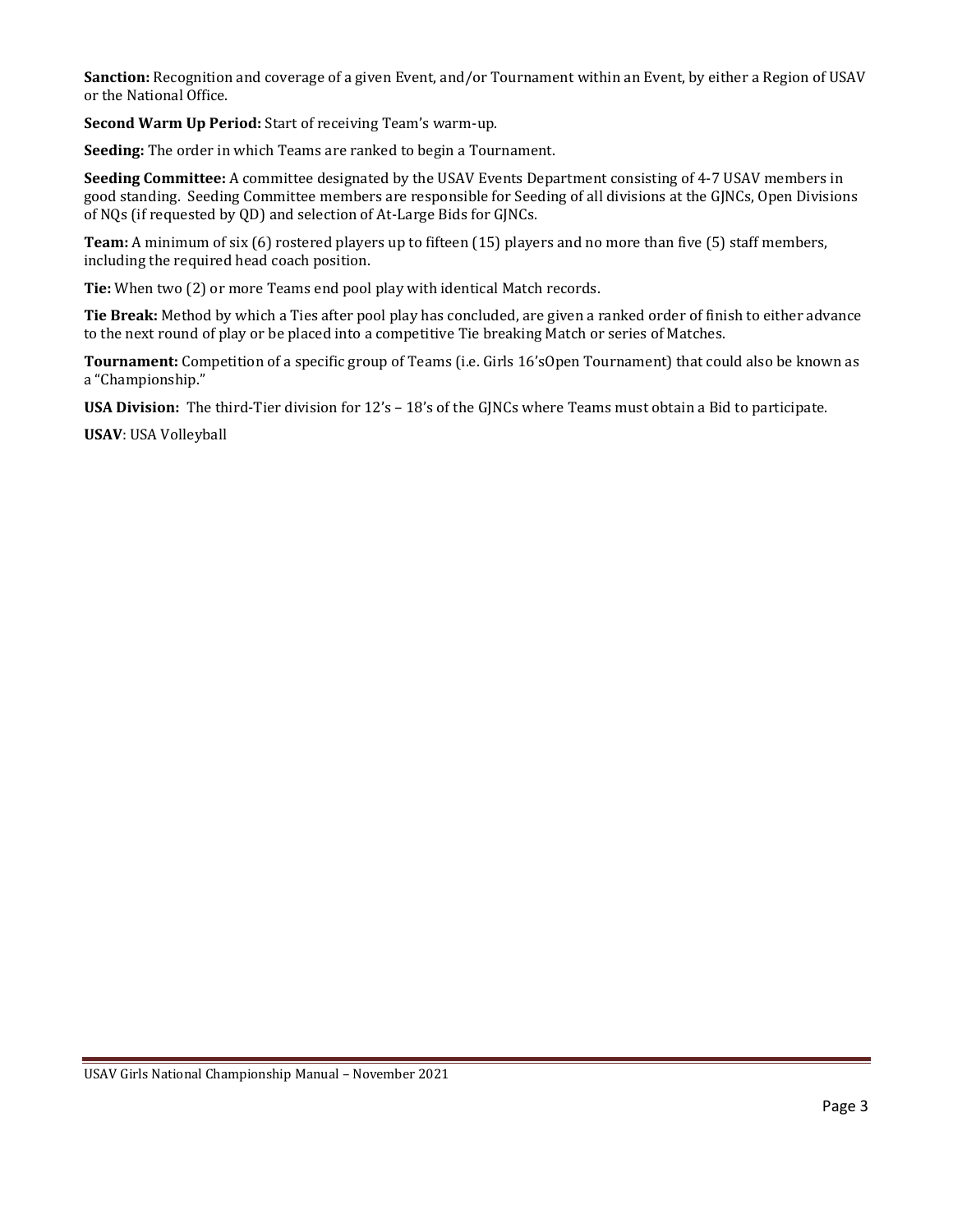

# <span id="page-8-0"></span>**CHAPTER 1 – GENERAL INFORMATION**

USAV Girls National Championship Manual – November 2021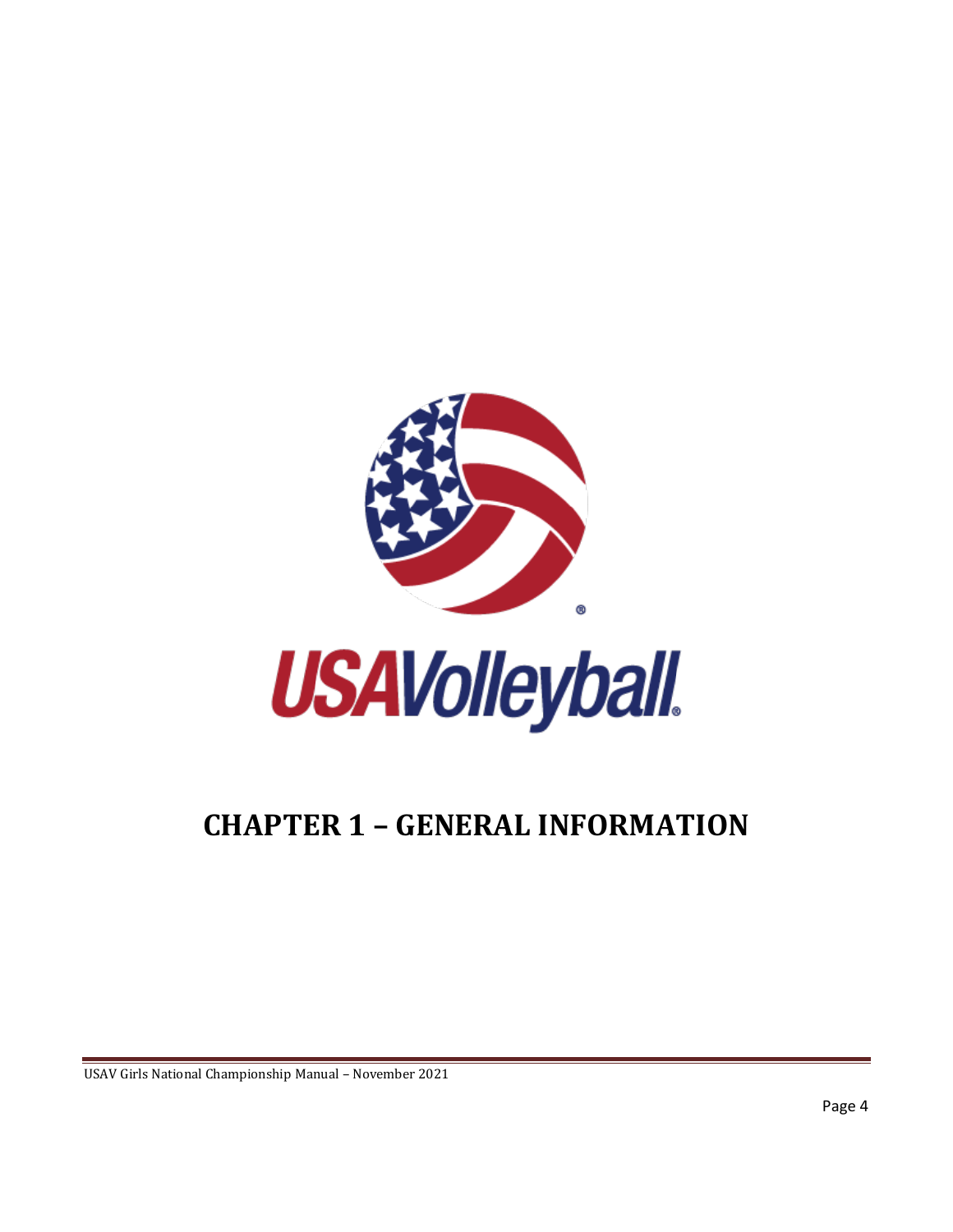# <span id="page-9-0"></span>**USA VOLLEYBALL JUNIOR PLAYER AGE DEFINITION**

#### **For use during the 2021-2022 Season**

Once a player participates (including but not limited to practicing, training, attending workouts and/or competing) in a club or varsity program for any university, college, community college, or junior college, he/she is ineligible to take part in any regional and national programming, which includes but is not limited to national JNC qualifying and championship events.

#### The Age Definition Policy was most recently revised by the USA Volleyball Board of Directors on June 30, 2020.

The classification cut-off date of July 1 was reviewed by the USAV Junior Assembly and the USA Regional Volleyball Association Assembly prior and research justified the new cut-off date of July 1.

To determine the correct age division, please find the Month of Birth in the left column and then the year of birth in the same row. The heading of the column matching the Year of Birth is the correct age bracket.

|      | 18 &<br>Under <sup>1</sup> | 18 &<br>Under <sup>2</sup> | 17 &<br>Under | 16 <sub>8</sub><br><b>Under</b> | 15 &<br><b>Under</b> | 14 &<br>Under | 13 &<br><b>Under</b> | 12 &<br><b>Under</b> | 11 &<br><b>Under</b> | 10 &<br><b>Under</b> | 9 &<br>Under | 8 &<br>Under |
|------|----------------------------|----------------------------|---------------|---------------------------------|----------------------|---------------|----------------------|----------------------|----------------------|----------------------|--------------|--------------|
| July | 2002                       | 2003                       | 2004          | 2005                            | 2006                 | 2007          | 2008                 | 2009                 | 2010                 | 2011                 | 2012         | 2013         |
| Aug  | 2002                       | 2003                       | 2004          | 2005                            | 2006                 | 2007          | 2008                 | 2009                 | 2010                 | 2011                 | 2012         | 2013         |
| Sept | 2002                       | 2003                       | 2004          | 2005                            | 2006                 | 2007          | 2008                 | 2009                 | 2010                 | 2011                 | 2012         | 2013         |
| 0ct  | 2002                       | 2003                       | 2004          | 2005                            | 2006                 | 2007          | 2008                 | 2009                 | 2010                 | 2011                 | 2012         | 2013         |
| Nov  | 2002                       | 2003                       | 2004          | 2005                            | 2006                 | 2007          | 2008                 | 2009                 | 2010                 | 2011                 | 2012         | 2013         |
| Dec  | 2002                       | 2003                       | 2004          | 2005                            | 2006                 | 2007          | 2008                 | 2009                 | 2010                 | 2011                 | 2012         | 2013         |
| Jan  | 2003                       | 2004                       | 2005          | 2006                            | 2007                 | 2008          | 2009                 | 2010                 | 2011                 | 2012                 | 2013         | 2014         |
| Feb  | 2003                       | 2004                       | 2005          | 2006                            | 2007                 | 2008          | 2009                 | 2010                 | 2011                 | 2012                 | 2013         | 2014         |
| Mar  | 2003                       | 2004                       | 2005          | 2006                            | 2007                 | 2008          | 2009                 | 2010                 | 2011                 | 2012                 | 2013         | 2014         |
| Apr  | 2003                       | 2004                       | 2005          | 2006                            | 2007                 | 2008          | 2009                 | 2010                 | 2011                 | 2012                 | 2013         | 2014         |
| May  | 2003                       | 2004                       | 2005          | 2006                            | 2007                 | 2008          | 2009                 | 2010                 | 2011                 | 2012                 | 2013         | 2014         |
| June | 2003                       | 2004                       | 2005          | 2006                            | 2007                 | 2008          | 2009                 | 2010                 | 2011                 | 2012                 | 2013         | 2014         |

**<sup>1</sup>** Players who were born on or after July 1, 2003 OR players who were born on or after July 1, 2003 and a high school student in the twelfth (12<sup>th</sup>) grade or below during some part of the current academic year.

**<sup>2</sup> Female Only- Players who were born on or after July 1, 2003 (who are defined as 18 & Under by the USAV Age Definition) and are in the 11th grade for the current academic year are waivered to complete in 17 & Under. (This age waiver is based on recruiting concerns for 11th grade girls previously required to participate in girls 18's qualifiers and the 18's GJNC.)**

**Note:** These age definitions are used by domestic club programs and are NOT the same as the age definitions for the International and Domestic NDTP programs for 2022.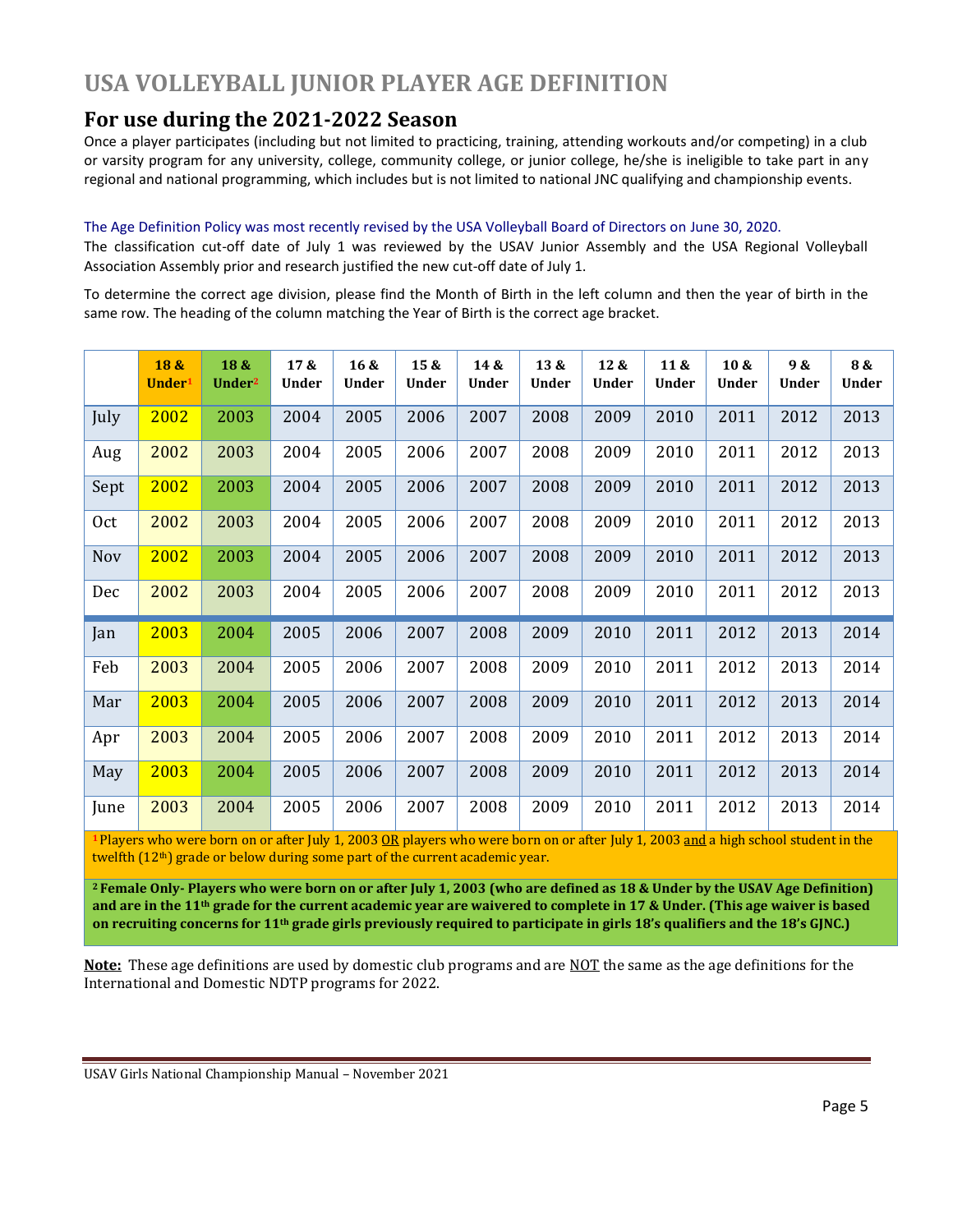#### <span id="page-10-0"></span>*Age Exceptions for 2022*

• An AGE WAIVER will be granted to players who were born on or after July 1, 2003, (who are defined as 18 & under by the USAV Age Definition) and are in the 11th grade for the current academic year. These athletes will be eligible to compete in the 17 & under age division with proof of age and grade sent to the USAV Events Department. For example: A 17 year old player who is considered by the Age Definition to compete on an 18s team and is still in the 11th grade for the current academic year, may compete on their 17s team in a qualifying division for GJNC with a waiver.

# <span id="page-10-1"></span>**GJNC DIVISIONS OF PLAY - OPEN, NATIONAL, USA, LIBERTY, AMERICAN, FREEDOM & PATRIOT**

There are seven (7) major divisions of play at GJNCs – Open Divisions, National Divisions, USA Divisions, Liberty Divisions, American Divisions, Freedom Divisions, and the Patriot Divisions.

The goal of the GJNCs **Open Divisions** is to identify, through competition, the best Team in each GJNCs age group from among Teams (see chart below) that have earned Bids. The NQ Open Divisions are designed to select those Teams.

• To participate in an Open Division at the GJNCs, a Team must earn a Bid from participating in an NQ Open Division – either winning the Bid outright at an NQ or being selected for an At-Large Bid after competing in an NQ Open Division (see [Open At-Large Bids\)](#page-14-3).

The goal of the GJNCs **National, USA, Liberty, American and Freedom** is to showcase Region Teams and provide the opportunity for more Teams to participate at the GJNCs.

- Teams have the following avenues to receive a Bid for a GJNCs Open, National, USA, Liberty, American or Freedom Division:
	- o Earn a Bid at a NQ (Open, USA, Liberty and American);
	- o Awarded an at–large Bid (Open, USA, and Liberty);
	- o Earn a Bid through their Region's Bid process (National, American and Freedom); or
	- o Earn a Bid from their Region through the Re-allocation process (National, USA, Liberty, American and Freedom).

The goal of the GJNCs **Patriot Divisions** is to allow opportunity for Teams to participate at the GJNCs without following the qualification process.

• Teams must follow the established process to participate in this division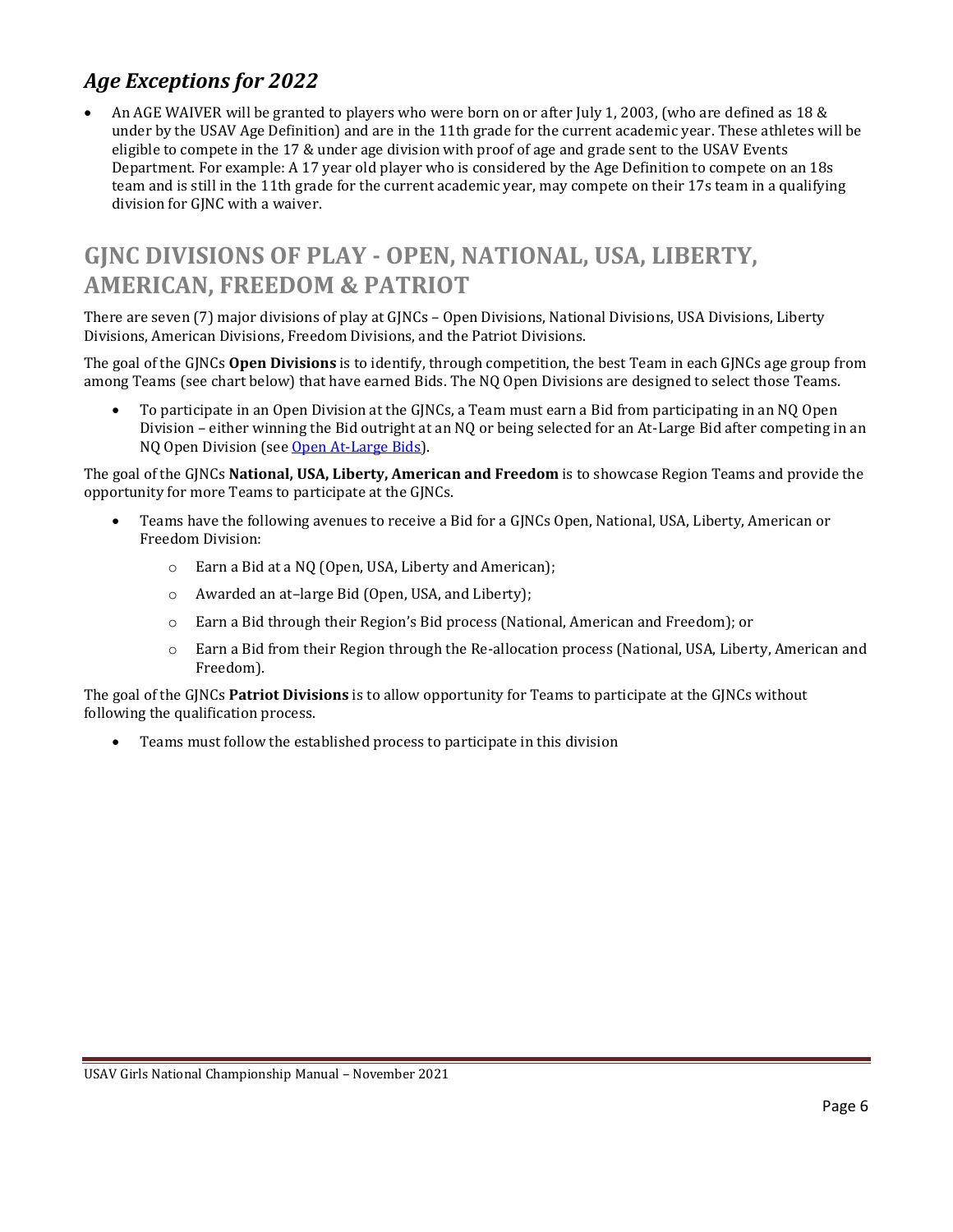#### <span id="page-11-0"></span>*Age Classification, Divisions & Team Entries*

|                          |           |           | 18 & Under 17 & Under 16 & Under 15 & Under 14 & Under 13 & Under 12 & Under 11 & Under |           |           |          |          |          |
|--------------------------|-----------|-----------|-----------------------------------------------------------------------------------------|-----------|-----------|----------|----------|----------|
| Open Division            | 48 Teams  | 36 Teams  | 36 Teams                                                                                | 36 Teams  | 36 Teams  | 24 Teams |          |          |
| <b>National Division</b> | 48 Teams  | 48 Teams  | 48 Teams                                                                                | 48 Teams  | 48 Teams  | 48 Teams | 48 Teams | 48 Teams |
| USA Division             | 48 Teams  | 36 Teams  | 36 Teams                                                                                | 36 Teams  | 36 Teams  | 36 Teams | 24 Teams |          |
| Liberty Division         | 32 Teams  | 24 Teams  | 24 Teams                                                                                | 24 Teams  | 24 Teams  | 24 Teams |          |          |
| American Division        | 64 Teams  | 64 Teams  | 64 Teams                                                                                | 64 Teams  | 64 Teams  | 64 Teams | 64 Teams |          |
| <b>Freedom Division</b>  | 48 Teams  | 48 Teams  | 48 Teams                                                                                | 48 Teams  | 48 Teams  |          |          |          |
| Patriot Division         | 64* Teams | 48* Teams | 48* Teams                                                                               | 48* Teams | 48* Teams | 48 Teams |          |          |

\*Patriot Divisions will have a soft cap of the number listed above, but may accept additional Teams in a Tournament, in multiples of 4 Teams, dependent on available court space.

## <span id="page-11-1"></span>**NATIONAL QUALIFIER PROCESS**

The primary purpose of the NQs is to select, through Tournament competition, Open and some National (11's and 12's), USA and American Teams in various age divisions to compete at the GJNCs. Teams may qualify for a Bid outside the NQ process for the National, USA, Liberty, American and Freedom Divisions.

The secondary purposes for the NQs are to:

- Promote inter-Regional play.
- Provide a high level of competition for Teams at different levels within each age division.
- Showcase junior talent for college recruiters and USAV High Performance programs.
- Promote the growth and development of volleyball in a particular geographic area.
- Provide a training ground for officials.

NQs are geographically assigned to cover a large portion of the United States to the extent that most Teams can attend at least one NQ within 8 hours drive.

Currently, there are 12 NQs for 11's-17's: Big South (Atlanta), Salt Lake City Showdown (Salt Lake City), Sunshine Volleyball Classic (Orlando), Far Western (Reno), Mideast (St. Louis & Indianapolis), Lone Star (Dallas), Northeast (Philadelphia & Baltimore), Northern Lights (Minneapolis), Pacific Northwest (Spokane), Show Me (Kansas City), Red Rock Rave (Las Vegas), and Windy City (Chicago).

Currently there are 16 NQs for 18's: Girls Winter Volleyball Championships (Chicago), KC MLK 18's (Kansas City), Northern Lights 18's (Minneapolis), AVC Dallas (Dallas), Ohio Valley (Columbus), Music City Volleyball Championships (Nashville), Florida Girls 18s National Qualifier (Orlando), Southeast (Atlanta), Boston Volleyball Festival (Boston), Sierra National Qualifier (Reno), Southern California 18's (Anaheim), Salt Lake City Showdown (Salt Lake),Lone Star (Houston), Pacific Northwest (Spokane), Mideast (Indianapolis), and Northeast (Philadelphia).

USAV Girls National Championship Manual – November 2021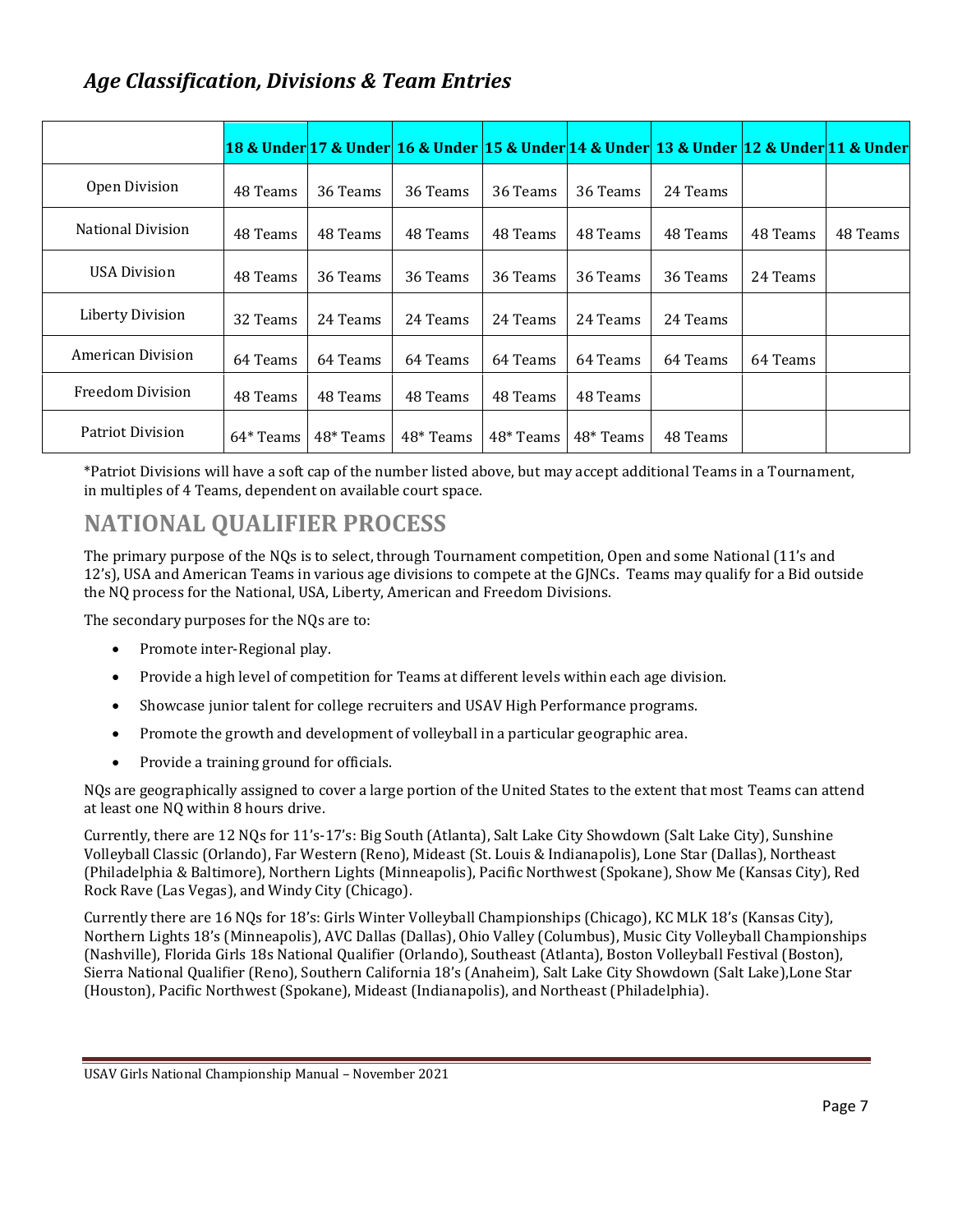# <span id="page-12-0"></span>**USAV'S ROLE IN NATIONAL QUALIFIER EVENTS**

The NQs are Sanctioned by the USAV National Office which develops, standardizes, evaluates, and oversees the qualification process for the GJNCs through the USAV Events Department.

USAV and the Events Department monitor the qualifying process each season, and, with their various committees:

- Approve formats and flow charts for the NQ divisions
- Determine the process by which Teams are accepted or denied entry into a NQ division
- Approve each NQ competition schedule grid
- Approve systems to seed the NQ Open Divisions
- Review and recommend improvements for NQ operations
- Establish and verify individual eligibility requirements for all participants in both Bid and non-Bid divisions

## <span id="page-12-1"></span>**DIVISIONS & SIZE OF FIELD AT NQ EVENTS**

The USAV Events Department, with input from the QDs of each of the NQs, determines the maximum number of Teams a NQ may host in each Open, National (11's and 12's), USA, Liberty and American Division. Currently, a NQ may host a maximum of 48 Teams in each Open Division and 128 Teams in each National (11's and 12's only), USA, Liberty and American Division. On a case-by-case basis, the USAV Director of Events may grant a waiver for a NQ division to exceed these numbers, except that no waivers will be granted for the NQ Open Divisions.

NQs are permitted to host competition in age divisions that do not currently have a Junior National Championship (i.e., 10 & Under or "Select" divisions). The NQs shall not institute these additional divisions without the approval of the USAV Director of Events.

# <span id="page-12-2"></span>**GJNCS BIDS AWARDED BY A NATIONAL QUALIFIER**

USAV allows each NQ to award a certain number of Bids to the top finishing Teams in Open, National (11's and 12's only), USA, Liberty and American Divisions. The number of Bids a NQ has to award is pre-determined according to the number of Teams entered in the NQ division on the NQs deadline date or the date the division's Seeding is finalized; whichever number is larger (see the chart below).

| <b>OPEN: 18's</b>         |                          | <b>OPEN: 13's</b>         |                          | <b>OPEN: 14's - 17's</b>  |                          | <b>NATIONAL: 11's - 12's</b> |                          |
|---------------------------|--------------------------|---------------------------|--------------------------|---------------------------|--------------------------|------------------------------|--------------------------|
| Number of<br><b>Teams</b> | <b>Number</b><br>of Bids | <b>Number</b><br>of Teams | <b>Number</b><br>of Bids | <b>Number</b><br>of Teams | <b>Number</b><br>of Bids | <b>Number</b><br>of Teams    | Number of<br><b>Bids</b> |
| < 8                       | $\Omega$                 | < 6                       | $\theta$                 | < 8                       | $\Omega$                 | < 8                          | $\theta$                 |
| $8 - 11$                  |                          | $6 - 11$                  |                          | $8 - 15$                  | 1                        | $8 - 128$                    | 1                        |
| $12 - 15$                 | 2                        | $12 - 48$                 | 2                        | $16 - 23$                 | 2                        |                              |                          |
| $16 - 48$                 | 3                        |                           |                          | $24 - 48$                 | 3                        |                              |                          |

USAV Girls National Championship Manual – November 2021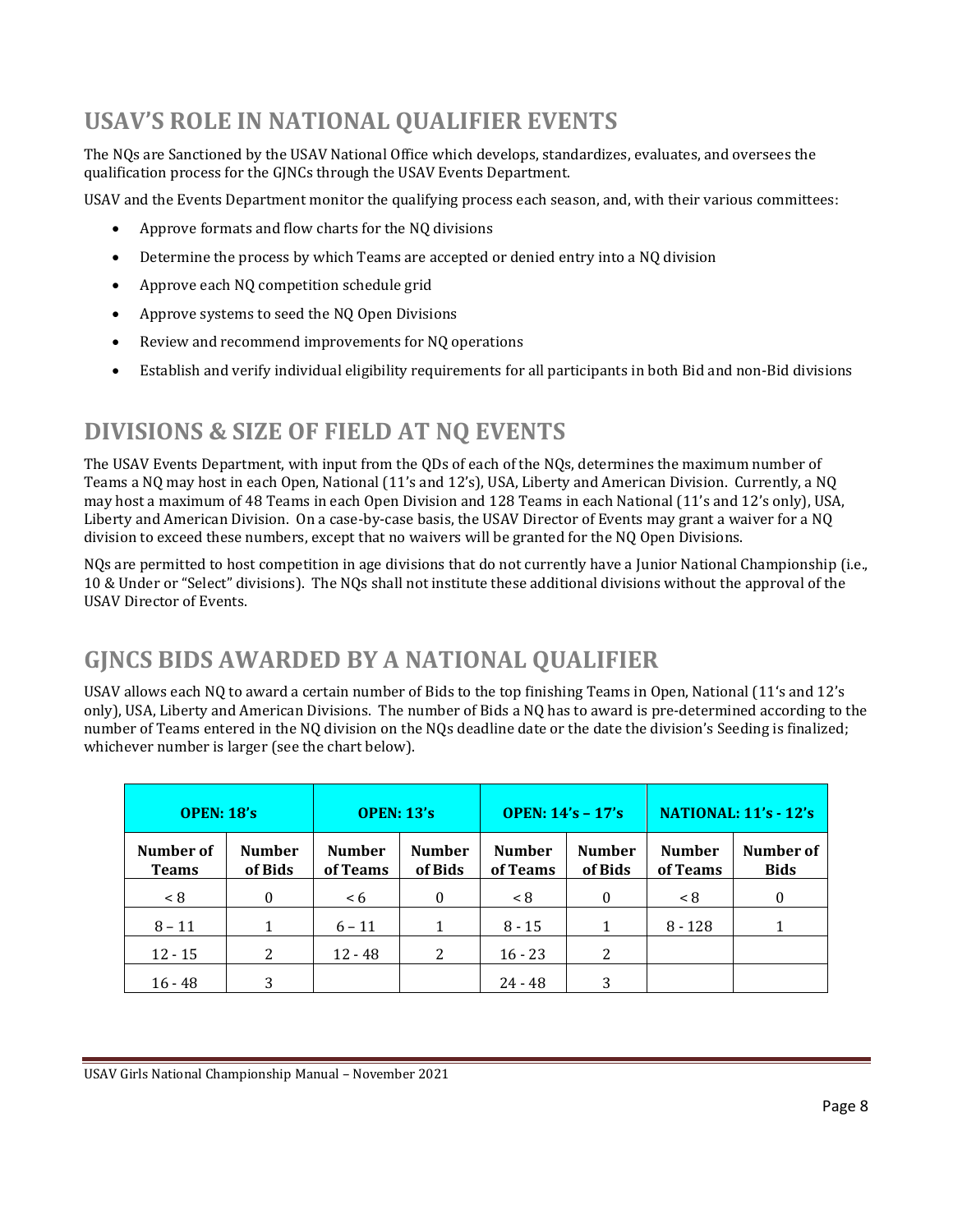| USA: $13's - 18's$        |                          | <b>USA: 12's</b>          |                          | <b>LIBERTY: 13's - 18s</b> |                          | <b>AMERICAN: 12's -</b><br>18's |                          |
|---------------------------|--------------------------|---------------------------|--------------------------|----------------------------|--------------------------|---------------------------------|--------------------------|
| <b>Number</b><br>of Teams | <b>Number</b><br>of Bids | <b>Number</b><br>of Teams | <b>Number</b><br>of Bids | <b>Number</b><br>of Teams  | <b>Number</b><br>of Bids | <b>Number</b><br>of Teams       | <b>Number</b><br>of Bids |
| < 8                       | $\Omega$                 | < 8                       | $\Omega$                 | < 8                        | $\theta$                 | < 8                             | $\Omega$                 |
| $8 - 15$                  |                          | $8 - 11$                  |                          | $8 - 15$                   |                          | $8 - 128$                       |                          |
| $16 - 23$                 | 2                        | $12 - 48$                 | 2                        | $16 - 128$                 | 2                        |                                 |                          |
| 24 - 128                  | 3                        |                           |                          |                            |                          |                                 |                          |

The total number of Bids distributed among the NQs to award in a GJNCs division is determined by the number of Teams permitted to play in the division at the GJNCs. Some Open Bids may be reserved for the At-Large Bid selection, National and a number of American Bids are awarded through the Region Bid process.

Bids awarded at NQs must be accepted in writing at or prior to the time of the Bid award (se[e Rules for Priority of Bid](#page-16-0) [Use](#page-16-0) and GJNC Bids [Awarded Through a Region](#page-14-3) Process*).* NQs will determine the timing of written declaration of a bid, this may occur as early as team registration.

**For a Team to use a Bid earned in any qualifying process, the Team must complete all entry requirements for their Region and for the GJNCs by the deadline dates provided by the USAV Events Department.** If a Team has not met all the entry requirements by the deadline date, that Team may lose its Bid and may be subject to additional Sanctions (see Penalties [for Not Using a](#page-17-0) Bid*).*

Teams that earn and accept a Bid at a NQ will receive an email from the USAV Events Department by the Thursday following their qualification. This email will detail the requirements for entry into the GJNCs.

#### <span id="page-13-0"></span>*Open Division Bids*

In the NQ Open Divisions, Bids go to the Teams that finish the competition in a Bid award position.

If one (1) or more Teams wins a Bid award position at a NQ and previously earned an Open Bid at another NQ, the Bid(s) can trickle-down to the next highest finishing Team, provided the next highest finishing Team finished no lower than eighth place or 50% of the field size, whichever is smaller, in the Tournament.

A Team may not decline an Open Bid. By playing in the Open Division, a Team is acknowledging and confirming its participation in GJNCs if a Bid is earned. Please Note: An 18 Open bid may not be declined.

If a Team previously or subsequently earns a National, USA, Liberty, American or Freedom Bid either from a Region or a NQ, the Team must use the Open Bid. Th[e Rules for Priority of Use](#page-16-0) of a Bid (see section below) determine which Tea receives the National, USA, Liberty, American or Freedom.

### <span id="page-13-1"></span>*National Division Bids (11's -12's Only)*

At a NQ, both a National Division and an American Division will be offered for the 12's age division and a National Division will be offered to the 11's age division.

- Each NQ will receive one (1) National Bid to award, provided they have a minimum of eight (8) Teams registered in the division. A Team must accept or reject a National Bid in writing upon earning the Bid. If rejected, the Bid will trickle-down to the next eligible, highest finishing Team, provided that Team finished no lower than eighth place in the Tournament (see GJNC Bids [Awarded Through a Region](#page-14-3)*).*
- Should the 12 National Division fail to receive the minimum number of eight (8) registered Teams, the 12

USAV Girls National Championship Manual – November 2021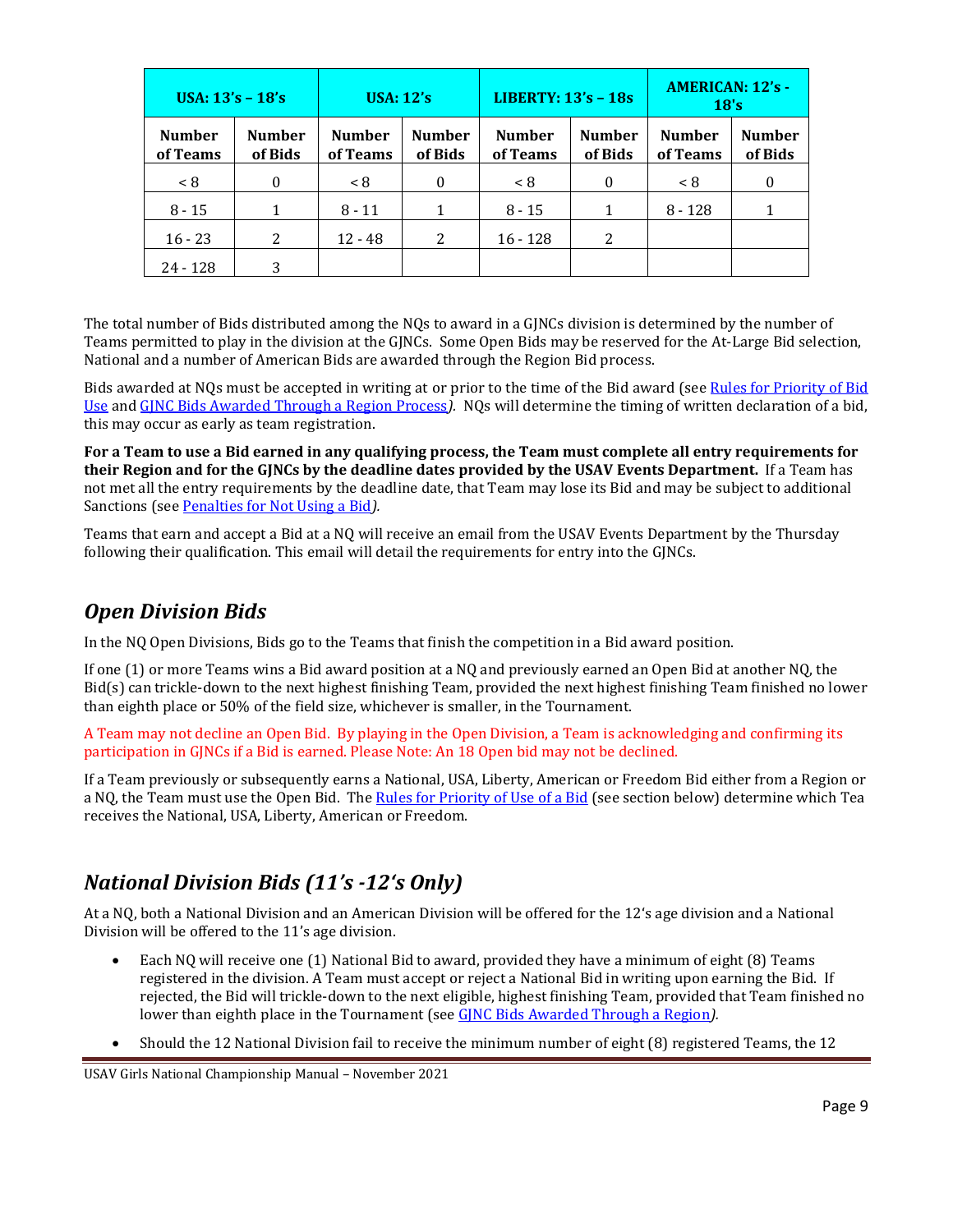National and 12 USA Divisions will be combined and will be called the National Division.

- $\circ$  In order for the combined National Division to retain one (1) National Bid and one (1) USA Bid, the division must have a minimum of sixteen (16) registered Teams.
- $\circ$  If the combined National Division has less than sixteen (16) registered Teams, the NQ will award only one (1) National Bid.
- Should the 11 National Division fail to receive the minimum number of eight (8) registered Teams, a waiver may be granted by the USAV Director of Events provided a minimum of six (6) Teams are registered. If there are less than six (6) Teams registered, the division may be canceled or played without a Bid being awarded and the one (1) 11 National Bid will be placed in the Region reallocation process.

#### <span id="page-14-0"></span>*USA Division Bids*

At a NQ, the USA Division has up to three (3) Bids in the 13 's-18 's age groups & up to two (2) Bids in the 12's age group. A USA Division must have at least eight (8) Teams to be able to award a Bid in that respective Tournament. A Team must accept or reject a USA Bid in writing upon earning the Bid. If rejected, the Bid(s) can trickle-down to the next highest finishing Team, provided the next highest finishing Team finished no lower than eighth place or 50% of the field size, whichever is smaller, in the Tournament. Th[e Rules for Priority of Use of a Bid](#page-16-0) (see section below) determine which Team receives the USA Division Bids.

#### <span id="page-14-1"></span>*Liberty Division Bids*

At a NQ, the Liberty Division has up to two (2) Bids in the 13's – 18's age groups. A Liberty Division must have at least eight (8) Teams to be able to award a Bid in that respective Tournament. A Team must accept or reject a Liberty Bid in writing upon earning the Bid. If rejected, the Bid(s) can be trickle-down to the next highest finishing Team, provided the next highest finishing Team finished no lower than eighth place or 50% of the field size, whichever is smaller, in the Tournament. The [Rules for Priority of Use of a Bid](#page-16-0) (see section below) determine which Team receives the Liberty Division Bids.

#### <span id="page-14-2"></span>*American Division Bids*

At a NQ, the American Division has one (1) Bid. An American Division must have at least eight (8) Teams to be able to award a Bid in that respective Tournament. A Team must accept or reject an American Bid in writing upon earning the Bid. If rejected, the Bid will trickle-down to the next eligible, highest finishing Team, provided that Team finished no lower than eighth place in the Tournament (see GJNC Bids [Awarded Through a Region](#page-14-3)*).* The Rules for Priority of Use of a Bid (see section below) determine which Team receives the American Division Bids.

# <span id="page-14-3"></span>**AT-LARGE BIDS AWARDED THROUGH USA VOLLEYBALL**

The USAV Events Department, with the assistance of its Seeding Committee, awards some GJNC Open, USA and Liberty Bids as At-Large Bids. Teams will automatically be considered for an At-Large Bid provided that the Team:

- Has played in at least one NQ in the same GJNC Division age group for which the Team is applying (Open, USA or Liberty);
- Teams must have at least one finish in the top 50% of an event in the division they want to be considered At-Large for:
- Is registered for GJNCs in the GJNCs Event registration system;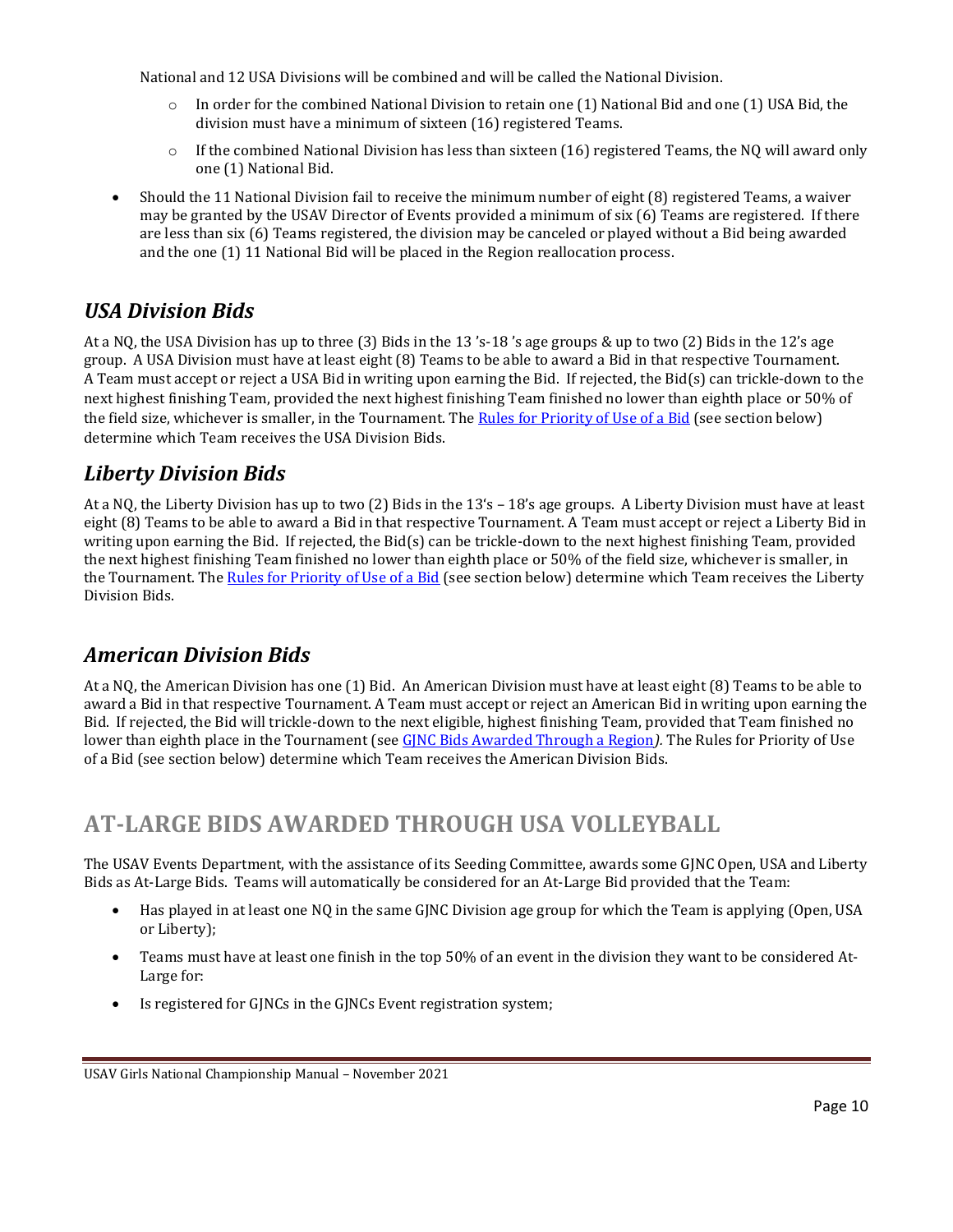- Submits accurate and up-to-date electronic results in the GJNCs Event registration system no later than the end of business on the Tuesday after the finish of the last NQ offering their age group. **ALL TEAM RESULTS NEED TO BE ENTERED.**
- Complies with both their Region's and USAV's GJNCs deadline dates and meets the requirements listed above.

The USAV Events Department will announce the Teams being awarded the GJNCs At-Large Bids no later than the second Tuesday after the last NQ. The Events Department will notify Teams awarded an At-Large Bid by email, sent to the Coach and Club Director at the email addresses provided in the GJNCs Event registration system.

For full criteria on how At-Large Bids are awarded please see the GJNC Pre-Tournament Manual on the GJNC website.

# <span id="page-15-0"></span>**GJNCS BIDS AWARDED THROUGH A REGION**

Regions are allocated Bids to three Divisions at the GJNCs – National, American and Freedom. Regions have the authority to establish their own process for awarding these Bids. Bids awarded through a Region must be accepted in writing at or prior to the time of the Bid award

#### <span id="page-15-1"></span>*National Division:*

Each Region will receive at least one (1) National Bid to award at their discretion for the 13's – 18's. As there are a total of 48 Bids to be allocated to 40 Regions, the eight (8) largest Regions based on Girls Junior registrations from the previous season will be awarded a 2nd Bid to the National Divisions at the GJNCs.

For 11's, and 12 's, the original allotment of Bids and any reallocation Bids a Region receives depends on the number of 12 and under Girls Junior registrations from the previous season, *not* on the total number of Girls Junior registrations in the Region. Given there are 40 USAV Regions and only 36 National Bids allocated to Regions not all will receive an allocated Bid. Regions not receiving an automatic Bid will be prioritized in the process of reallocating unused Bids.

#### <span id="page-15-2"></span>*American Division:*

Regions may receive up to three (3) American Bids to award at their discretion for the 12's – 18's. There are a total of 64 Bids to be allocated to GJNCs, 12 Bids for 12's-17's and 16 Bids for 18's will be awarded at NQs. The remaining American Bids will be allocated to the Regions. Bids allocated to Regions are determined through a junior girls membership benchmark that is defined in the Bid allocation chart posted on the USAV website.

The number of Bids received by a particular Region may change from year to year.

#### <span id="page-15-3"></span>*Freedom Division:*

Each Region will receive at least one (1) Freedom Bid to award at their discretion for the 14's – 18's. As there are a total of 48 Bids to be allocated to 40 Regions, the eight (8) largest Regions based on Girls Junior registrations from the previous season will be awarded a 2nd Bid to the Freedom Divisions at the GJNCs.

### <span id="page-15-4"></span>*Reallocation Bids*

When a Bid is returned, the USAV Events Department distributes Reallocation Bids to the Regions in an order determined by the number of junior girls members (National and Freedom Division) and the proximity of that number to certain benchmark membership numbers (American Division). When a Team earns a higher ranking Bid, the vacated Bid will stay with the Region (see Rules for Priority of Bid Use).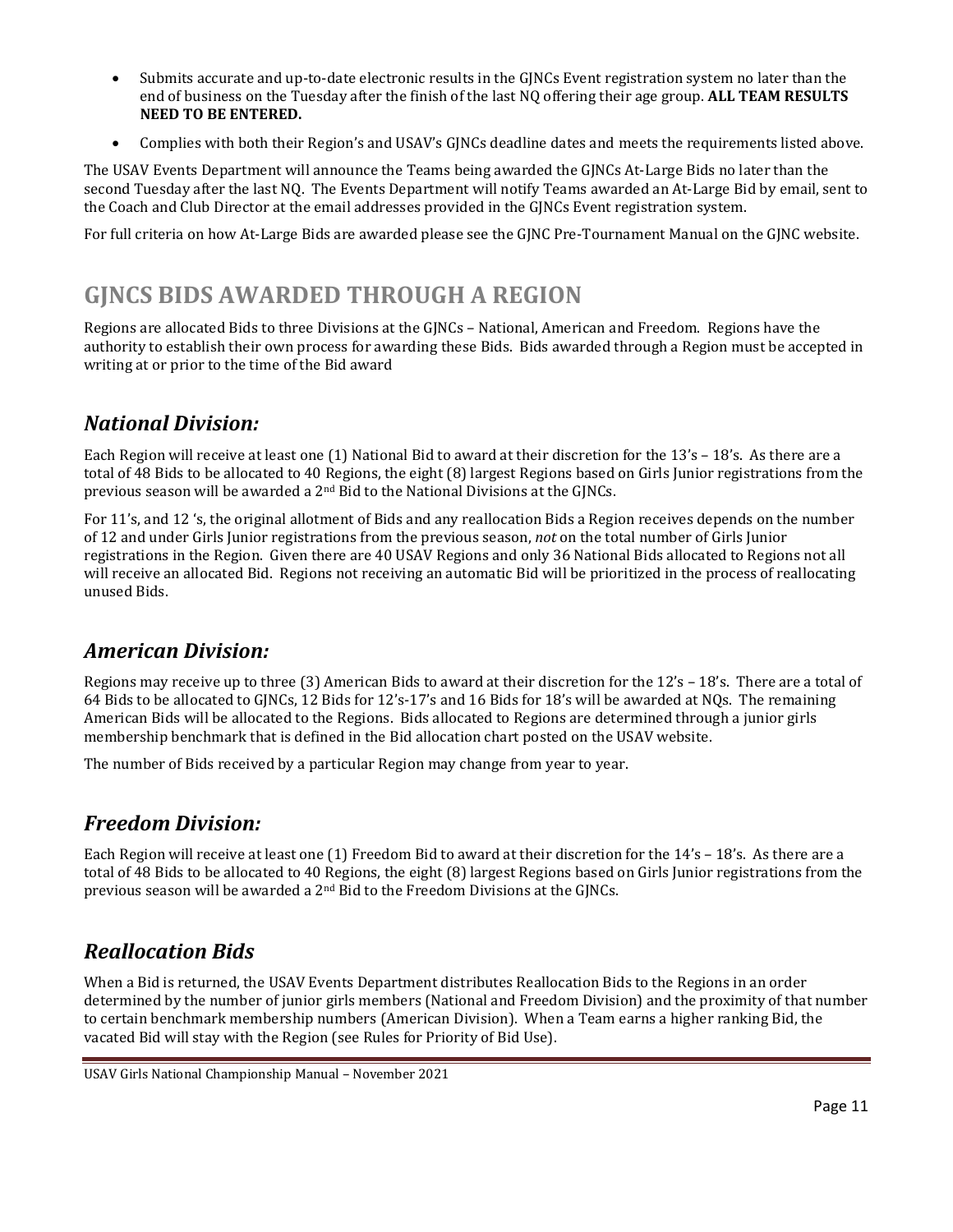# <span id="page-16-0"></span>**RULES FOR PRIORITY OF BID USE**

Some Teams participate in more than one qualifying process in a season, either through their Region, by attending NQs, by applying for an At-Large Bid, or by some combination of these processes. If the Team earns more than one (1) Bid, the following rules apply as to which Bid the Team must use, and what happens to the other Bid(s).

The priority of Bid use is as follows:

- 1. Open
- 2. National
- 3. USA
- 4. Liberty
- 5. American
- 6. Freedom

When an Open Bid is the second Bid a Team earns, from either a NQ or the At-Large Bid process:

- If a Team previously accepted a USA or Liberty Bid, the Team must use the Open Bid. The USA or Liberty Bid will remain in the Region of the Team that originally accepted the USA or Liberty Bid. If the Region is unable to allocate this Bid, the Bid will go into the At-Large Bid process.
- If a Team previously accepted a National, American, or Freedom Bid, the Team must use the Open Bid. The National, American or Freedom Bid will remain in the Region of the Team that originally accepted the Bid. If the Region is unable to allocate this Bid, the Bid will be reallocated to the next Region in line.

When a National Bid is the second Bid a Team earns and accepts:

- If a Team previously accepted a USA Bid, the Team must use the National Bid. The USA Bid will remain in the Region of the Team that originally accepted the USA Bid. If the Region is unable to allocate this USA Bid, it reverts to the At-Large Bid process.
- If a Team previously accepted a Liberty Bid, the Team must use the National Bid. The Liberty Bid will remain in the Region of the Team that originally accepted the Liberty Bid. If the Region is unable to allocate this Liberty Bid, it reverts to the At-Large Bid process
- If a Team previously accepted an American or Freedom Bid, the Team must use the National Bid. The American or Freedom Bid will remain in the Region of the Team that originally accepted the Bid. If the Region is unable to allocate this Bid, the Bid will be reallocated to the next Region in line.

When a USA Bid is the second Bid a Team earns and accepts:

- If a Team previously accepted a National Bid from a Region, the Team must keep the National Bid. The USA Bid will trickle-down to the next eligible Team.
- If a Team accepts a reallocated USA Bid through a Region Bid process and then earns a USA Bid at a NQ, the NQ USA Bid will supersede the Region reallocated USA Bid. The vacated USA Bid will revert to the Region of origin for reallocation. If the Region is unable to allocate this USA Bid, it reverts to the At-Large Bid process.
- If a Team previously accepted a Liberty Bid, the Team must use the USA Bid. The Liberty Bid will remain in the Region of the Team that originally accepted the Liberty Bid. If the Region is unable to allocate this Liberty Bid, it reverts to the At-Large Bid process
- If a Team previously accepted an American or Freedom Bid from either an NQ or a Region, the Team must use the USA Bid. The American or Freedom Bid will remain in the Region of the Team that originally accepted the

USAV Girls National Championship Manual – November 2021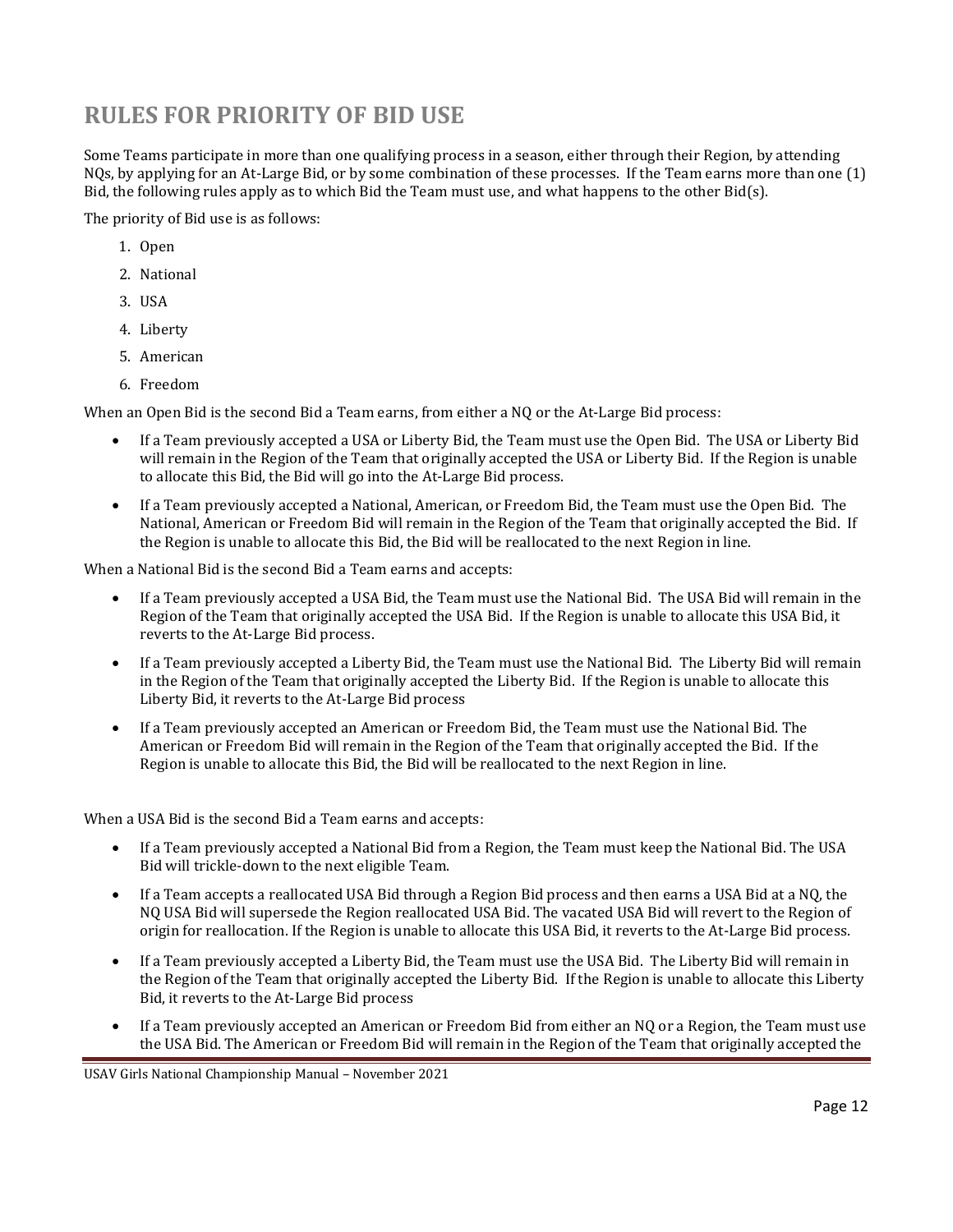Bid. If the Region is unable to allocate this Bid, the Bid will be reallocated to the next Region in line.

When a Liberty Bid is the second Bid a Team earns and accepts:

- If a Team previously accepted an Open, National or USA Bid from a Region or NQ, the Team must keep that higher Bid. The Liberty Bid will trickle-down to the next eligible Team.
- If a Team accepts a reallocated Liberty Bid through a Region Bid process and then earns a Liberty Bid at a NQ, the NQ Liberty Bid will supersede the Region reallocated Liberty Bid. The vacated Liberty Bid will revert to the Region of origin for reallocation. If the Region is unable to allocate this Liberty Bid, it reverts to the At-Large Bid process.
- If a Team previously accepted an American or Freedom Bid from either an NQ or a Region, the Team must use the Liberty Bid. The American or Freedom Bid will remain in the Region of the Team that originally accepted the Bid. If the Region is unable to allocate this Bid, the Bid will be reallocated to the next Region in line.

When an American Bid is the second Bid a Team earns and accepts:

- If a Team earns and accepts an American Bid through a Region Bid Process and then earns an American Bid at a NQ, the NQ American Bid will supersede the Region American Bid and the Region American Bid will return to the Region it was originally awarded from for reallocation.
- If a Team that wins an American Bid and accepted an American Bid from a previous NQ, the current American Bid goes to the next eligible, highest finishing Team, provided the next highest finishing Team finished no lower than eighth place in the Tournament. The trickle-down process must be applied at the conclusion of the division's competition.
- If a Team previously accepted a Freedom Bid, the Team must use the American Bid. The Freedom Bid will remain in the Region of the Team that originally accepted the Bid. If the Region is unable to allocate this Bid, the Bid will be reallocated to the next Region in line.

When a Freedom Bid is the second Bid a Team earns and accepts:

• If a Team that wins an American Bid and accepted a Freedom Bid from previously from the Region Bid Process, the Team must use the American Bid. The previous Freedom Bid will return to the Region

<span id="page-17-0"></span>USAV reserves the right to fill Bids as necessary to ensure a quality Event with maximum participation.

#### **PENALTIES**

To ensure the integrity of GJNCs and to promote fair play, it may be necessary for USAV to impose penalties. USAV will convene an Event committee to review each case and impose a proper penalty(ies) if warranted.

#### <span id="page-17-1"></span>*Factors That Will Be Considered for Establishing Penalties:*

- Compliancy with deadlines and requirements
- Time of notification from the start of GJNCs
- Previous club/member behavior
- Level of play (Open vs. American)
- Where Bid is earned and accepted (NQ vs. Regional)
- Severity of offense
- Age and Experience
- Region Input

USAV Girls National Championship Manual – November 2021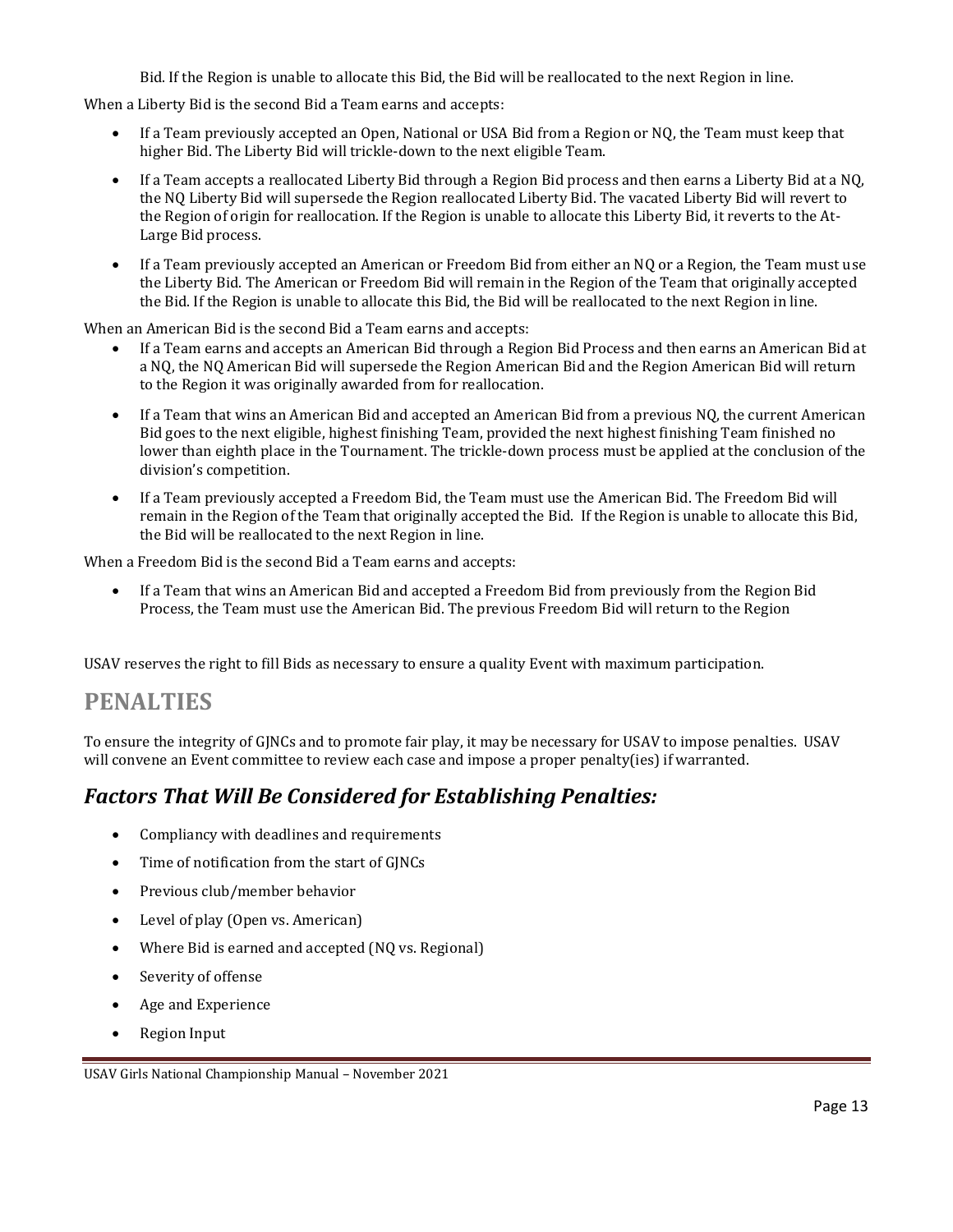#### <span id="page-18-0"></span>*Penalties for Not Using a Bid*

It is disruptive to the quality of the Event when Bids are returned after being accepted. There are financial consequences, administrative challenges, and logistical delays for Teams, Region administrators and USAV personnel. Inevitably this takes opportunities away from other Teams participating in the qualification process.

A Team that does not use a GJNCs Open Bid (13's-18's) which it has earned, or a GJNCs National, USA, Liberty, American, or Freedom Bid which it has earned and accepted may be subject to the following penalties:

Financial Penalties

- 2 months prior to the start of GJNCs– payment of entry fee and \$1,000 fine
- If the payment is not received for the GINCs Event Entry Fee and/or fines, the club director(s), coaches affiliated with official qualification roster will be prohibited from participating in NQs and GJNCs until the fee is paid in full. Further legal actions may be taken to ensure payment is received.

Suspension of Participation:

- Club Director suspended from participation in all NQs and/or Regional Qualification Events and GJNCs for the remainder of the season and the following season.
- Head Coach listed on the official qualification roster suspended from participation in all NQs and/or Regional Qualification Events and GJNCs for the remainder of the season and the following season.
- All members listed on the official qualification roster suspended from participation in all NOs and/or Regional Qualification Events and GJNCs for the remainder of the season and the following season.
- Specific age group from club suspended from participation in all NQs and/or Regional Qualification Events and GJNCs for the remainder of the season and the following season.
- Club or specific team suspended from participation in all NQ and/or Regional Qualification Events and GJNCs for the remainder of the season and the following season.
- All suspensions will be published and updated on the USAV website.

Additional Penalties:

- USAV reserves the right to impose additional penalties as deemed necessary.
- Regions reserve the right to impose additional penalties to Teams within their Region.

#### <span id="page-18-1"></span>*Penalties for Illegal Use of Bid*

If a Team is deemed ineligible or have ineligible participants (age falsification, frozen player, foreign participation, ethics/eligibility, gender competition policy, SafeSport violations etc.) the following penalties may be applied:

Financial Penalties:

- Loss of entry fee and a \$2,500 fine.
- If the payment is not received for the GJNCs Event entry fee and/or fines, the club director(s), coaches affiliated with official qualification roster will be prohibited from participating in NQs and GJNCs until the fee is paid in full. Further legal actions may be taken to ensure payment is received.

Suspension of Play:

• Club Director suspended from participation in all NQs and/or Regional Qualification Events and GJNCs for the remainder of the season and the following season.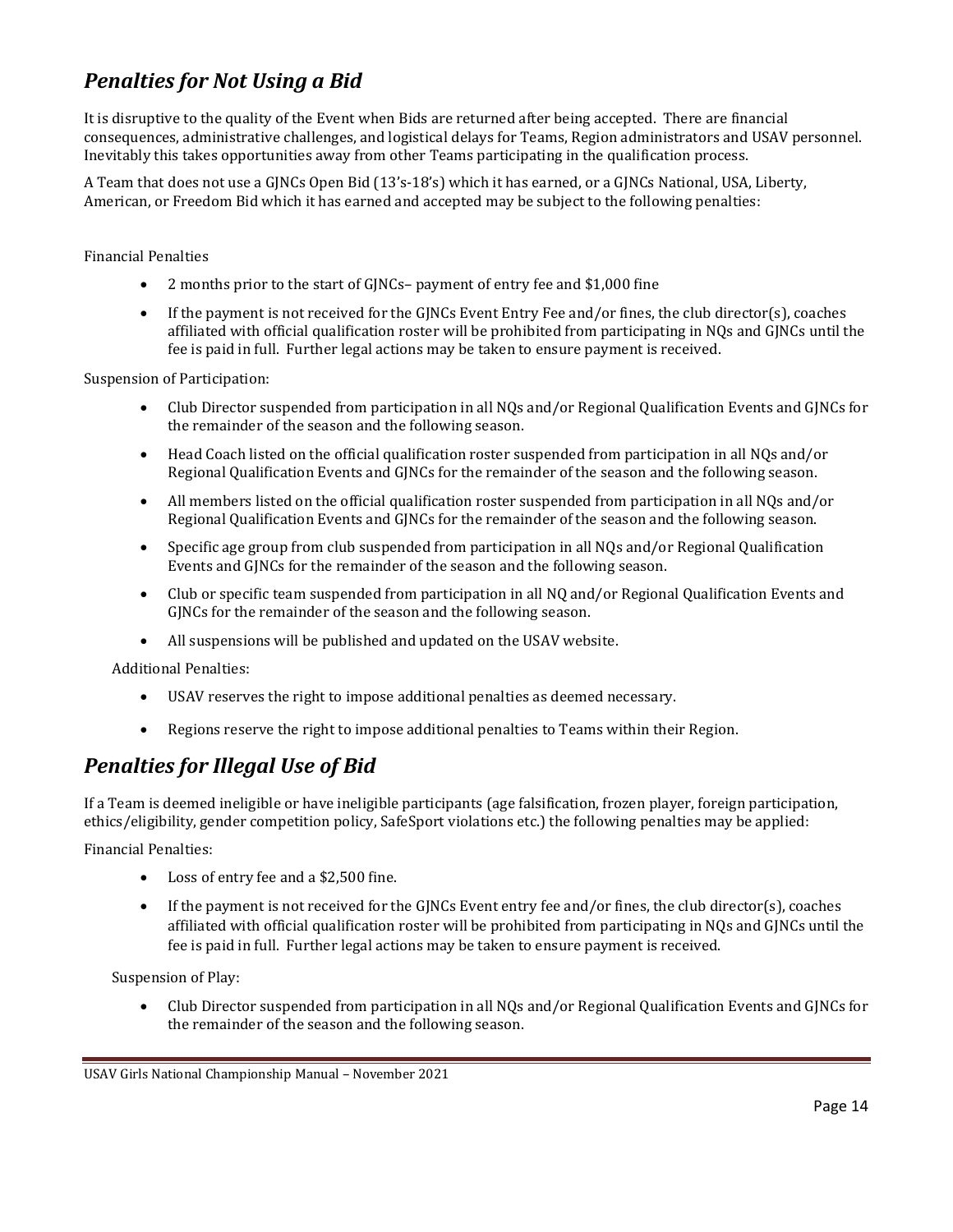- Head Coach listed on the official qualification roster suspended from participation in all NQs and/or Regional Qualification Events and GJNCs for the remainder of the season and the following season.
- All members listed on the official qualification roster suspended from participation in all NQs and/or Regional Qualification Events and GJNCs for the remainder of the season and the following season.
- Specific age group from club suspended from participation in all NQs and/or Regional Qualification Events and GJNCs for the remainder of the season and the following season.
- Club or specific team suspended from participation in all NQ and/or Regional Qualification Events and GJNCs for the remainder of the season and the following season.
- Suspended membership or probation.
- All suspensions will be published and updated on the USAV website.

Additional Penalties:

- Revocation of bids, past awards, winnings and titles.
- USAV reserves the right to impose additional penalties as deemed necessary (see USA Volleyball Age and [Identity Falsification Policy\)](#page-30-0)

Regions reserve the right to impose additional penalties to Teams within their Region.

#### <span id="page-19-0"></span>**APPEALS**

When a penalty(ies) is imposed on a club/Team/individual by USAV, they may file for an appeal. Appeals may be filed with the USAV Ethics and Eligibility Committee by sending all relevant documentation to the USAV Staff Attorney by deadlines outlined in the initial Sanction letter. All appeals shall be accompanied by a non-refundable \$100 fee made payable to USA Volleyball.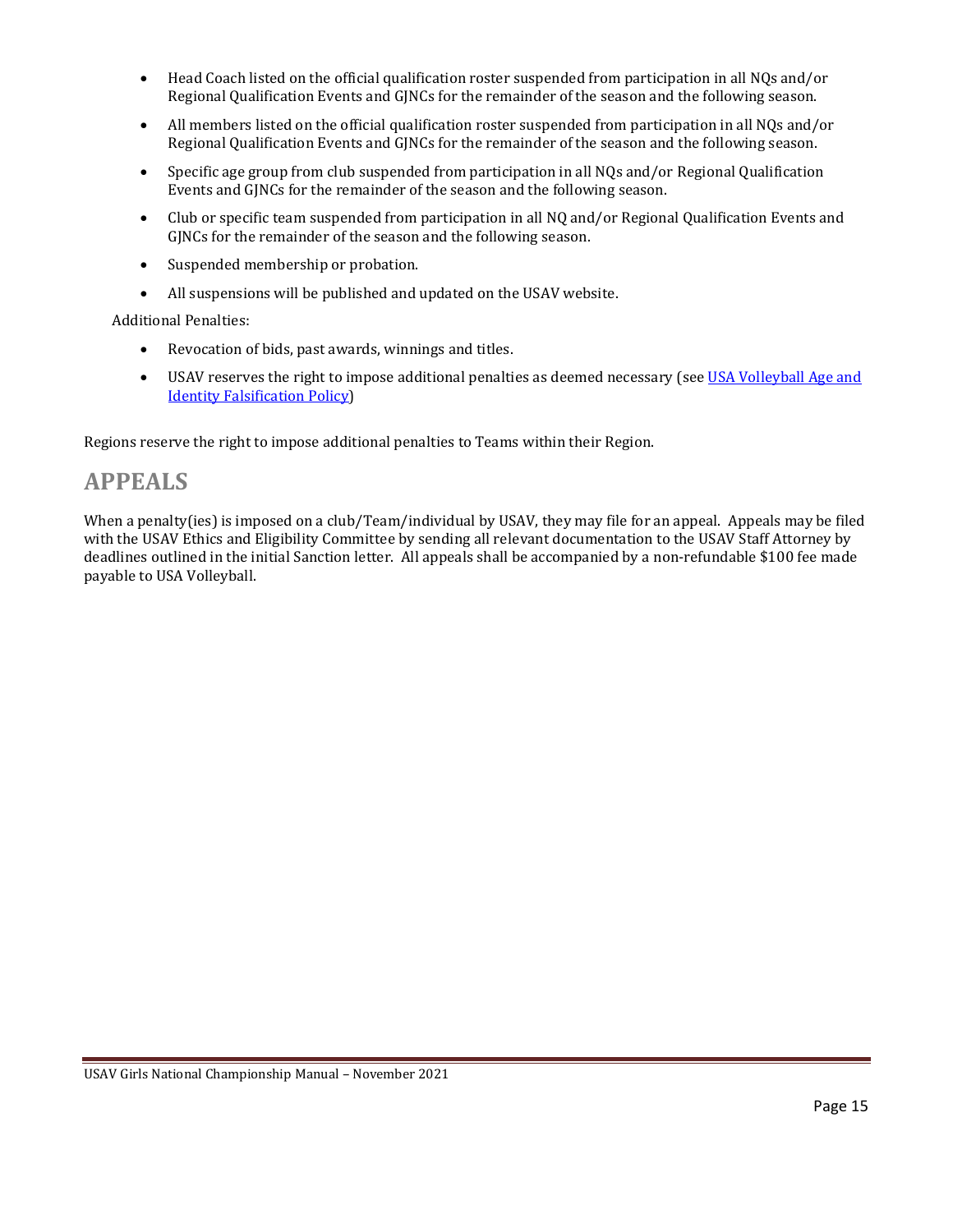# <span id="page-20-0"></span>**NATIONAL QUALIFIER TOURNAMENT INFORMATION**

All NQs must use competition formats approved by the USAV Events Department two weeks prior to the start of the NQ. The information in this section applies to *all* NQ Tournaments as well as the GJNCs.

# <span id="page-20-1"></span>**RULES OF PLAY**

The rules of play are as prescribed in the USA Volleyball Rules Book. Below are key editorial corrections, clarifications and new rules pertaining to the 2021/2022 season (underlined words, phrases or sentences indicate an editorial correction or rule change).

- USAV 4.1.2: The Libero can be team or game captain.
- USAV 4.3a: A player's uniform consists of a jersey and shorts or athletic/sport pants. When undergarments, including but not limited to T-shirts, boxer shorts, tights, leotards, body suits, bicycle shorts, sports bras, etc., are worn in such a manner that they are exposed, they will be considered a part of the uniform. In that case, they must be similar and the same color for any team members (except the Libero) who wear such an undergarment. Socks and sport shoes are not part of the uniform.
- USAV 4.3.1: The color and design for the jerseys and shorts or athletic/sport pants must be uniform for the team (except for the Libero).

### <span id="page-20-2"></span>**ARTIFICIAL NOISE MAKERS**

Due to their disruptive nature, artificial noise makers are prohibited at NQs and GJNCs.

### <span id="page-20-3"></span>**TOURNAMENT FORMATS**

The Tournament format determines the number of pools in a division, the number of Teams in each pool and the sequence of play, from pool play through playoffs. A Tournament "flow chart" illustrates the sequence of the format components. Due to COVID restrictions and safety measures, for the 2022 season, tournaments may implement an alternate format that has been previously submitted and approved by USA Volleyball.

# <span id="page-20-4"></span>**MATCH FORMATS**

The preferred Match format is pools of four (4) playing the best 2-out-of-3 sets.

- The first two (2) sets play to 25 points, rally scoring, with one (1) Team winning by two (2) points and no point cap.
- If a  $3<sup>rd</sup>$  (deciding) set is necessary, it is played to 15, rally scoring, with one (1) Team winning by two (2) points and no point cap.
- Some pools of three (3) may play all three (3) sets to 25, regardless of whether a Team wins the first two (2). This exception depends on the number of pools of three (3) in a division.
- In a three (3)-Team pool, where three (3) sets to 25 are played instead of 2 out of 3, and the final finish in the pool is determined by Match record. Should one (1) Team win the first two (2) sets of the Match, that Team has won the Match, but Teams will still play the 3<sup>rd</sup> set. Should there be a 3-way Tie in the pool with all three (3) Teams having a 1-1 Match record, ALL sets played will be used when determining set percentage when going to a Tie-breaker. When playing the  $3^{rd}$  set, there will be a coin flip between sets two (2) and three (3) to determine serve and receive.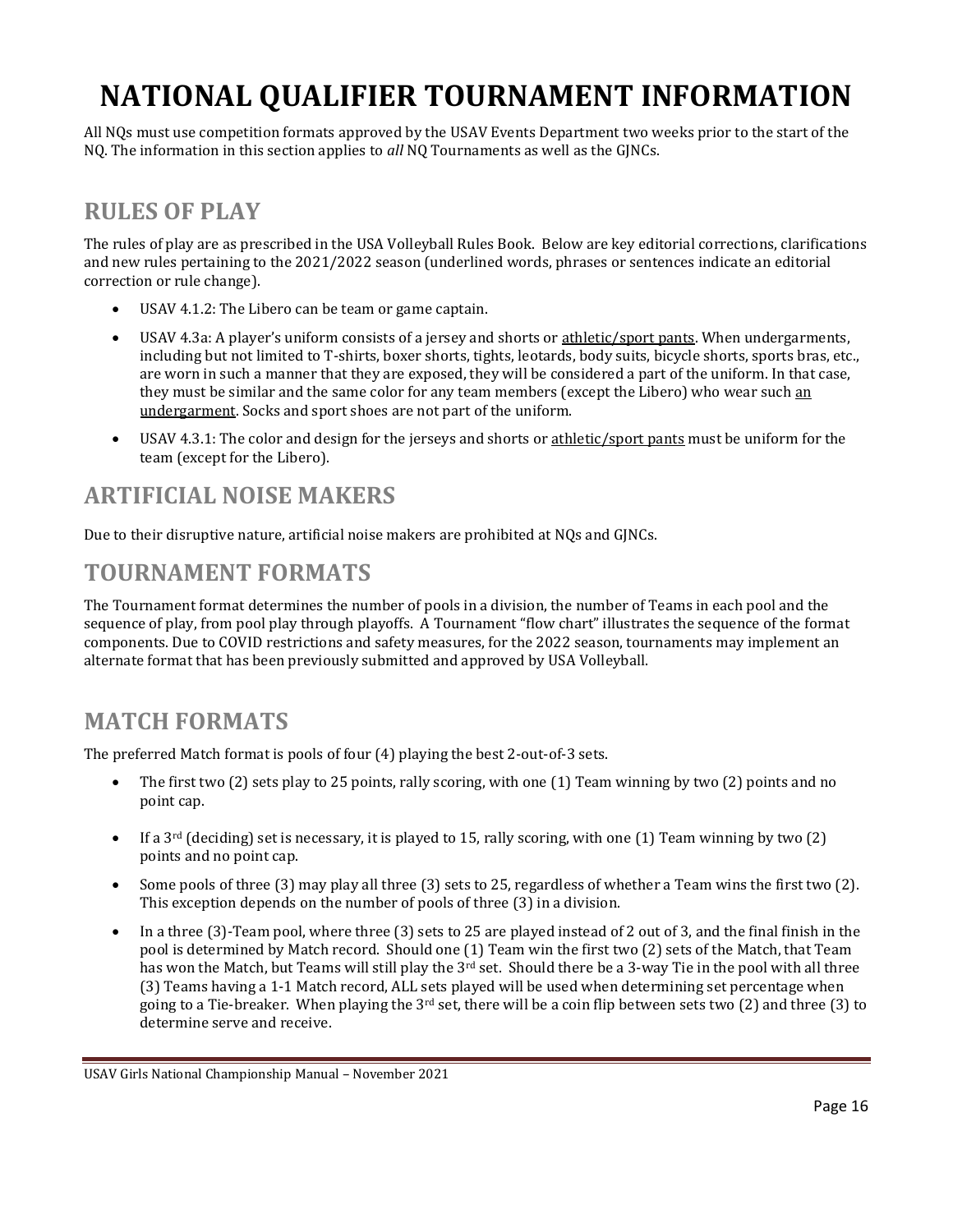• For division sizes of 8-16 Teams, pools comprised of more than 5 Teams may be utilized.

### <span id="page-21-0"></span>*Open Division Formats*

The top four (4) to twelve (12) Teams in an Open Division play three (3) rounds of pool play, and, if necessary, a single elimination bracket to determine the overall winner of the Tournament.

- The 3<sup>rd</sup> round of pool play is known as the Gold Pools.
- If a Team in one of the top three (3) positions in an Open Division previously qualified for the GJNCs, additional Matches may be required to determine which Teams are awarded Bids via the Trickle-Down Bid process.
	- $\circ$  The USAV Events Department approves formats for additional trickle-down Matches prior to the start of the NQ; and,
	- $\circ$  The formats are announced in the Tournament information prior to the start of the NQ.

Teams in finish positions lower than the Gold Pools play two rounds of pool play followed by a single elimination bracket.

Some Teams may have an additional qualifying, crossover or Seeding Match prior to Gold Pools or playoff brackets, depending on the number of Teams in a division.

• For a field of less than 17 Teams, should large pools (more than 6 Teams) be used, one round of pool play followed by single elimination brackets is allowed.

## <span id="page-21-1"></span>*National (12's only), USA, Liberty and American Division Formats*

All Teams in 12's National, USA, Liberty or American Divisions play two (2) rounds of pool play, followed by single elimination playoff brackets.

Some Teams may have an additional qualifying, crossover or Seeding Match prior to Gold bracket or other playoff brackets, depending on the number of Teams in a division.

# <span id="page-21-2"></span>*National (11's only) Division Formats*

The 11's National Division may be contested as a two (2) or three (3)-day championship. For a two (2)-day format, one (1) round of pool play followed by playoffs is acceptable. Should the field size warrant, a challenge round after pool play may be necessary.

Divisions using a three (3)-day format should follow the 12's requirements.

### *USA, Liberty and American Division Formats*

All Teams in National USA, Liberty or American Divisions play two (2) rounds of pool play, followed by single elimination playoff brackets.

Some Teams may have an additional qualifying, crossover or Seeding Match prior to Gold bracket or other playoff brackets, depending on the number of Teams in a division.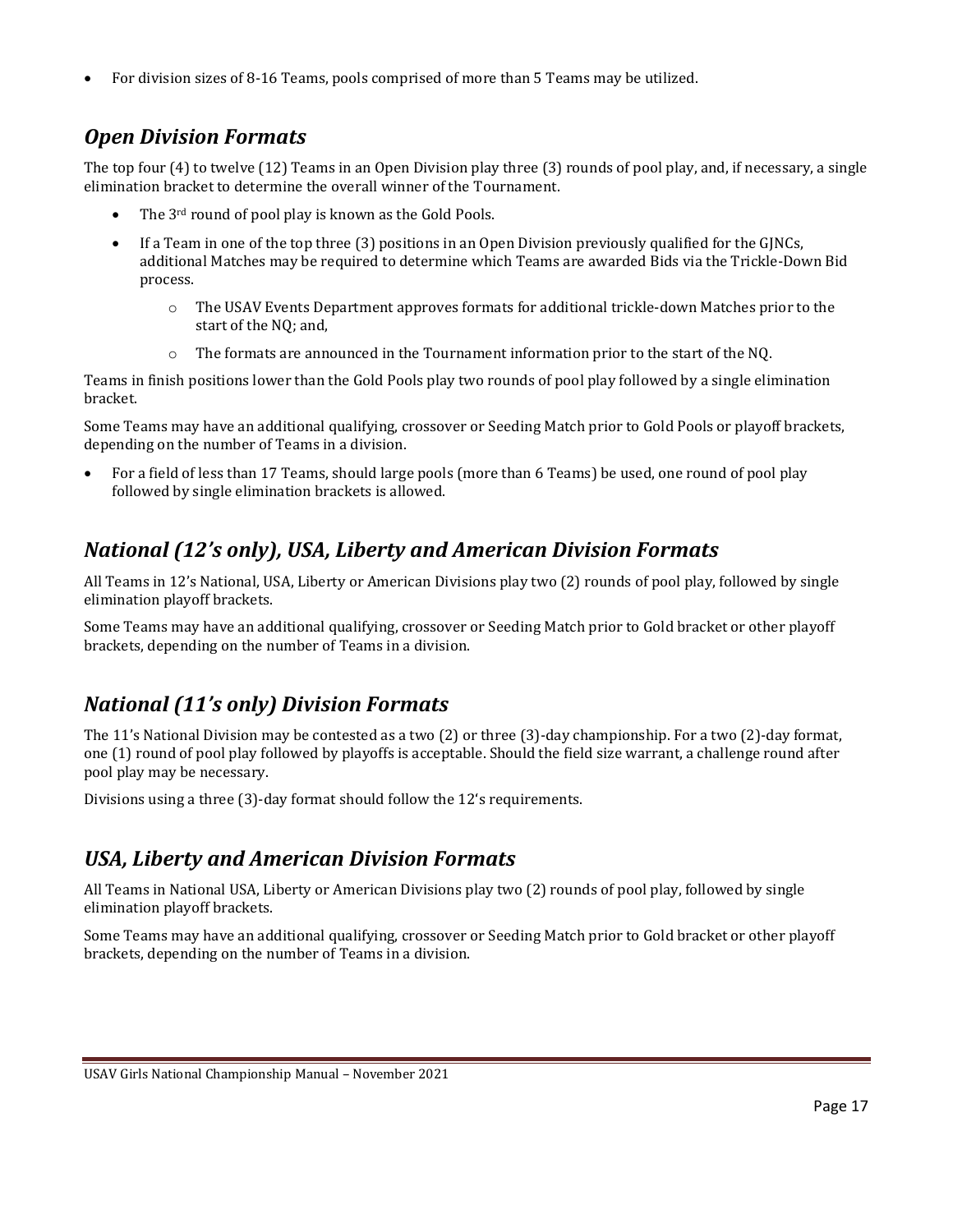#### <span id="page-22-0"></span>*SEEDING OF DIVISIONS*

The Seeding of divisions within a NQ may be either done by the NQ or the NQ may request that the Open divisions be done by the USAV Seeding Committee. Should the NQ choose to seed the Open Divisions, the seed order must be approved by the Committee prior to the release of the competition schedule. Alterations to these guidelines must be approved by the USAV Director of Events.

Seeding for the GJNCs is determined by Team results throughout the year as collected by USA Volleyball and entered into the official registration system using Team codes. According to these results, the top quarter of all participating Teams in a Tournament (first seeded Teams in the first round of pool play) are seeded numerically by strength. For accuracy team codes should stay the same from season to season.

# <span id="page-22-1"></span>**POOL PLAY SEQUENCE**

Pool play sequences, listed below, are allowable for use with all respective pools in a NQ, unless another sequence is approved by the USAV Events Department:

| <b>Round</b> | <b>Four-Team Pools</b>             | <b>Three-Team Pools</b>            | <b>Five-Team Pools on 2 Courts</b> |
|--------------|------------------------------------|------------------------------------|------------------------------------|
| Match 1      | 1 vs. $3$ (ref 2)                  | 1 vs. 3 (ref 2)                    | 1 vs. 5 and 2 vs. 4 (ref 3)        |
| Match 2      | $2 \text{ vs. } 4 \text{ (ref 1)}$ | $2 \text{ vs. } 3 \text{ (ref 1)}$ | 1 vs. 4 and 2 vs. 3 (ref 5)        |
| Match 3      | 1 vs. 4 (ref 3)                    | 1 vs. 2 (ref 3)                    | 1 Hour Break                       |
| Match 4      | $2$ vs. $3$ (ref 1)                |                                    | 1 vs. 3 and 4 vs. 5 (ref 2)        |
| Match 5      | 3 vs. 4 (ref 2)                    |                                    | 2 vs. 5 and 3 vs. 4 (ref 1)        |
| Match 6      | 1 vs. $2$ (ref 4)                  |                                    | 1 vs. 2 and 3 vs. 5 (ref 4)        |

| <b>Round</b>                  | <b>Four-Team Pools Court 1</b> | <b>Four-Team Pools Court 2</b> |  |  |
|-------------------------------|--------------------------------|--------------------------------|--|--|
| Match 1                       | A 1 vs. 3 (ref B3)             | A 2 vs. 4 (ref B2)             |  |  |
| Match 2                       | B 1 vs. 3 (ref A3)             | B 2 vs. 4 (ref A4)             |  |  |
| Match 3                       | A 2 vs. 3 (ref B3)             | A 1 vs. 4 (ref B4)             |  |  |
| Match 4<br>B 2 vs. 3 (ref A2) |                                | B 1 vs. 4 (ref A4)             |  |  |
| Match 5<br>A 1 vs. 2 (ref B4) |                                | $A$ 3 vs. 4 (ref B1)           |  |  |
| Match 6                       | B 3 vs. 4 (ref A1)             | B 1 vs. 2 (ref A3)             |  |  |

A Team's final pool finish is determined by Match results. If Team(s) are Tied at the completion of pool play, Tie breaker procedures will apply (See [Procedures for Breaking Ties](#page-24-0)).

#### <span id="page-22-2"></span>**PLAYING SCHEDULES**

- All pool play Matches are scheduled at least one (1) hour apart. Some pools may have play on two (2) days to complete the pool (for example, begin play one day in the evening and finish the next morning).
- The first Match of a pool must begin at its scheduled time. Within a pool, and after the first Match, a Match may begin up to 15 minutes before the scheduled starting time provided the two (2) Teams competing, the

USAV Girls National Championship Manual – November 2021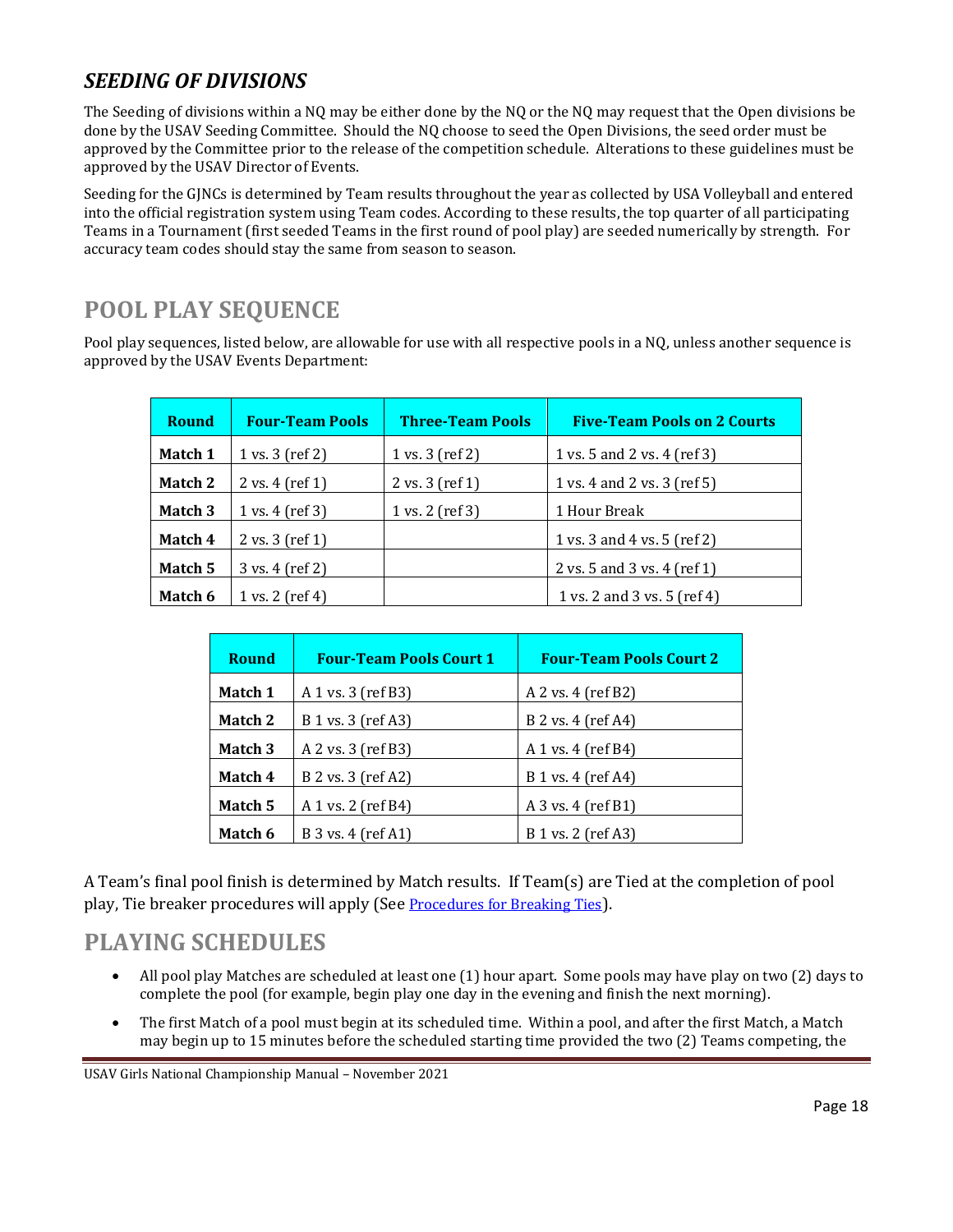officials and the Tournament staff all agree to it, and provided that there is sufficient time for the warm-up protocol.

- For NQs, trickle-down Matches are required to be played only if necessary to determine Bid awards.
- Playoff brackets may not be larger than 24 Teams.
- All Teams will be scheduled for at least one (1) Match on the final day of competition.

# <span id="page-23-0"></span>**COURT USE**

- Events may not schedule more than 13 Matches on a court in one day, unless otherwise approved by the USAV Events Department. Tie-breaking sets do not count as scheduled Matches.
- Final Matches of the day must be scheduled to begin no later than 9:00 p.m. (with an 8:00 a.m. start) or 9:30 p.m. (with an 8:30 a.m. start).
	- For NQs Matches on day 3 of competition, Matches may not be scheduled to begin later than 3:00 p.m.
	- For NQs if a division is larger than 64 Teams, the first round of playoffs can be scheduled for the second day. Teams must still be given a minimum of 1 Match on the third day.

## <span id="page-23-1"></span>**WARM-UP PROTOCOL**

For Junior competition, when one (1) Team has exclusive use of the court, the other Team must either be at its Team bench or out of the playing area. Warming up with balls at the Team bench or in the spectator walkways is not permitted.

**Primary Warm-up Protocol – (5-4-4):** – For all Teams in their first Match of a round of play.

- Five (5) minutes of shared court time for ball handling; and
- Four (4) minutes of exclusive court time for the serving Team;
- Four (4) minutes of exclusive court time for the receiving Team.
- There will be no shared hitting time.

**Secondary Warm-Up Protocol (2-4-4):** For all other Matches within the round of play.

- Two (2) minutes of shared court time for ball handling; and
- Four (4) minutes of exclusive court time for the serving Team; and
- Four (4) minutes of exclusive court time for the receiving Team.
- There will be no shared hitting time.

A crossover Match or Tie-breaking Match that immediately follows pool play is part of that previous single round of play; Teams follow the Secondary Warm-Up Protocol set out below.

A crossover Match, Seeding Match or qualifying Match that occurs after a scheduled break, after the conclusion of pool play, is a separate round of play; Teams in this round follow the Primary Warm-Up Protocol. If all parties agree, the warm-up time may be shortened.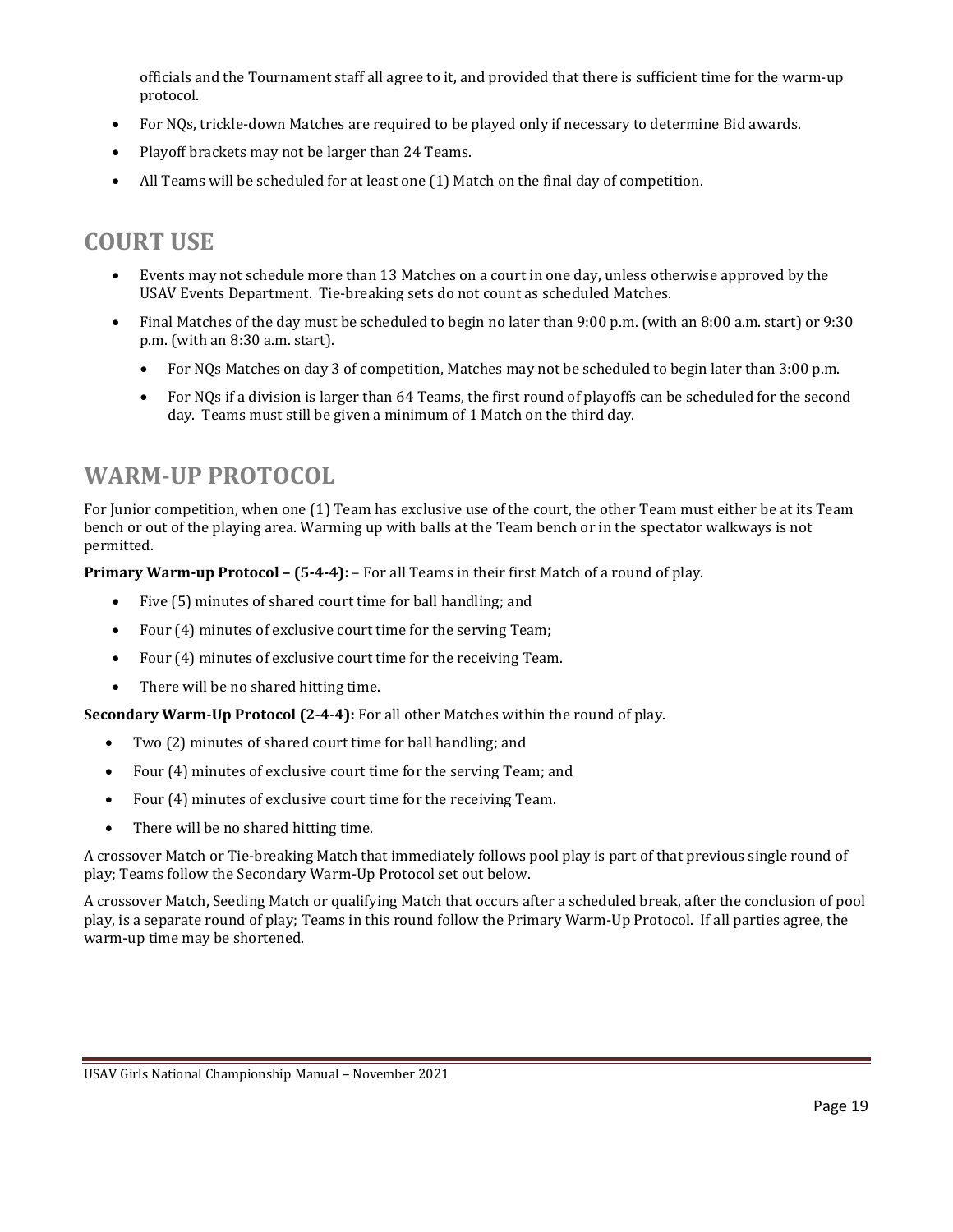# <span id="page-24-0"></span>**Tie Breakers to Determine Pool Finish**

PROCEDURES For Breaking Ties to Determine Pool Finish For the 2021-2022 season, Playoff Tie Breaker Sets have been reinstated for all Indoor National Qualifiers and National Championships.

At the conclusion of a pool, the pool finish position of the teams is determined by their pool match records.

If there is a tie in match record among 2 or more teams in the pool, tie(s) are resolved using the Tie Break Rules, even in 3 team pools where all 3 sets are required to be played.

#### <span id="page-24-1"></span>**TIE BREAK RULES**

Ties in Matches are broken by the following steps:

#### <span id="page-24-2"></span>**TWO TEAMS TIE IN MATCHES**

Always broken head-to-head. No exceptions.

#### <span id="page-24-3"></span>**THREE-OR-MORE TEAMS TIE IN MATCHES**

- 1. Head-to-head results are used to determine pool finishes for teams that are tied in Match Record.
	- a) A team that beats all the other teams with which it is tied in Match Record will finish ahead of the other teams in the pool.
	- b) A team that has lost to all the other teams with which it is tied in Match Record is placed behind the other teams in pool finish.
	- c) If there are only two teams tied in matches after steps  $1(a)$  and  $1(b)$  have been applied, the head-tohead winner of those 2 teams earns the higher pool finish.
	- d) If after applying steps  $1(a)$ ,  $1(b)$  &  $1(c)$ , teams remain tied, then the ranking of those remaining teams follows the procedure in step 2.
- 2. Set percentage is the  $2<sup>nd</sup>$  level of breaking ties and is used to rank a pool in which teams remain tied after applying the rules in step 1.
	- a) Teams with a higher set percentage finish ahead of teams with a lower set percentage.
	- *b)* If only two teams are tied in both match percentage and set percentage, the team that won head-tohead receives the higher finish in the pool.
	- c) If three teams (or more) are tied in match percentage and set percentage after applying steps  $2(a) \&$ 2(b), the tie breaking procedure followed is based on whether a team is eliminated from advancing to the Gold at BJNC/GJNCs or earning the Qualifier Bid to BJNC/GJNCs using Steps 2(d) and 2(e).
	- d) **If no team is eliminated from advancing to the Gold at BJNC/GJNCs or earning a Bid to BJNC/GJNCs**, pool finish among the teams tied in Match percentage and Set percentage is determined by Point percentage. If two teams are still tied in point percentage, the head to head winner finishes higher.
	- e) **If a team would be eliminated from advancing to the Gold at BJNC/GJNCs or earning a Bid to BJNC/GJNCs,** the remaining teams that are tied in match percentage and set percentage have Playoff Tie Breaker Set(s) played as defined in step 3.

USAV Girls National Championship Manual – November2021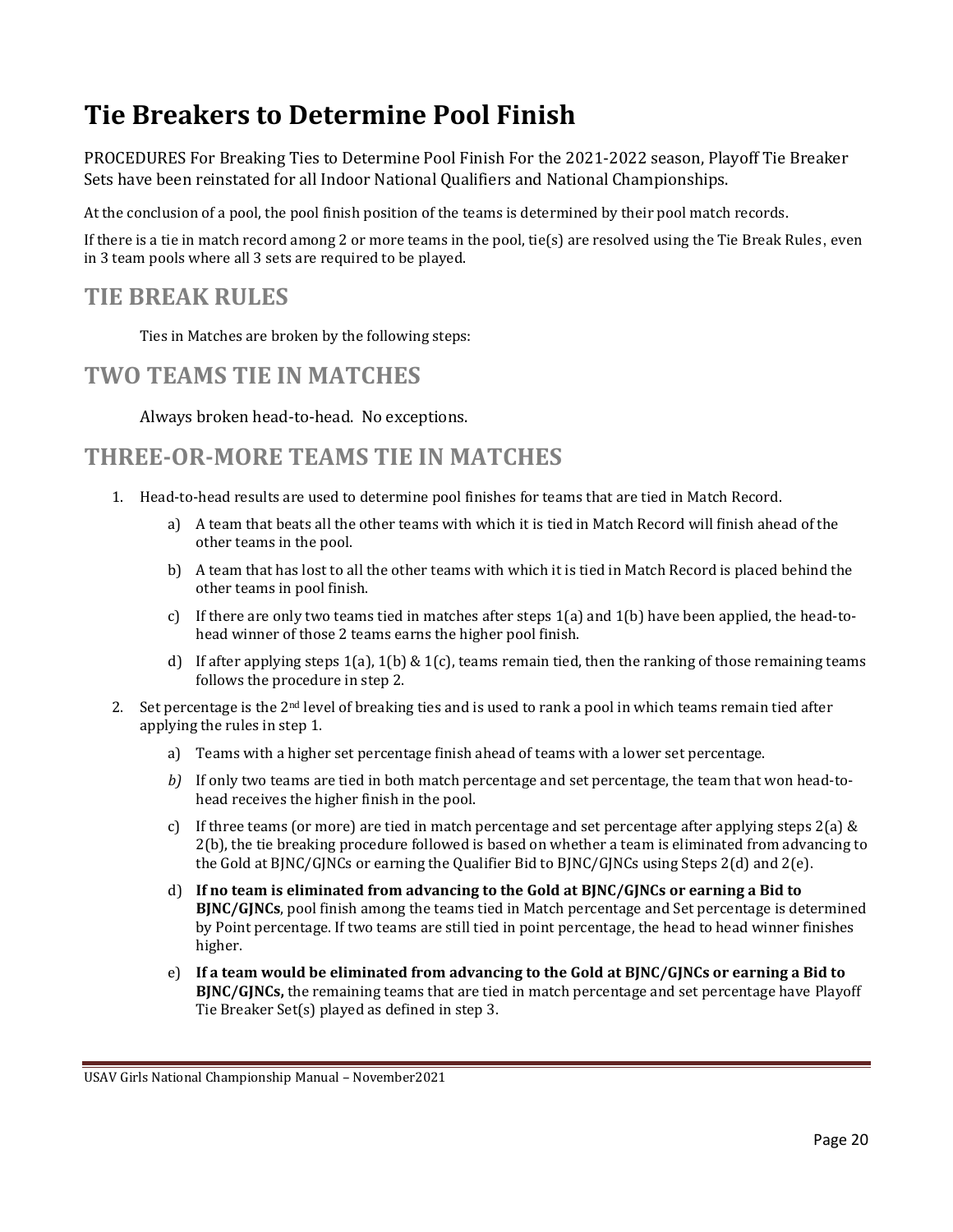3. Playoff Tie Breaker Sets are played if 3 or more teams remain tied after applying steps 1 & 2. Girls National Qualifiers/Boys Bid Tournaments and the BJNC/GJNCs have different protocols and are defined below.

#### <span id="page-25-0"></span>*Girl's National Qualifiers and Boys Bid Tournaments:*

To determine pool finish position, tied teams are ranked by their point percentage from the pool. Tie Breakers Sets, if required, are played as 1 set to 15. There may be brackets of 2, 3, or 4 teams. Tie Breaker sets are only played for the last spot leading to a Qualifier Bid.

- a) If there is 1 pool position available for a team to advance to play for a bid position, all teams participate in the Tie Breaker Sets. The sequence of play offsets is structured so that the teams with the highest point percentages have the fewest number of Tie Breaker Sets to play.
- b) If there are two pool positions available for a team to advance to play for a bid position, the team with the highest point percentage is ranked the highest and receives one of the advancing positions. remaining teams participate in the Tie Breaker Sets. The sequence of playoff sets is structured so that the teams with the highest point percentages have the fewest number of Tie Breaker Sets to play.
- c) If there are three pool positions available for a team to advance to play for a bid, the two teams with the highest point percentages each receive one of the advancing spots. The remaining teams participate in the Tie Breaker Sets. The sequence of play offsets are structured so that the teams with the highest point percentages have the fewest number of Tie Breaker Sets to play.

Following the rules set out above, it is possible for one or more tied teams to advance without having to play in a Tie Breaker Set, as only the last pool position is played off. It is possible that teams will be eliminated from the GOLD bracket in a National Qualifier as the Tie Breaker is played to determine the chance to play for a Qualifier Bid, NOT for the Gold Bracket.

#### <span id="page-25-1"></span>*USAV Girls Jr National Championships (GJNCs) and USAV Boys Junior National Championships (BJNC):*

Tied teams are ranked by their point percentage from the pool. Tie Breakers Sets are played as 1 set to 15 and may be brackets of 2, 3, or 4 teams. Tie Breaker sets will only be played for the last spot leading to the GOLD Bracket.

The Tie breaking procedure is the same as outlined in the above steps  $3(a)$ ,  $3(b)$ ,  $\& 3(c)$ .

It is possible for one or more of the tied teams to advance without having to play in a Tie Breaker Set as only the last spot is played off.

USAV Girls National Championship Manual – November2021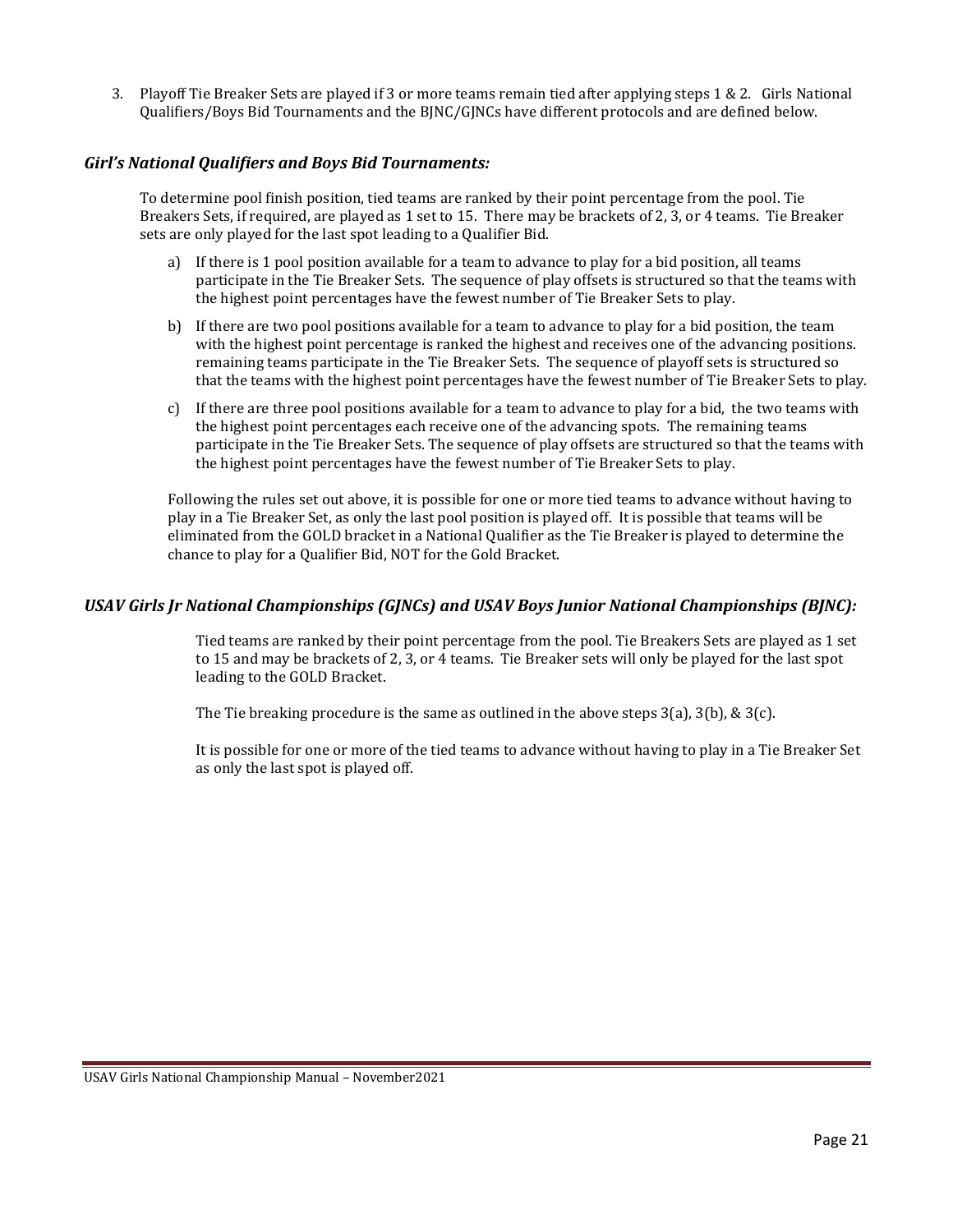# **TEAM AND PLAYER POLICIES**

# <span id="page-26-1"></span><span id="page-26-0"></span>**PARTICIPATION IN MULTIPLE DIVISIONS**

It will be allowable for an athlete to play on more than 1 weekend of a multi-weekend Girl's National Qualifier provided the divisions are held on separate weekends and all other eligibility requirements are met.

An athlete can still only play in 1 division on a particular weekend. **\*All Frozen Player rules still apply.**

For the 18sGJNC and GJNC policies for multiple division participation are as follows:

- Athletes meeting the age definitions for age groups younger than 18 may participate in both Events, but only one (1) championship division per Event (18sGJNC or GJNC). The qualification divisions for the 18's age group are Open, National, USA, Liberty, American & Freedom.
- A Team represented by a specific Team code may participate in no more than ONE (1) division that requires qualification of the 18sGJNC and GJNC combined. EXAMPLE: A 17's Team that qualifies and accepts a position for an 18s' division in the 18sGJNC may NOT play in a 17's qualification division of the GJNC.

#### <span id="page-26-2"></span>**PLAYING UP**

A Team should play in the division that conforms to the USAV age requirements for the Team's players. The Team's 11digit code stipulates its proper age division. If a Team desires to play up an age division AND there is space available without denying an entry position to an age-appropriate Team that has met the entry requirements the Team may play in an upper age division. A Team may play up a maximum of two age divisions (i.e., a 15's Team could only play up to 16's or 17's).

A Team may be moved up at the request of the Tournament, but if this Team is accepted in the proper age group, they must agree to the move. A Team unable to gain access may be offered the opportunity to play up by the Tournament.

### <span id="page-26-3"></span>**TEAM FORFEITURES**

A Team that intentionally forfeits a Match at an Event will be excluded from further participation in that NQ.

- The forfeit is intentional unless the Team shows good cause for the forfeit, such as illness and emergency circumstances.
	- o The Event Arbitrator will determine if good cause exists.
	- o The Event or Arbitrator will report any Team that intentionally forfeits a Match to the USAV Events Department.
- Forfeiting Teams may be subject to a fine paid to the Event in the amount not to exceed that as posted by the Event in its pre-Tournament information.
- For all NQs, if a Team intentionally forfeits a Match in a Gold Pool or Gold Bracket in any division Open Division Match the Team's penalty will be:
	- o The forfeiting Team is ineligible for participation in that year's GJNCs. ALL Adult Members listed on the verified Event competition roster and the Club Director will be suspended from participating in all NQs, Regional Qualification Events and the GJNCs for the remainder of that season and the following season.

USAV Girls National Championship Manual – November2021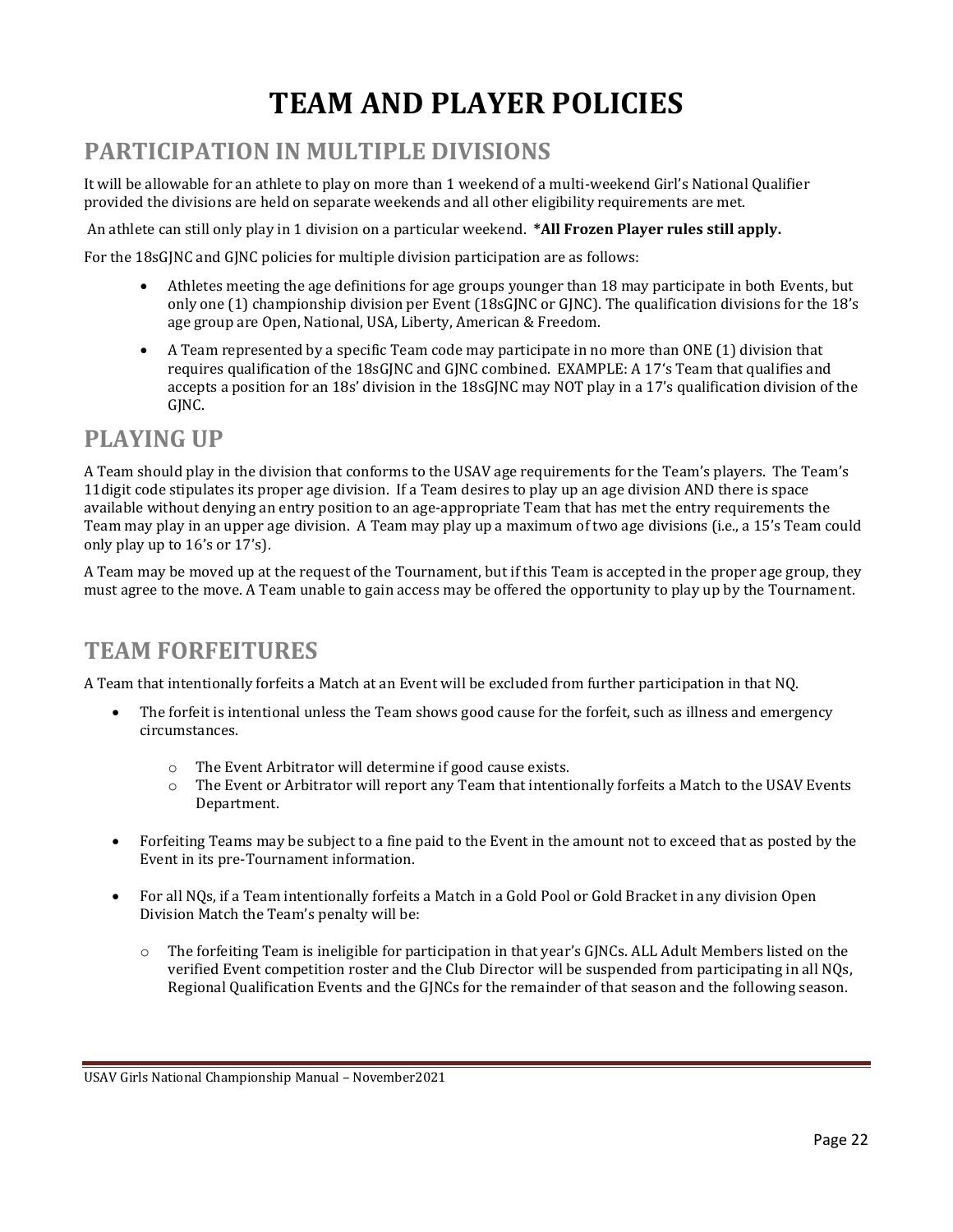### <span id="page-27-0"></span>*Last Day Forfeits*

Teams that enter a NQ are committing to participating in the full Event. Teams have control over their travel plans and those plans should be made so that a Team will not have to forfeit any Matches.

A Team that forfeits a Match for any reason other than illness, injury or emergency is denying another Team a Match. Additionally, in a single elimination format, it is poor sportsmanship to deny a Team the right to move on by beating them and then forfeiting out of the Event. Furthermore, it is even more unacceptable to forfeit and then, as loser of the Match, not to remain and officiate the next Match.

Teams that have no flexibility in their travel plans and know they will need to leave before their division completes play will report to the Tournament Director no later than the end of play on the day prior to the final day of Tournament.

The Event Arbitrator with the input of the Tournament director will decide what forfeitures are needed. Teams forfeiting should recognize that additional penalties may be imposed.

- Teams that refuse to play a Match to determine 3rd and 4th place in the Tournament will both finish 4<sup>th</sup>, and there will be no 3<sup>rd</sup> place awarded in the Tournament.
- Teams that forfeit a last day Match are still responsible to officiate the next Match scheduled on their court. Teams playing the next scheduled Match may not be required to begin play early.

#### <span id="page-27-1"></span>**TEAM UNIFORMS**

Team players are required to wear uniforms that are in full compliance with the USAV regulations. If two (2) or more sets of uniforms are used, players are required to wear the identical number for each set of shirts.

- The numbers "0" and "00" are not permitted.
- The numbers must be centered.
- Front numbers must be a minimum of 4" and back numbers a minimum of 6"
- All Libero shirts are required to be numbered and must be contrasting with the non-libero uniform shirts.

Team members need to be in proper uniform when warming up. If an individual competes in a position other than Libero as well, his/her number must be the same as their regular uniform.

### <span id="page-27-2"></span>**TEAM OFFICIATING DUTIES**

The NQ must publish an officiating assignment schedule for the Teams; the Teams must fulfill all their scheduled officiating assignments.

Teams are responsible for providing an officiating/work crew for Matches in which they are not scheduled to play. Those work assignments can be found in the official play schedule. For planning purposes, be prepared to provide the following officials:

- o Second Referee (GJNCs provides R2 for all matches)
- o Must be a rostered adult for **ALL** age division Matches
- Certified Scorer (PENALTIES NOTED BELOW)
- Scoreboard Operator
- Libero Tracker
- 2 Line Judges

USAV Girls National Championship Manual – November2021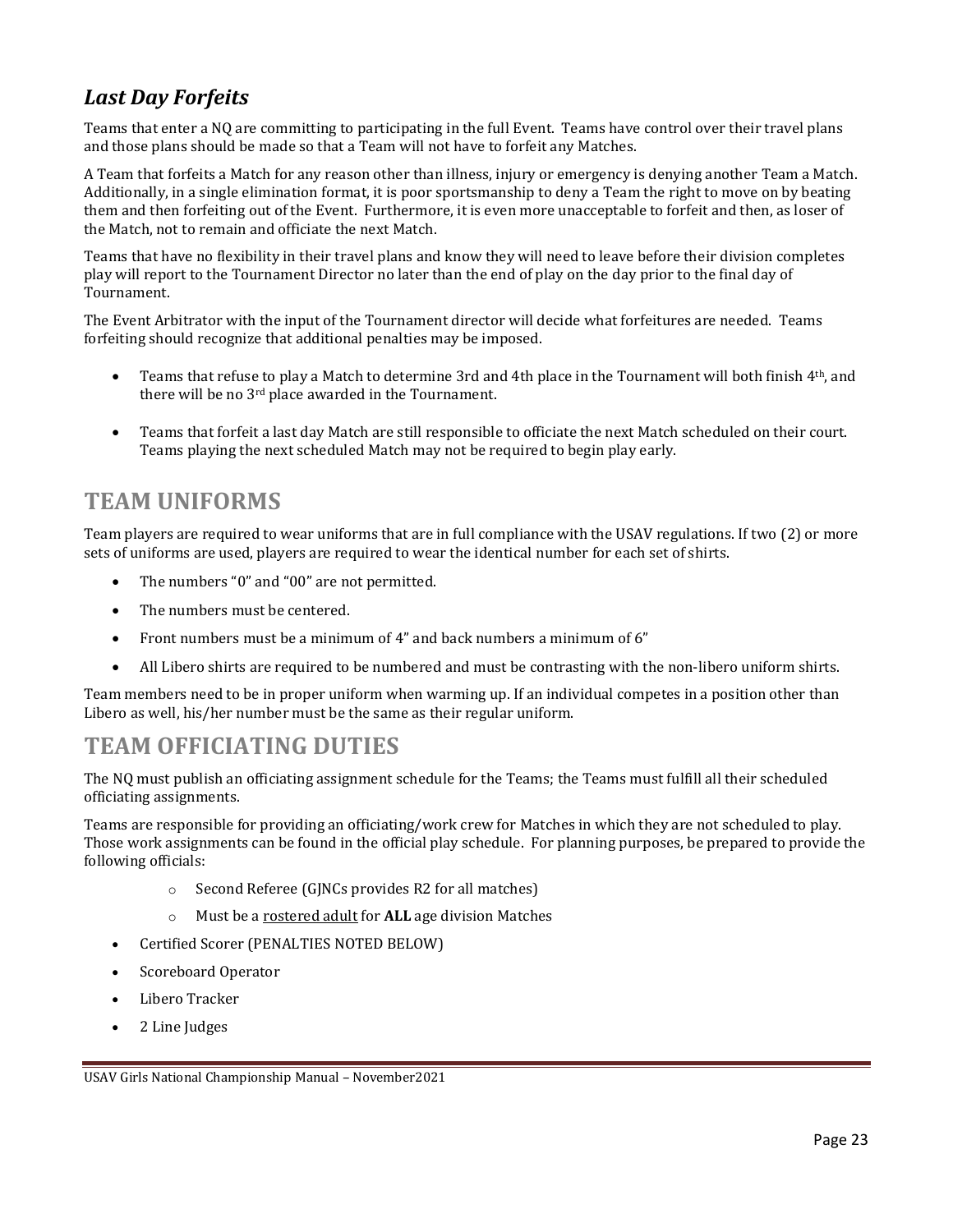Non-rostered personnel may be allowed to work on the officiating Team, with the exception of the R2 position, provided they can provide documentation that they are registered with a Region of USAV to include a current membership, cleared background screening, and is SafeSport trained, as well as have the appropriate certifications. Appropriate paperwork would need to be provided for Foreign Team personnel.

#### <span id="page-28-0"></span>*Missed Officiating Duties*

- A Team's failure to have a complete officiating crew—including a rostered adult for that Team—available and on time for an officiating assignment will result in the Team having to forfeit the first game of its next Match.
- For every minute an officiating Team is late to fulfill its assignment, one (1) point will be awarded to that Team's next opponent in the first game of the next Match for up to 25 points. No more than 25 points will be awarded to the Team's next opponent, even if the Team designated to officiate misses the entire Match. The time that determines how many penalty points are assessed begins at the start of the receiving Team's warmup.
- A Team will forfeit its entire next Match for failing, a second time, to have an officiating crew available on time for an officiating assignment.

# <span id="page-28-1"></span>**AGE WAIVERED PLAYERS**

Teams competing in a NQ Bid award division *MAY NOT* use any players who have an age waiver from their Region unless those players are otherwise age-eligible to play in the division. NQs may allow Teams using players who have a waiver from their Region for age requirements in any division that does *NOT* have a Bid for the GJNCs.

**Exception:** Players who were born on or after July 1, 2003, (who are defined as 18 & under by the USAV Age Definition) and are in the 11th grade for the current academic year are eligible to compete in 17 & under. **Example:** A 17-year-old player who is considered by the Age Definition to compete on an 18s team and is still in the 11th grade for the current academic year, may compete on their 17s team in a qualifying division at a NQ and at GJNC. **Please note:** *This is a National Age Waiver approved by the National Office.* The frozen player rule would still be enforced. A player can play on both 17s & 18s teams during the season but would become frozen to a roster with whichever team they qualify with and would no longer be eligible to play for both teams in qualification.

<span id="page-28-3"></span>With region approval only, teams with waivered players may be eligible to participate in the non-qualifying Patriot Division of the GJNC. USAV will fully support the region's decision on whether or not to allow waivered players in this division. Waivered players must be waivered the entire season in order to participate in the Patriot Division of GJNC. Players *MAY NOT* transfer clubs prior to the GJNC to participate in the Patriot Division.

#### <span id="page-28-2"></span>**TEAM ROSTERS**

A Team must have a minimum of one (1) head coach and six (6) players. A Team may have a maximum of fifteen (15) players and five (5) additional personnel on their roster, one of which must be listed as the Head Coach. The other four (4) roster positions may be any combination of the following:

- 1. Assistant Coach
- 2. 2nd Assistant Coach
- 3. 3rd Assistant Coach
- 4. Chaperone
- 5. Team Representative
- 6. Team Manager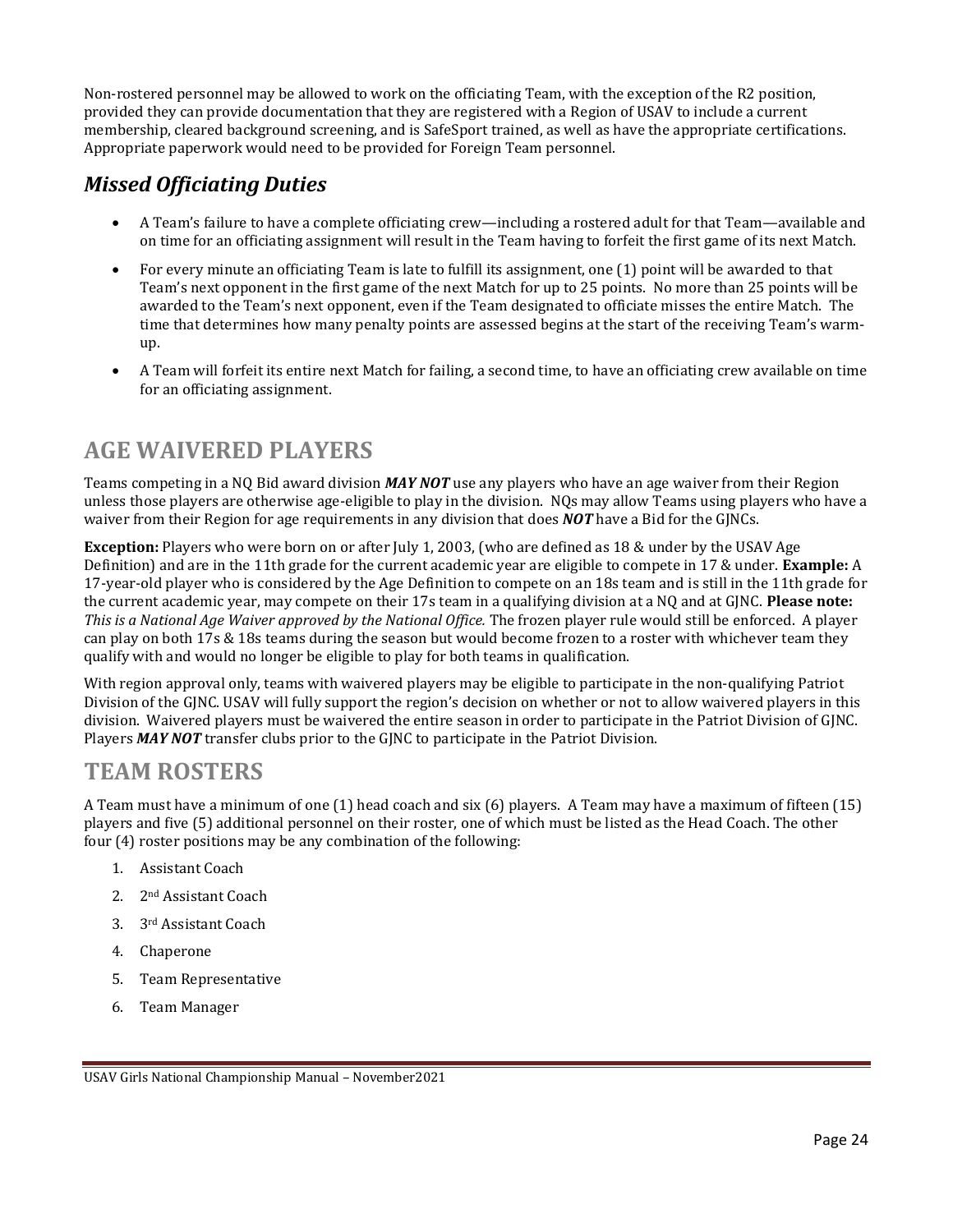### <span id="page-29-0"></span>*Rostered Athlete Requirements*

All rostered players must be FULL MEMBERS of a Region of USA Volleyball. Athletes turning 18 during the season, whose teammates are minors, will be required to take "Core" Center for SafeSport training upon turning 18. To prevent any disruption in play, the center will allow athletes who are 17, turning 18 during the season to take "Core" given parental consent. Once a player turns 18, he or she will not be permitted to continue play until "Core" SafeSport training has been completed[. Complete the parental consent form](https://fs28.formsite.com/USAVolleyball/SSConsentform/index.html) before registering for training if you have a minor athlete who needs to take the training. Once the form is completed, your child will be enrolled in SafeSport training. A notification of registration will be sent to the email address on file to access the course.

For all Events, each player is required to wear the same jersey number as listed on the official roster throughout the entire Event, with limited exceptions as required by emergency or blood rule applications. If a player is found playing in the wrong numbered jersey the Event Arbitrator, with the input of the Tournament Director, will determine the penalty(ies) to be imposed. Penalties should be assessed on a case-by-case basis. Penalties for an illegal number are listed below:

- If the error is discovered prior to or during the match, the player may not compete for the remainder of the match and the roster may not be adjusted until the conclusion of the match
- If the error is discovered at the completion of the match, the player in question may not play in the following match and the roster may be adjusted prior to the match, but must be noted on the scoresheet that the player is ineligible for that match
- A \$50 fine and a roster change fee will be imposed to the team by the tournament. In order for the player to be eligible for play, the penalty must be paid in full. Teams found with wrong jersey numbers should recognize that additional penalties may be imposed.

For all Events, each player is required to be listed on the official roster throughout the entire event. If a player is found participating and is not on the official roster, the following penalties will be imposed as listed in the 2021-2023 Indoor Rule Book.

**USAV 7.3.5.4:** *Where a player is found to be on court but he/she is not registered on the team roster, the opponent's points remain valid, and in addition they gain a point and service. The team at fault will lose all points and/or sets (0:25, if necessary) gained from the moment the non-registered player entered the court, and will have to submit a revised line-up sheet and send a new registered player into the court, in the position of the non- registered player.*

**\*The addition of players and/or staff to an official roster is not allowed once a Team has begun Match play in the Event.**

#### <span id="page-29-1"></span>*Rostered Staff Requirements*

All rostered personnel (non-players) must be FULL MEMBERS of a Region of USA Volleyball, be SafeSport trained, and have a current, cleared background screening if applicable. Junior level members under the age of 18 do not need to be background screened and can only serve as a Team Manager on the roster. Junior members 18 years old and above, serving in non-player capacity on a junior Team, must have submitted, and cleared a background screening within 30 days of their 18th Birthday and must be SafeSport trained.

In order to be listed as a coach, serve in a coaching capacity, and/or sit on the Team's bench, one must possess a minimum coaching certification level of IMPACT (Entry Level). An IMPACT certified person, listed on the roster, must be present and on the bench at all times. It is strongly recommended that Teams have more than one IMPACT certified person on their roster and present with the Team at all times. In the Event an IMPACT certified person is not present (late, sick, ejected or disqualified), the Team must have another IMPACT certified person on their roster and on the Team bench for play to begin or continue without forfeit. No additional time will be allowed to comply with the IMPACT certified person requirement to continue play except for unused time outs and/or time allowed between sets.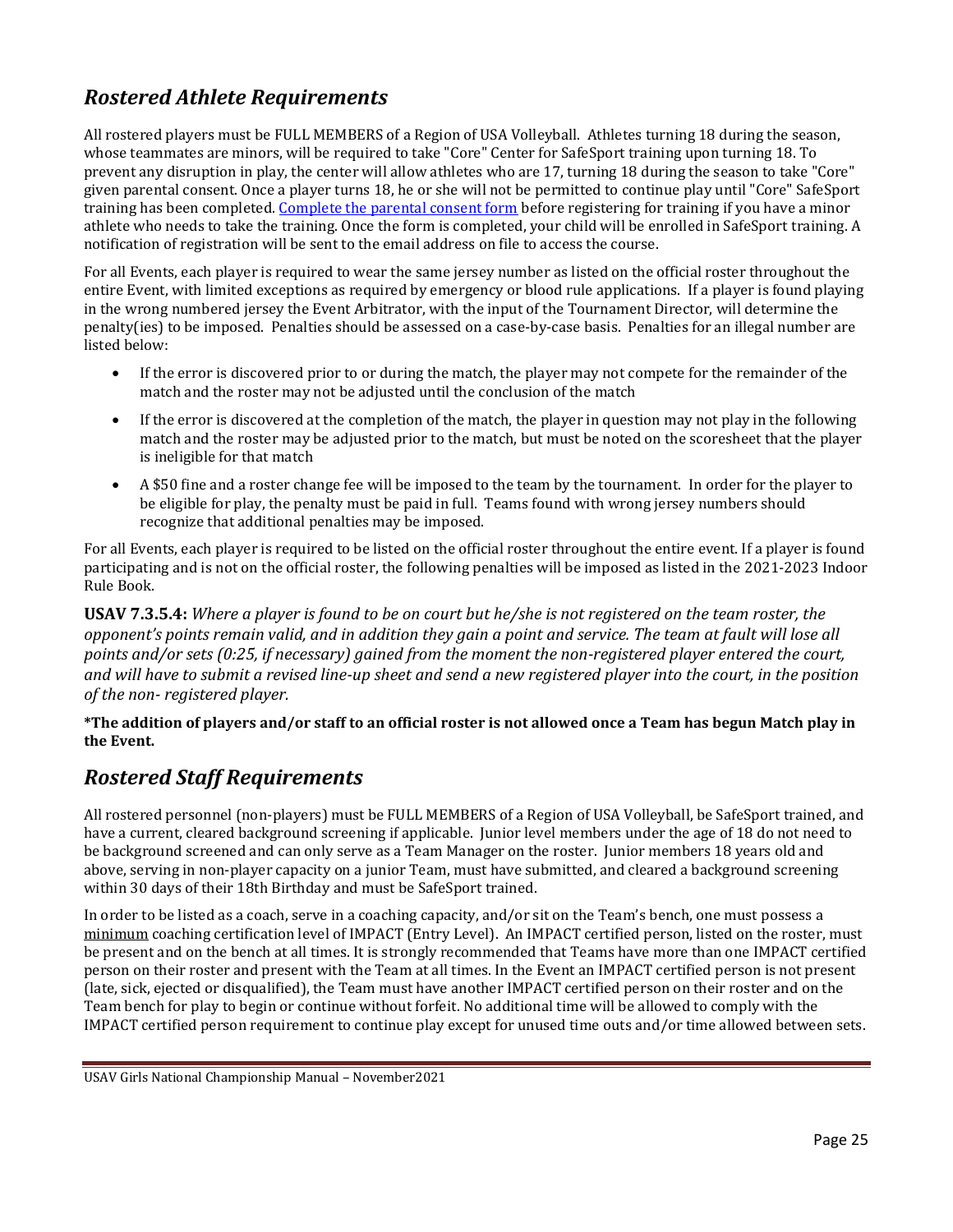The Head Coach listed on the Official competition roster must have no other head coach designation with any other Team concurrently within the same Event, with the exception being a single NQ taking place over two weekends.

IMPACT certification rating may be met by successfully completing one of the following programs:

- USA Coaching Accreditation Program (CAP), Levels I, II or III
- RVA IMPACT course (Region or National Office verification required)
- Canadian Volleyball Associations Levels 1-4
- FIVB International Courses Levels 1-3
- ACEP "Principles of Coaching" course with proof of purchase of the USAV IMPACT Manual

The Team Manager position is reserved for junior level members (members who are registered in a junior level membership category or are under the age of 18) participating with a junior Team in a non-player capacity. These members cannot be placed in any Team staff position other than "Team Manager". Junior level staff members must be at least 10 years of age. USA Volleyball, the Event arbitrators, and the NQ designee reserve the right to conduct random ID checks on any staff person listed on the roster at any time.

Individual participation eligibility requirements (membership, background screening, IMPACT, minimum age, SafeSport trained etc.) are subject to verification by USAV, including use of random ID checks by the Event Arbitrator and/or the NQ or GJNCs designee.

**New for 2021/2022:** If a person that is not on the official roster for a team, is found on a team's bench during a match, it is considered an Illegal participant. The following penalties will be enforced:

- If caught and verified during a match, the illegal participant will be asked to leave the bench and the team will forefiet the current set they are in.
- If the same individual is caught a second time, then they will be removed from the event and the club will be subjected to a fine at the Tournament Director's discretion. All events must post their fine they are imposing on their tournament information page.

\* The addition of players and/or staff to an official roster is not allowed once a Team has begun Match play in the Event.

#### <span id="page-30-0"></span>*USA Volleyball Age and Identity Falsification Policy*

Any member in question must provide proof of identity and age eligibility if requested by an Event staff member or a USAV Arbitrator.

The following constitutes as proof of identity and age:

- Current Driver's License or Identification Card
- Birth Certificate Junior Members Only
- Military Identification Card
- Current Passport

For all USAV Sanctioned Events, any person who alters a document that certifies the age or identity of a participant, or falsifies any statement that lists the age or identity of a participant, will be penalized as follows:

- A junior player who knowingly plays in a lower age classification than he or she is actually eligible for, or an adult player who knowingly plays in a higher age classification than he or she is actually eligible for, or any player who knowingly misrepresents his or her identity shall be:
	- $\circ$  Immediately suspended from registration with USAV and barred from further participation in the Event; and barred from participation in any USAV Events, in any capacity, for a minimum of two (2) years; and

USAV Girls National Championship Manual – November2021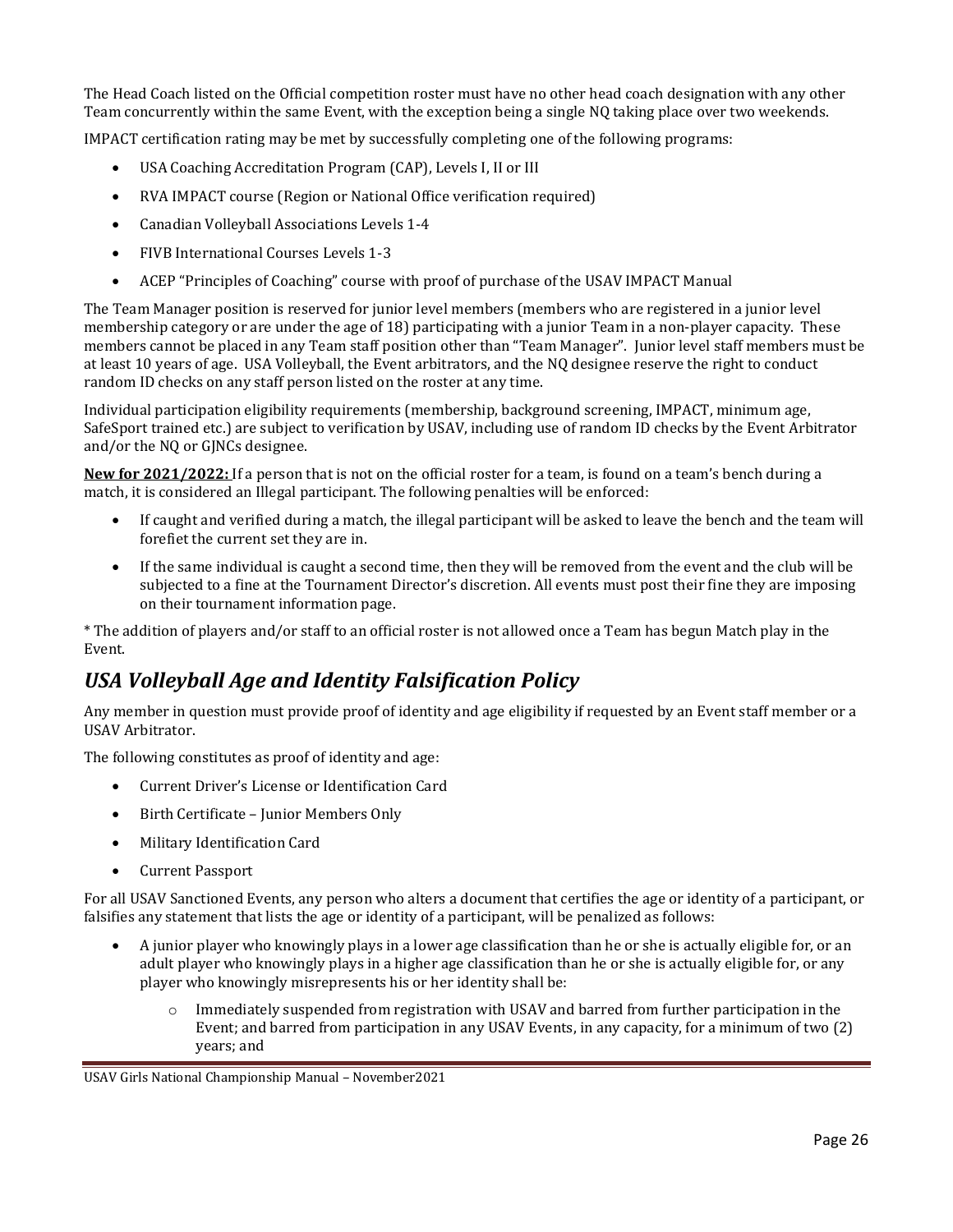- $\circ$  Placed on a minimum probation of one (1) additional year, to run consecutively with the suspension.
- Any Team Representative, Coach, Club Director or responsible adult found to be a party to such action shall be subject to the same penalties.

When age or identity falsification is discovered and confirmed during an Event, these penalties shall be the required minimum penalty imposed by the Event Arbitrator or the Event Ethics and Eligibility Appeals Committee. Additional penalties will be imposed to include forfeitures.

The Event Arbitrator shall file a report detailing the incident of any age or identity violation, to USA Volleyball. USA Volleyball shall notify the Region of the penalty and further actions required.

#### <span id="page-31-0"></span>*Gender Competition Policy*

To receive the complete USAV Gender Competition Policy, a gender ruling or ask any questions, please contact the USAV Gender Committee at [ChairGenderCom@usav.org.](mailto:ChairGenderCom@usav.org)

For more information please refer to the USAV website a[t https://www.teamusa.org/USA-Volleyball/Events/Gender-](https://www.teamusa.org/USA-Volleyball/Events/Gender-Competition-Guidelines)[Competition-Guidelines.](https://www.teamusa.org/USA-Volleyball/Events/Gender-Competition-Guidelines) 

## <span id="page-31-1"></span>**ROSTER VERIFICATION AND TEAM CHECK IN**

Each Event will publish information about the process and requirements for roster verification registration and Team check in.

An adult staff member listed on the roster is required to have a copy of, or access to each player's medical release form at all times. These forms may or may not be required at Team check in depending on each Events policy

For the GJNCs, an adult staff member listed on the roster will need to sign that the club has and abides by a Team travel policy and all other SafeSport policies.

Prior to beginning play an adult staff member (Coach, Club Director or other designated adult) listed on the roster must confirm a Team's presence at the Tournament by signing an Official competition roster (Official Roster). Some NQs may allow another designated adult to check in the Team.

No additions or changes for players or staff on a Team's roster are allowed once a Team has begun match play in the event, except as specifically stipulated elsewhere in this document or outlined in the USAV Rules Book. The person who signs the Official Roster, whether the Coach, Club Director or other designated adult (Signing Agent), assumes all responsibility for verifying that:

- All of the information contained on the Official Roster is both complete and correct, including that:
	- $\circ$  All rostered positions adhere to the requirements listed under TEAM ROSTERS (Please see [Team](#page-28-3) [Rosters\)](#page-28-3) OR have fully completed the necessary process established for Foreign Teams (Please se[e Policy on Foreign Individual and Foreign Team](#page-33-0) Participation).
	- o All reported Team competition results are complete and accurate.

If a Team wins an Open Bid or accepts a National, USA, Liberty or American Bid at a NQ, the players on the Official Roster, as signed by the Signing Agent, are frozen to that Team.

NQs will send the Official Rosters of the Bid winners, Bid acceptance forms and official results for each division of the NQ to the USAV Events Department at the conclusion of the Event (no later than two days post Event). The Events Department will post the qualified Team rosters and results on the USAV website.

USAV Girls National Championship Manual – November2021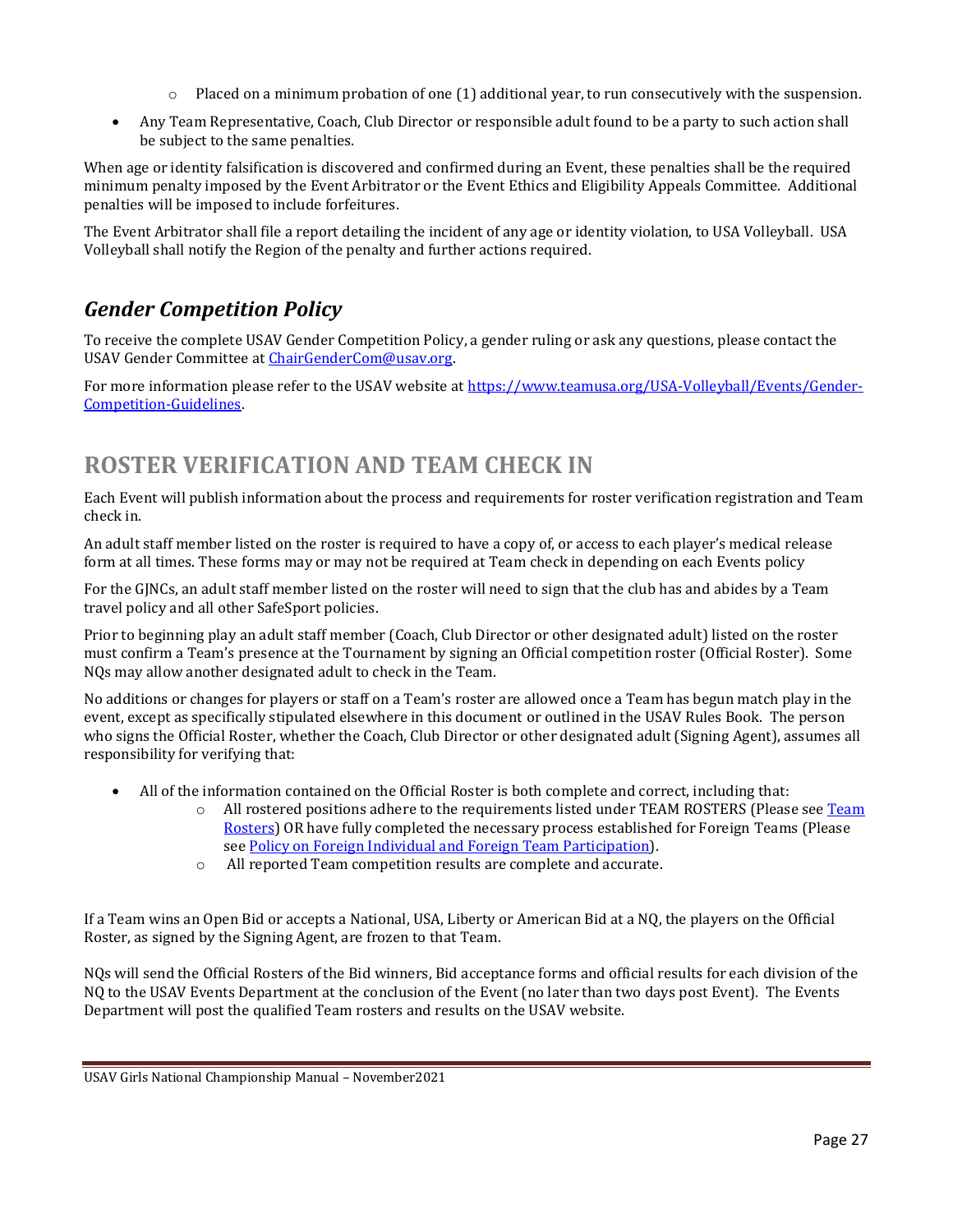(Se[e Frozen Player Rule](file://///files.usav.org/share$/Event%20Dept/Events/Girls%20Qualifiers/Manuals/GJNC%20Championship%20Manual/2018/Frozen_Player%23_The_) below for additional information about Region Bids and At-Large Bids in regards to Official Rosters.)

### <span id="page-32-0"></span>**SAFESPORT**

Participation in nationally sanctioned events will require that SafeSport training be completed by all registered adults (note, foreign teams are exempt, but we strongly recommend you take the course). Individual regions may set earlier deadlines for their respective regional events.

#### **SAFESPORT TRAINING REQUIREMENT:**

SafeSport certification is required for those having frequent contact or authority over athletes. Regions may set earlier deadlines for their respective regional events.

To register for SafeSport training:

Parental consent is required for minor athletes to register for SafeSport training[. Complete the parental consent form](https://fs28.formsite.com/USAVolleyball/SSConsentform/index.html) before registering.

- 1. Sign in and go to "**SportsEngine HQ"**
- 2. In the top right-hand corner click the profile photo (or initials icon if there is no photo).
- 3. Choose My SportsEngine.
- 4. Click the Household tab on the left-hand navigation menu.
- 5. Click the desired Profile to view.
- 6. Find the desired membership and click View Details.
- 7. Click the "Membership Name" again to open the drop-down information and view the eligibility requirements.
- 8. Complete the requirement(s).

Should you need to return to your coursework at a later time, log in to your USAV account and click on the "Log into USAV" Academy button.

For technical issues, while completing the course, please visit: [http://help.usavolleyballacademy.org/.](http://help.usavolleyballacademy.org/)

#### <span id="page-32-1"></span>**THE "FROZEN PLAYER" RULE**

Once a female junior player has participated in a GJNCs qualifying Event (Regional or NQ), she may not be on the Official Roster of, or participate in, another GJNCs qualifying or Championship Event with a different club. Example: a player plays on a club in a national qualifier in an attempt to qualify. The player's Team does not qualify. That player may not transfer to another club to attempt to qualify.

Earning and accepting an Open Bid, submitting an Open At-Large Bid application or accepting any National, USA, Liberty, American or Freedom Bid defines the Team as "qualified" for the GJNCs. Once a Team is deemed qualified, the players on the qualified Team's Official Roster are frozen to that Team. The players on the Team's Official Roster are subject to the following restrictions:

• A Frozen Player cannot be on the roster of, or play for, another Team in a Regional Qualifier or NQ Event, the roster of a Team applying for an Open At-Large Bid, or another Team playing at the GJNCs.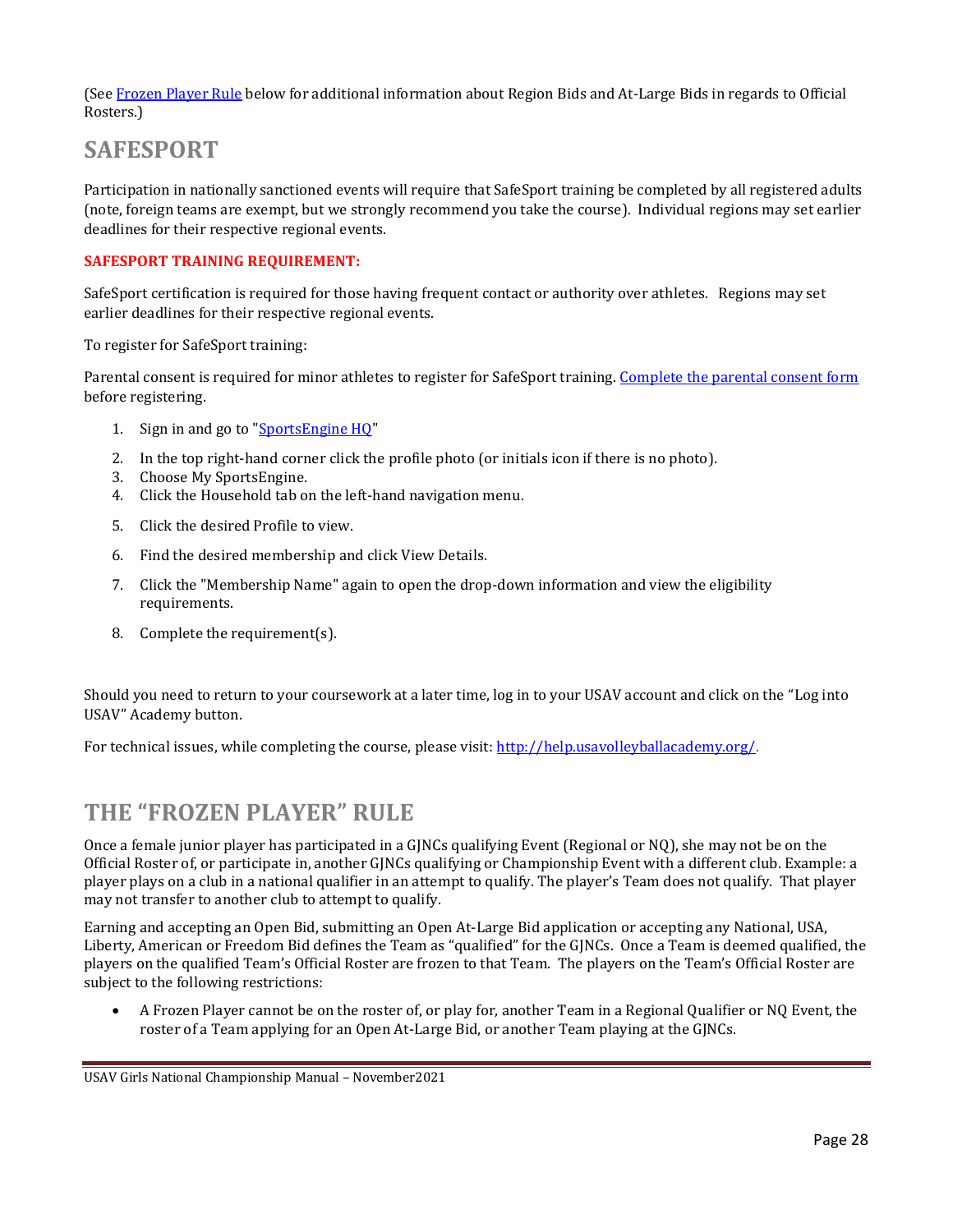- A club may add player(s) to the Official Roster of one of its Teams qualified for the GJNCs, provided the additional player(s) are members of the club and are not on the Official Roster of another of the club's Teams at the GJNCs.
- No player may switch from one qualified Team to another qualified Team, even within the same club at the same National Championship (i.e., 18sGJNC or GJNC). **NOTE**: A player under the age of 17 can switch between a Team that has qualified for the 18sGJNC and another Team that has qualified for the GJNC as long as both Teams are within the same club. A player may not help multiple Teams qualify for either GJNCs.
	- a. EXAMPLE 1: A player in the 17's age division plays on an 18's Team at a national qualifier and that Team Qualifies for the 18sGJNC in the Open Division. That player may not play on any other Team (e.g., a 17s Team trying to qualify for 17 Open) at any National Qualifying Events to help that Team qualify for the GJNC for the remainder of that club season. She may, however, be added to the 17 Open roster to play in the GJNC within that club after the team has already qualified.
	- b. EXAMPLE 2: A club has a Team that has qualified for the 18 USA Division of the 18sGJNC, they may add a player from their club who plays on a younger Team to play in the 18sGJNC even if the younger Team has qualified for the GJNC.

Violations of the Frozen Player Rule may result in Sanctions being imposed on the already qualified Team, its club, the Team's coach, the player and/or the club's director.

<span id="page-33-0"></span>The USAV Events Department will determine Sanctions for violations of the Frozen Player Rule. (See [Penalties](#page-18-1) for [Illegal use of Bid\)](#page-18-1)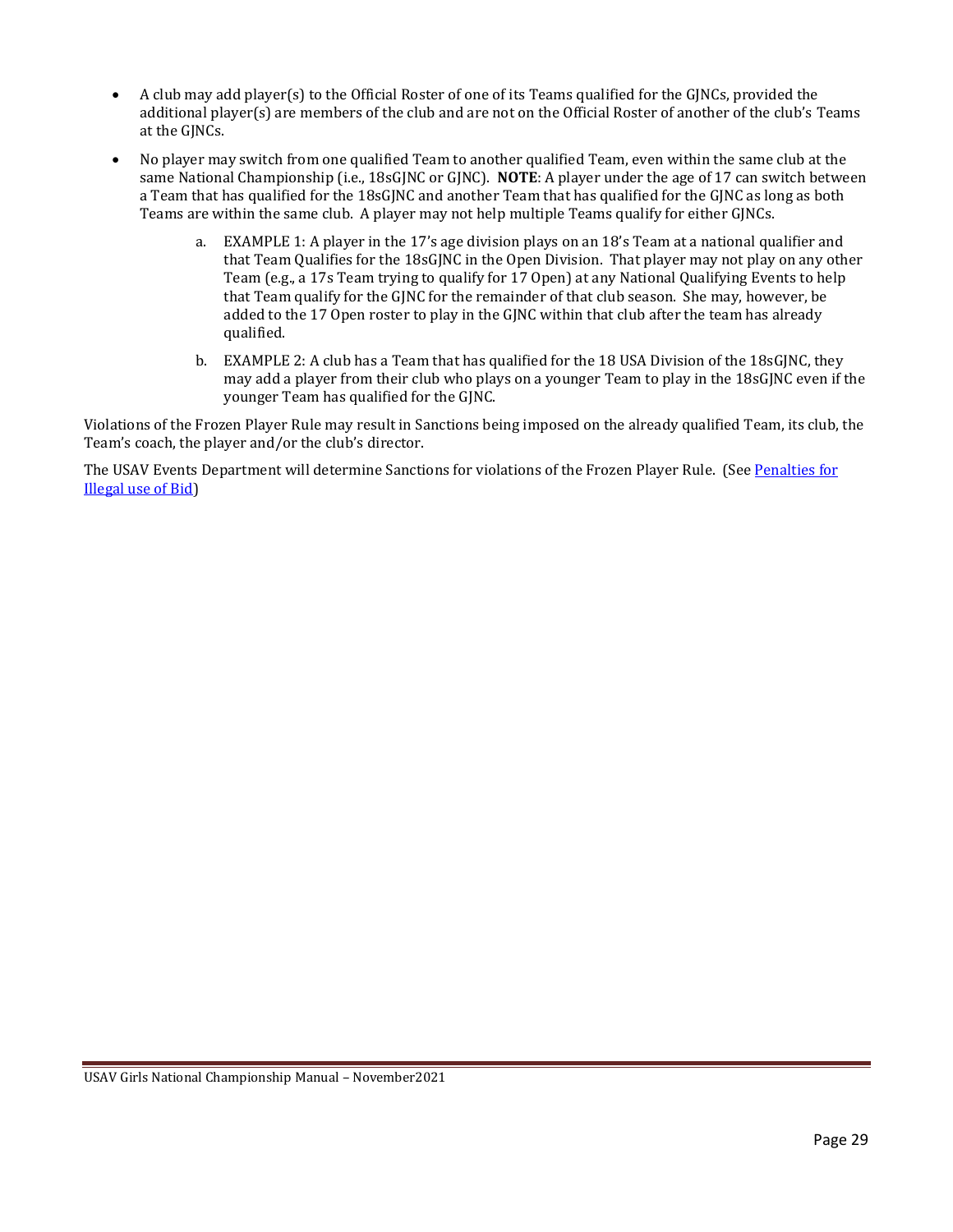# <span id="page-34-0"></span>**POLICY ON FOREIGN INDIVIDUAL AND FOREIGN TEAM PARTICIPATION**

| <b>Definitions</b>                 |                                                                                                                                                                                                                                                                                                                                                                                                                                                                                                                                                                                    |  |  |  |
|------------------------------------|------------------------------------------------------------------------------------------------------------------------------------------------------------------------------------------------------------------------------------------------------------------------------------------------------------------------------------------------------------------------------------------------------------------------------------------------------------------------------------------------------------------------------------------------------------------------------------|--|--|--|
| "Foreign Participant"              | A participant who is not a citizen of the United States OR a citizen residing<br>in a U.S. Territory having its own National Volleyball Federation to which<br>the participant is affiliated.                                                                                                                                                                                                                                                                                                                                                                                      |  |  |  |
| "Non-Resident" Foreign Participant | A person who is not a citizen of the United States residing outside the 50<br>United States OR an individual residing in a U.S. Territory, having its own<br>National Volleyball Federation to which the participant is affiliated.                                                                                                                                                                                                                                                                                                                                                |  |  |  |
| "Resident" Foreign Participant     | A person who is not a citizen of the United States and resides in one of the<br>50 United States and holding "resident" versus "visitor" status. Proof of<br>"Resident" status includes providing documentation substantiating<br>enrollment and attendance in an educational institution in the United States<br>(excludes on-line courses) OR proof of employment in the United States<br>AND a corresponding physical residence address (excludes a P.O. Box or<br>"care of" address). A copy of a current student or work visa is required for<br>the duration of eligibility. |  |  |  |
| Foreign Participant "Release"      | Written approval by a foreign participant's National Volleyball Federation<br>of origin for that person to affiliate or participate with USA Volleyball.                                                                                                                                                                                                                                                                                                                                                                                                                           |  |  |  |

# <span id="page-34-1"></span>**NQS & GJNCS**

Only U.S. Territories (American Samoa, Guam, Puerto Rico, U.S. Virgin Islands) and their associated Federations are eligible to participate in any division of the NQs and the GJNCs.,

A non- U.S. territory Team (from a country not included in the U.S. Territories list) may participate in any non-qualifying division at a Tournament at the Tournament director's discretion but cannot participate in a qualification division at a NQ or GJNCs (to include the Patriot Divisions).

# <span id="page-34-2"></span>**POLICY:**

#### **Concurrent registration with more than one National Volleyball Federation is prohibited.**

- A **Resident Foreign Participant**, who has competed in international competition representing his/her country/federation of origin (i.e. Youth National Team, Junior National Team, Senior National Team, or other "elite" Team that has represented that country in international competition) is required to have a written release from that volleyball federation of origin before he/she can become a registered member of a Regional Volleyball Association.
- This would not apply to a participant who has been in continuous legal residence in the United States and unaffiliated with a foreign national volleyball federation for greater than two (2) years.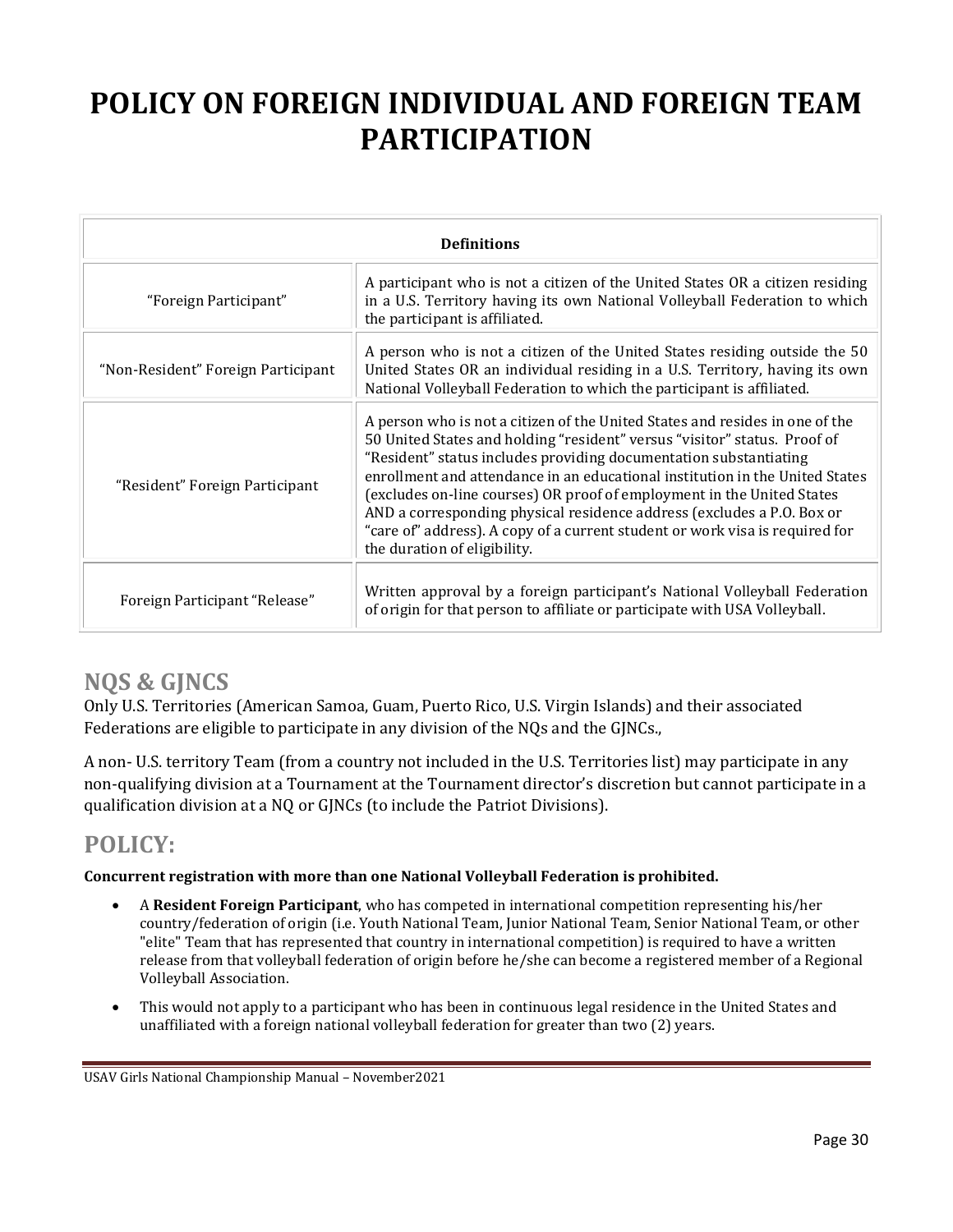## <span id="page-35-0"></span>**FOREIGN PARTICIPANT ELIGIBILITY**

Subject to the above Table of Definitions and Policy, a **Resident Foreign Participant** (residing legally in the United States, e.g., exchange student) may participate if she/he is a duly registered member of a USA Volleyball Regional Volleyball Association (RVA) and follows all Event participation policies and registration procedures.

A **Non-Resident Foreign Participant** shall not be eligible to participate (see the *Foreign Guest Coach Policy* for exceptions).

## <span id="page-35-1"></span>**FOREIGN TEAM ELIGIBILITY**

**Foreign Team** Participation (this only includes U.S. Territories for qualification divisions of the NQs and GJNC) for National **Junior** Competitions (e.g., USA Volleyball Girls Junior National Championships, National Qualifiers, and all Qualifying Events):

- A Foreign Team (registered with its National Volleyball Federation) may participate if it duly applies for and is accepted in compliance with the Event's regulations, is not representing its country in an official capacity, and the federation of origin grants permission for participation.
- Foreign Teams must purchase foreign participant insurance, which will be provided by USA Volleyball. The expense shall be debited to the Event at cost and shall be added to the entry fee.
- Each member of a Foreign Team shall have in his/her possession(s), and shall have previously filed with the Event Director, the following documents:
	- o Photo identification (Driver's license, passport or comparable government issued document); and
	- o A signed copy of the USA Volleyball Code of Conduct and Waiver and Release of Liability (provided on page 2 of the Foreign Participant Registration form).
- Additionally, for junior-age competitions, each foreign player (of a foreign Team) must also possess and have on file with the Event Director:
	- $\circ$  Copy of birth certificate or Government Issue Identification with birth date; and
	- o USA Volleyball's "Consent for Medical Treatment & Release" form, signed by the player's parent or legal guardian.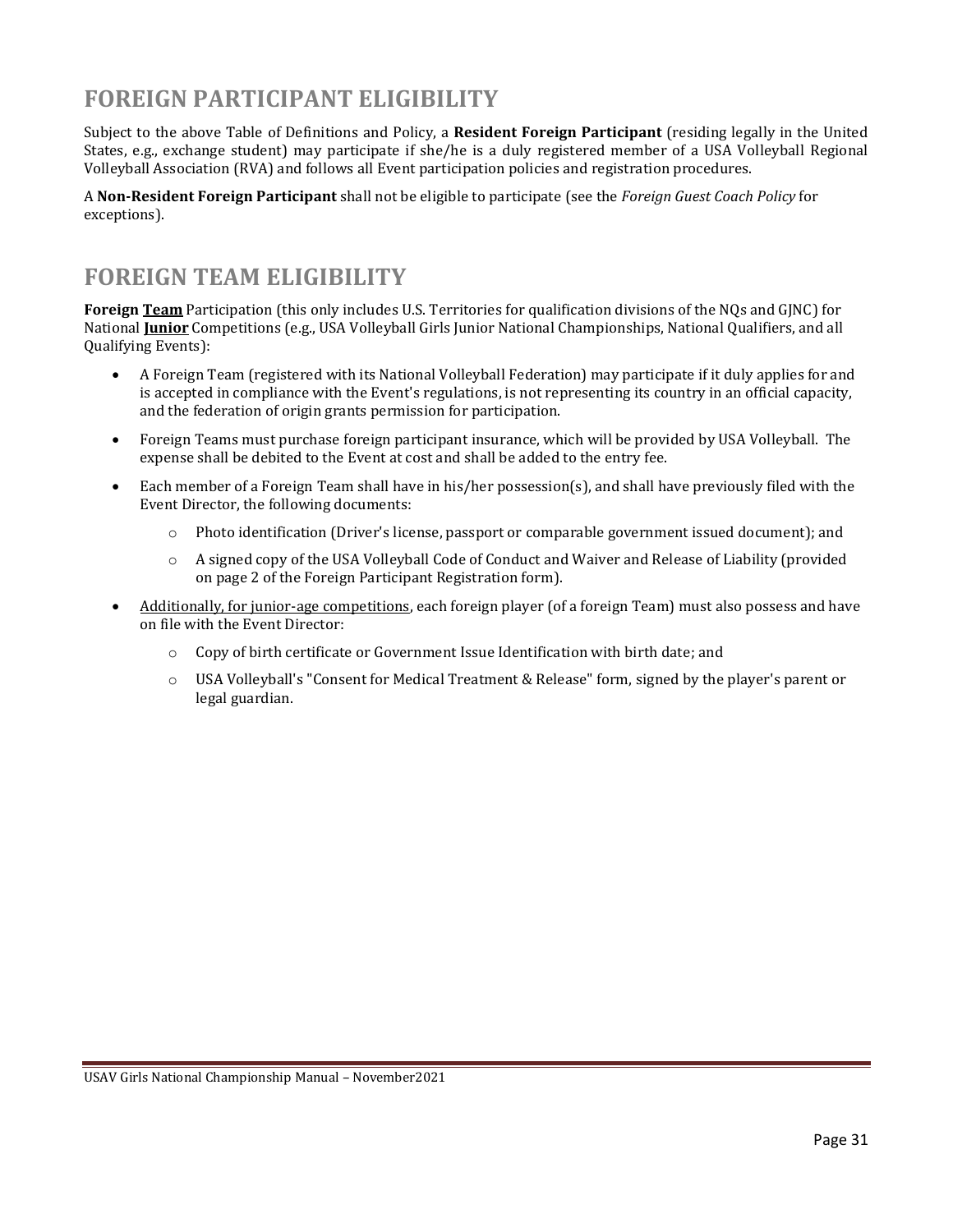### **FOREIGN TEAM REGISTRATION**

This applies to **ALL NON-USA** Volleyball members or Member Organizations (Puerto Rico, American Samoa, Guam, U.S. Virgin Islands, Canada, Mexico, etc.):

#### <span id="page-36-0"></span>*Required Individual Forms*

- **Players and Staff:** Foreign Participant Registration Form, which includes the Code of Conduct on page 2
- **Coaches Only:** Proof of Coaching Certification equivalent to IMPACT
- **Players and Staff:** Copy of photo ID (i.e., Passport)
- **Players Only:** Copy of Birth Certificate (note, a passport will also fill this requirement)

#### <span id="page-36-1"></span>*Required Team Forms/Fees*

- Entry Form
- Foreign Summary Team Participation Form
- \$100 US Dollars for Insurance
- A letter of good standing from their volleyball federation

*NOTE: If any foreign Teams attend your Tournament, please collect all the required paperwork and insurance checks. You will then forward the paperwork and insurance checks to the USAV Office, Attention: USAV Events Department Foreign Teams are required to complete the paperwork and pay the insurance fee only once during the current season.*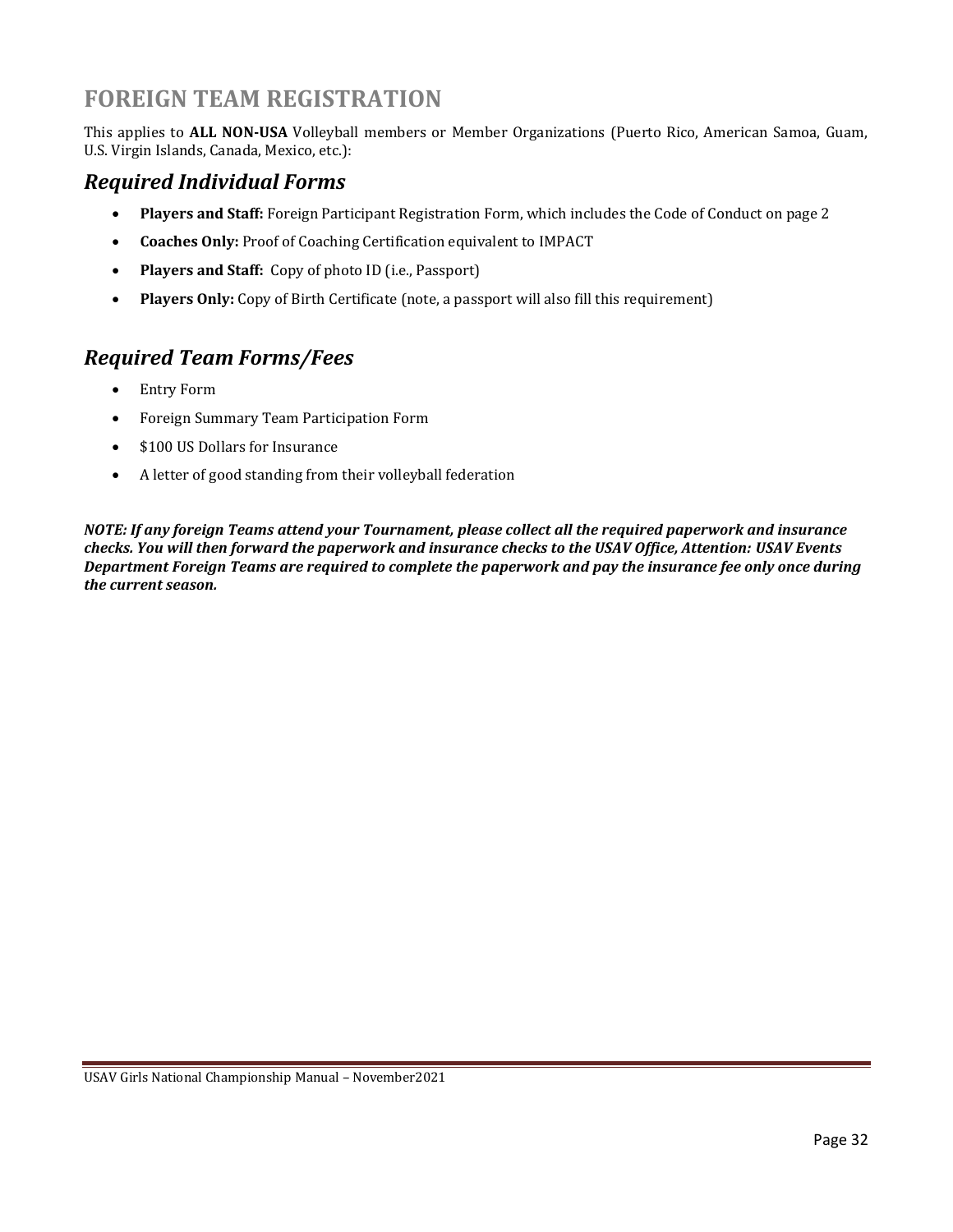# **TOURNAMENT REQUIREMENTS**

# <span id="page-37-1"></span><span id="page-37-0"></span>**OFFICIALS**

All pool play and playoff bracket Matches must have a USAV-certified official as the first referee.

All gold level ( $3^{rd}$  pool) Matches in Open Division, and semifinal and final Matches of gold level National, USA and American Divisions, must have USAV-certified first. It is recommended to have second referees provided.

NOTE: It is recommended that there be first and second referees for gold level quarterfinals in National, USA, or American Divisions.

#### <span id="page-37-2"></span>**AWARDS**

It is the obligation of the head coach to be aware of his/her individual State High School Association rules regarding the acceptance of awards. If necessary, present the properly signed papers as required by your State High School Activities Association.

All Events will, at a minimum provide the following awards:

- A Team plaque or trophy to each first, second, and third place Teams in the gold level of each Open, National, USA, American and Patriot (GJNCs only) Division that is hosted by the Event.
- Individual awards of minimal value (non-merchandise such as a plaque, trophy, or medal) to each player on each first, second, and third place Teams in the gold level of each Open, National, USA, Liberty, American, Freedom and Patriot (GJNCs only) Division that is hosted by the Event.
- NQs will not select or give awards for All-Tournament Teams.
- For the GJNCs, All-Tournament and Most Valuable Player (MVP) awards will be given in the following age divisions: 18, 17, 16 and 15 Open, National, USA, Liberty, American, and Freedom Divisions.

### <span id="page-37-3"></span>**TEAM ENTRY REQUIREMENTS FOR NQS**

The date a NQ receives an entry application does not automatically determine the Team's acceptance into the Tournament. All entry requirements must be met.

Each individual NQ may have additional entry requirements. These requirements shall be clearly specified in the respective NQs entry procedure documents and information.

### <span id="page-37-4"></span>**TEAM ACCEPTANCE CRITERIA FOR NQS**

NQs will accept Teams who have met all entry requirements until available space is filled, or the deadline date, whichever comes first, based on the following criteria:

- Postmark or electronic date of complete entry requirements, as specified by each Event.
- Strength.
- If the NQ limits the number of accepted Teams per club, per division, that limit can be no less than two (2) Teams per club, per division, but may be higher (maximum number of accepted Teams per club, per division to be set by each NQ and clearly stated in the NQs pre-Tournament information).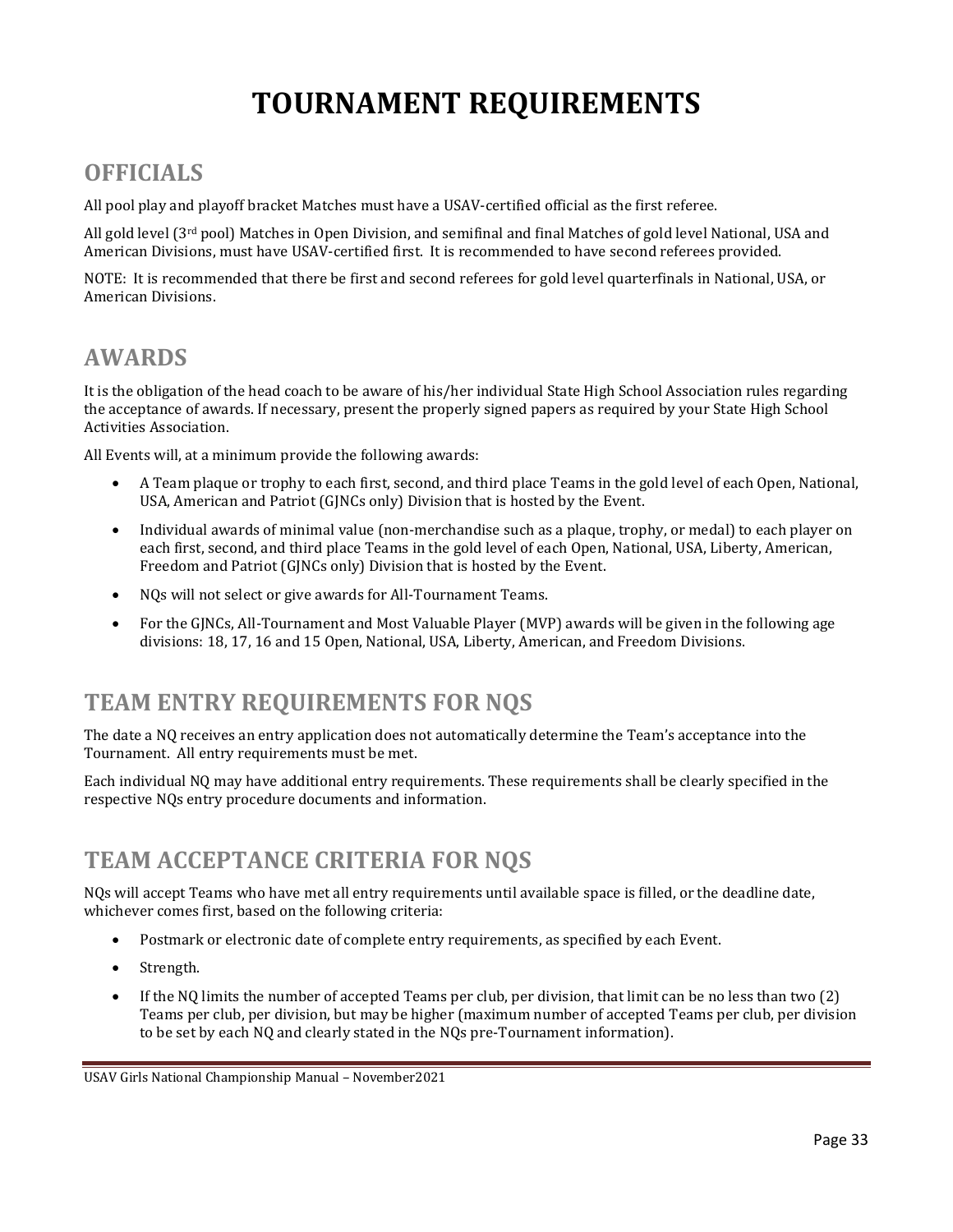• Entries from the host state where the NQ is conducted.

A NQ may prioritize the criteria points above as it best meets the needs of that NQ, however, the method by which a NQ will turn Teams away should the Event, or a Division of the Event, be oversubscribed must be clearly stated in that NQs published Tournament information.

After the deadline date Teams may be accepted at the discretion of the Tournament Director.

If a division is filled to capacity by the time a Team completes the entry process, the NQ may offer Teams denied entry into the opportunity to move into another offered division where space is available.

Under no circumstance is a Team that is denied entry into any division guaranteed a berth in any other division.

## <span id="page-38-0"></span>**ATHLETIC TRAINERS**

Each NQ and the GJNCs will provide athletic trainers during all hours of competition and for at least 45 minutes prior to the beginning of competition each day. All trainers are required to be SafeSport trained and successfully pass a USAV background check.

# <span id="page-38-1"></span>**PROTEST COMMITTEE**

Each Event must have an on-site Protest Committee consisting of one (1) to three (3) members, one of which will be the Head Official or Head Scorer depending on the nature of the protest. Other members may consist of the Tournament director or his/her designee, and another qualified person to rule on protests lodged by Teams regarding officiating.

- No Protest Committee member can coach a Team in the Tournament.
- All rulings of this committee are final and not subject to appeal.
- All protests will be settled at the time they are lodged.
	- o No Match will be allowed to proceed until the protest is settled.
- Protests can be related ONLY to the rules of play. Judgement calls are NOT subject to protest
	- o Misinterpretation of a playing rule
	- o Failure of the first referee to apply the correct rule to a given situation
	- o Failure to charge the correct penalty-Sanction for a given fault.

### <span id="page-38-2"></span>**ETHICS AND ELIGIBILITY**

All Junior National Championship Events offer participants the ability to access normal due process channels should their eligibility to participate be in question. Procedures, including appeal options, are outlined above in this manual.

#### <span id="page-38-3"></span>*Event Arbitrators*

Event Arbitrators are appointed by USAV and are present for NQs and GJNCs. They are the first level for hearing and resolving ethics and eligibility issues at a specific USA Volleyball Event. Teams or individuals accused of committing violations of rules and regulations at a NQ or GJNCs must meet with the Event Arbitrators(s) for resolution.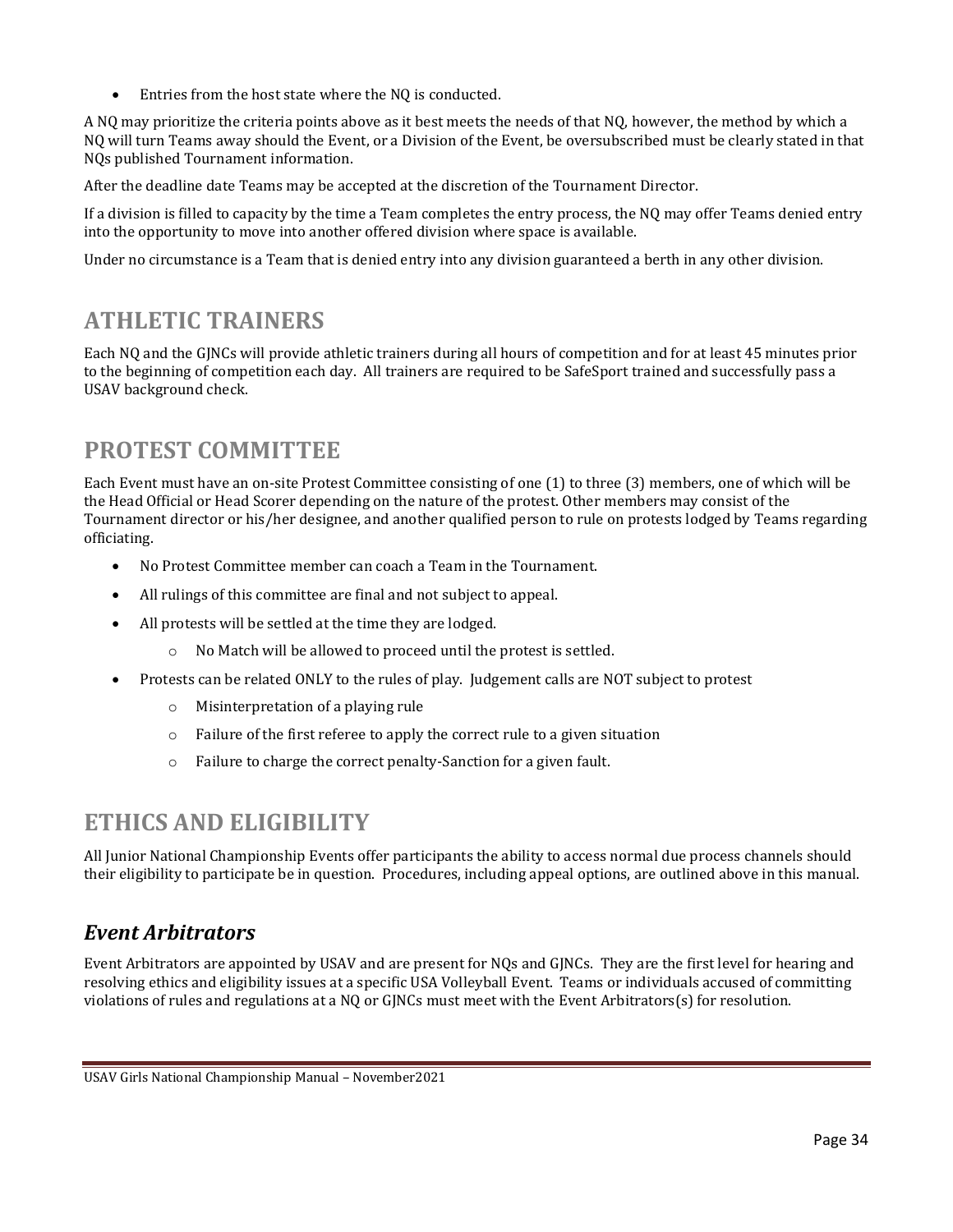The authority for the Event Arbitrator begins with the arrival of a Team and individual participants in the Event's city or 48 hours prior to the first day of competition, whichever is earlier, and shall continue through the duration of the Event, through 30 minutes after the conclusion of the final Match of the Event.

Decisions of the Event Arbitrator shall be conveyed immediately to the affected parties and may be appealed to the Event Ethics and Eligibility Appeals Committee appointed for each Event of USA Volleyball.

#### <span id="page-39-0"></span>*Event Appeals Committee Duties*

The committee must meet as promptly as possible following the filing of an appeal or after an arbitrator's recommendation of a sanction which would continue beyond the term of the event. The committee must conduct a full, fair, and objective hearing. Upon completion of the hearing, the committee should confer and render one of the following four decisions:

- o **Uphold the decision** of thearbitrator(s).
- o **Rescind the decision** of thearbitrator(s).
- o **Modify or amend the decision** of the arbitrator(s). The amendment can be more or less restrictive than the arbitrator'sdecision.
- o Rescind the decision of the arbitrator(s) *and* **render a newjudgment.**
- o The decisions of the Event Appeals Committee are final with respect to eligibility or privileges at the event; no further appeal is available at the event.

#### *Event Appeals Committee Members*

For all USAV Championship events, the committee consists of three individuals (age 21 or older), as follows:

- o A person appointed by the EventDirector.
- o A person who is or has been an elected or appointed USAV layleader.
- o A person who meets the definition of a domesticathlete.
	- For all qualifier and bid events, the committee consists of three members (age 21 or older), as follows:
- o A committee chair appointed by the EventDirector.
- o Two other persons (one a domestic athlete) who have no connection to the persons involved in the incident. All coaches on the event roster are ineligible to serve on this committee.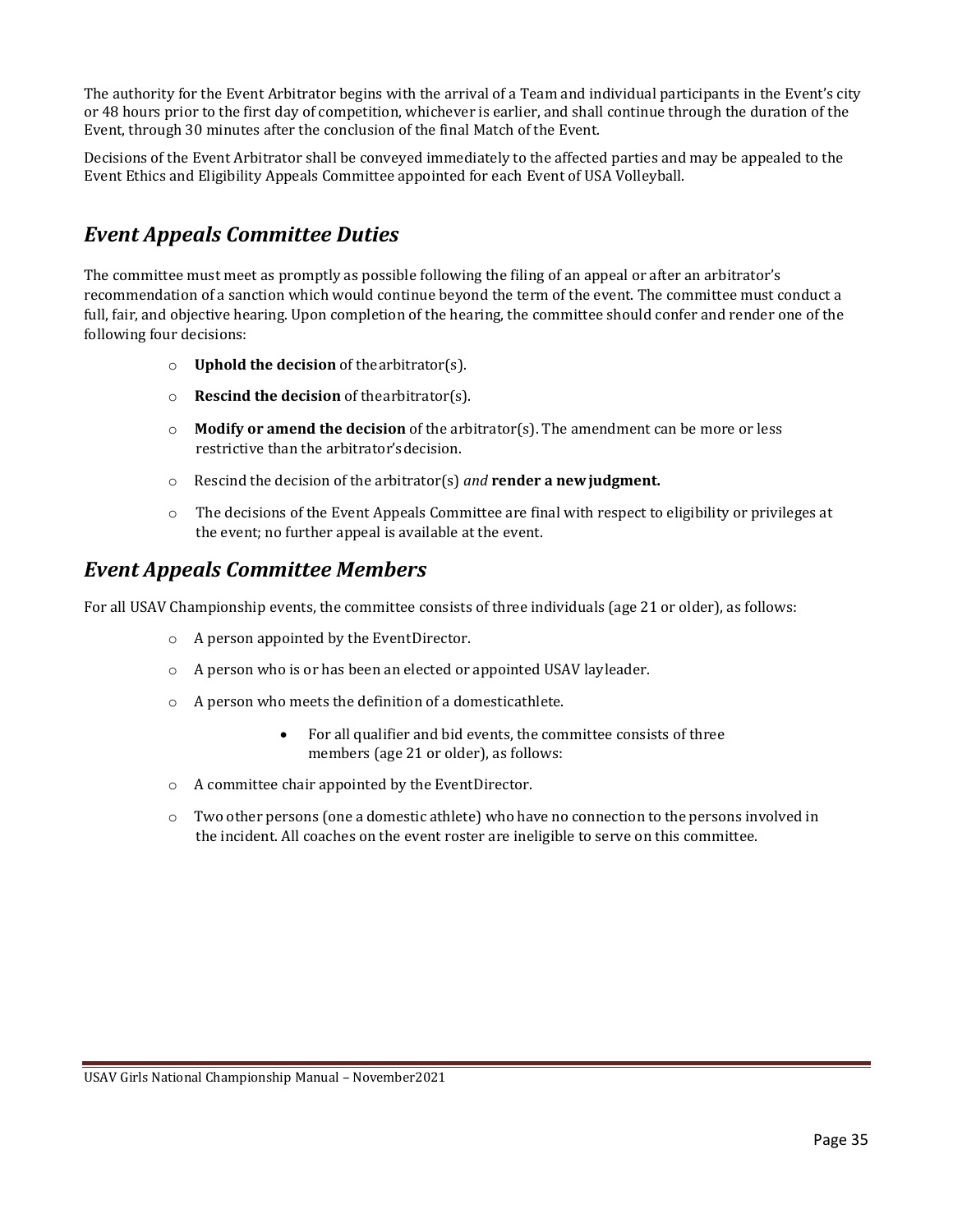

# <span id="page-40-0"></span>**CHAPTER 2 – NATIONAL QUALIFIER DIRECTORS**

USAV Girls National Championship Manual – November2021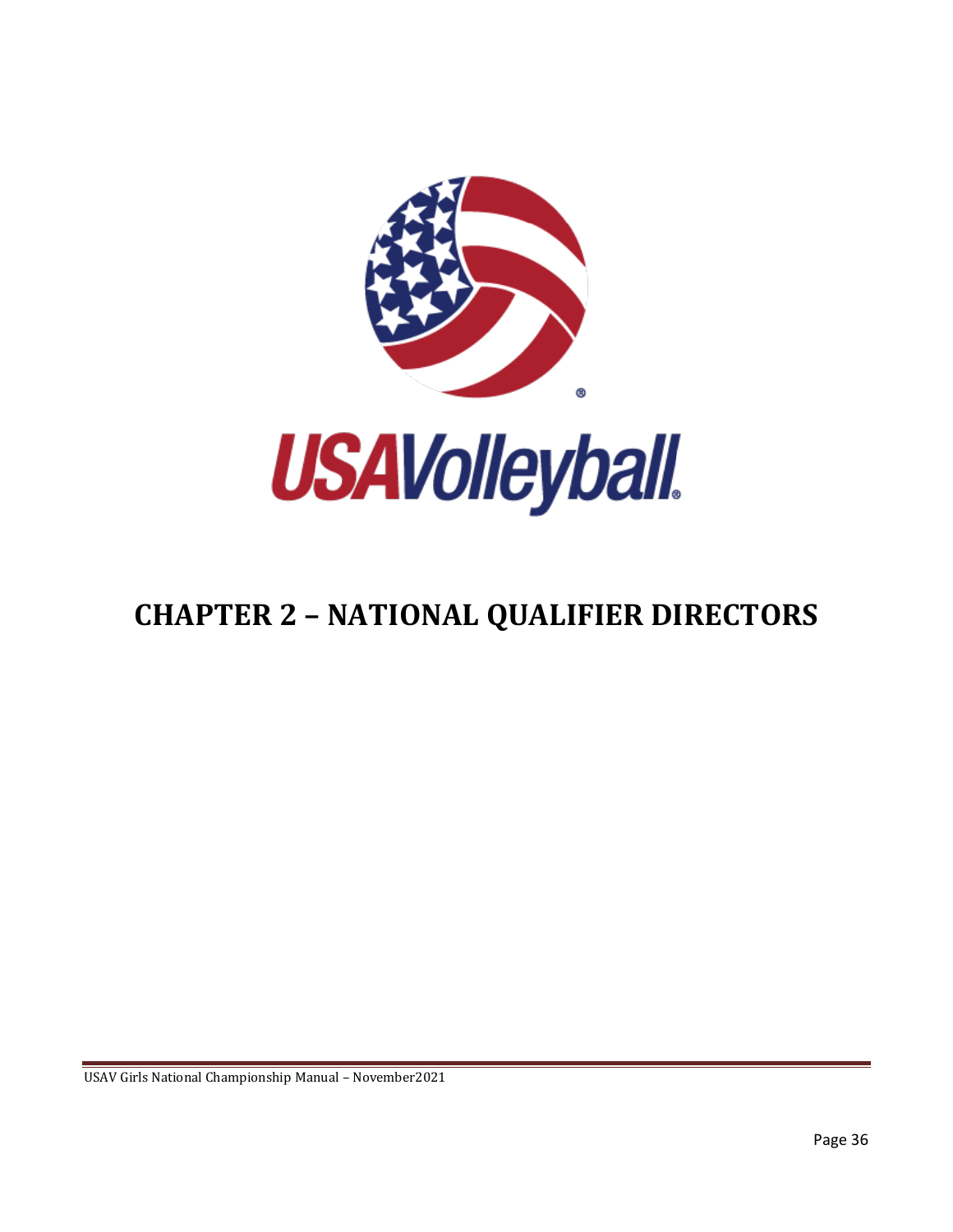# <span id="page-41-0"></span>**PREPARING FOR NATIONAL QUALIFIER EVENTS**

# <span id="page-41-1"></span>**NATIONAL QUALIFIER INFORMATION REQUIREMENTS**

The following information must be provided directly to the USA Volleyball Director of Events:

- Notification of Head Referee 90 days in advance of the start of the Event.
- Flow Charts to be approved 2 weeks prior to the start of the Event, with any later changes communicated, as necessary. Applies only if not using preapproved flow charts
- Age group assignments by August 1 or communication if unable to meet this deadline
- Information, or access the information in order to verify all NQ Event participants are currently registered with USAV and meeting all membership requirements
- Final results and list of Teams accepting Bids submitted by no later than noon on the second day following the end of the Event.
- Notification of competition venue/city 18 months prior to 1<sup>st</sup> day of competitions.
- Other items as requested by the USA Volleyball Events Department.
- A screen shot of division numbers at the time of registration close date or seeding start date

The following information must be provided to all interested parties:

#### <span id="page-41-2"></span>*USAV National Qualifier Policies*

- Ethics and Eligibility information
- GJNCs qualification procedures and Bid numbers
- Penalties for not using a Bid & illegal use of Bids
- Team roster requirements
- Awards
- Tournament format
- Open, National, USA, Liberty and American Division selection criteria
- Minimum Team entry requirements
- Team entry selection criteria
- Team acceptance criteria
- Warm-up procedures
- Tie breaker procedures
- Team officiating responsibilities
- Penalty(ies) for missing officiating assignments
- Frozen Player information

USAV Girls National Championship Manual – November2021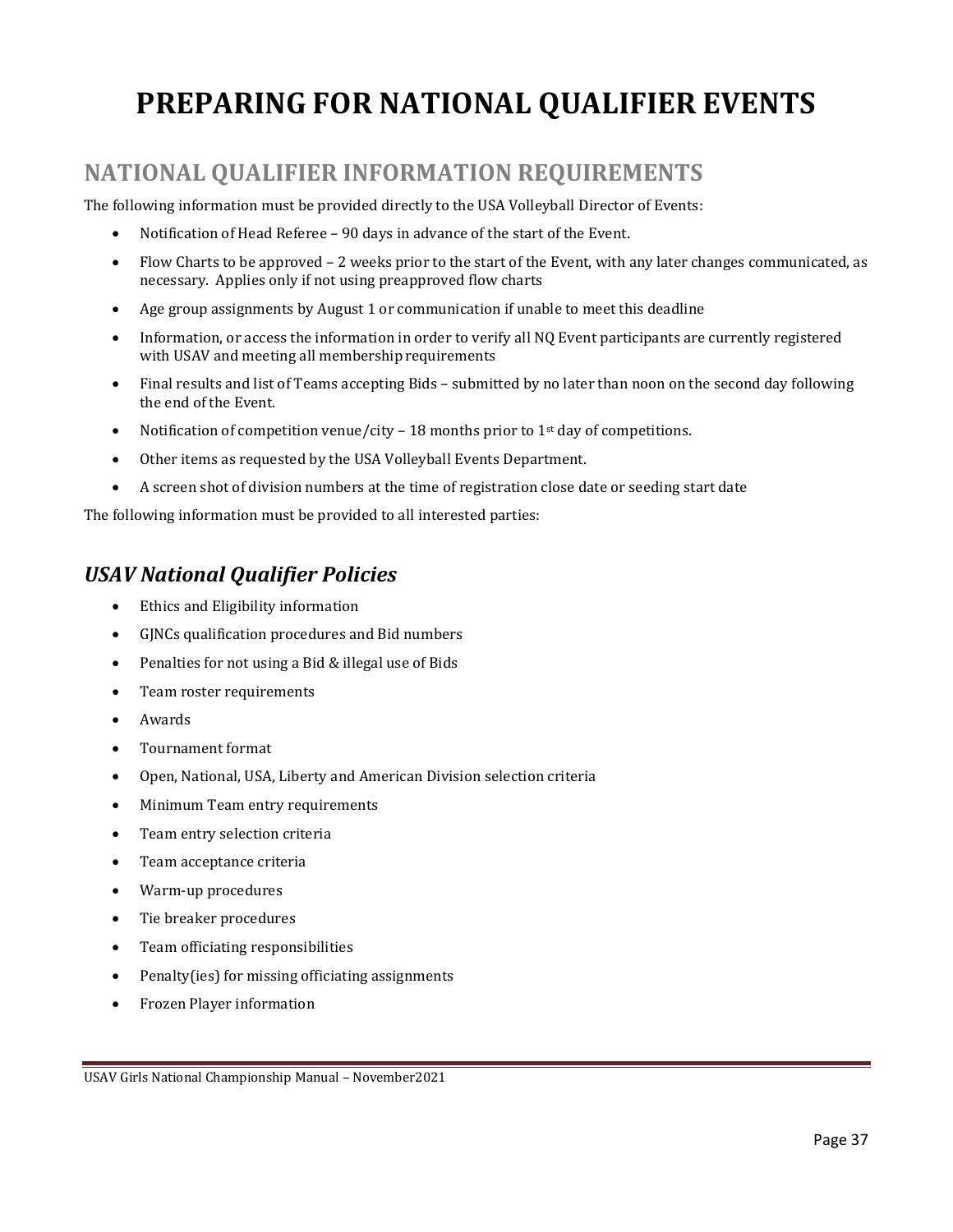#### <span id="page-42-0"></span>*Tournament Information*

- Process and deadlines for submitting Tournament entry fees, forms, Seeding and any other required entry application information.
- USAV Events Department recommends that the entry deadline date for NQ Events be no earlier than February  $1<sup>st</sup>$  of the current year, or 45 days prior to the first day of competition, whichever is earlier.
- The number of Teams that will be accepted for all age divisions in the current season's NQ Event.
- Team check in procedures, including procedures for Teams arriving late.
- Coaches' meeting information, if one is scheduled.
- Refund Policy.
- Tournament play schedule.
- Format description.
- Round-to-round advancement (flow chart).

#### <span id="page-42-1"></span>**RECOMMENDED FACILITY SPACE REQUIREMENTS**

It is recommended that a NQ have minimum space for:

- 24 Teams each in the Open Divisions, as well as the 11 & 12 National Divisions, 12 & 13 USA Divisions, and 13-18 Liberty;
- 64 Teams each in the 14's 18's USA and American Divisions; and
- 48 Teams in the 12 and 13 American and National Divisions.
- Competition conducted in four-Team pools, with no more than two (2) pools or thirteen (13) Matches scheduled on one (1) court in one day.

All facilities must conform to the safety guidelines in the current USAV Domestic Competition Regulations.

# <span id="page-42-2"></span>**EQUIPMENT REQUIREMENTS**

All courts must meet minimum court quality and size standards as stated in the current USAV Domestic Competition Regulations. Officials will enforce USAV National Rules and ground rules.

#### <span id="page-42-3"></span>**EVENT STAFF MEMBERSHIP REQUIREMENTS**

All adults contracted by the QD as onsite NQ Event staff within the NQ Event must be verified by the QD as having a current, cleared USAV-approved membership, a cleared background screen and be SafeSport trained.

# <span id="page-42-4"></span>**Athletic Trainers**

All NQ tournaments are required to provide certified athletic trainers during the course of the event. It is recommended that one trainer be assigned to each facility if more than one facility is used to conduct the tournament. Trainers must provide proof of liability insurance coverage to the Tournament Director. It is recommended that the trainers also provide proof of their current certifications. It is also required that any self-employed/independent trainer be background screened and SafeSport trained.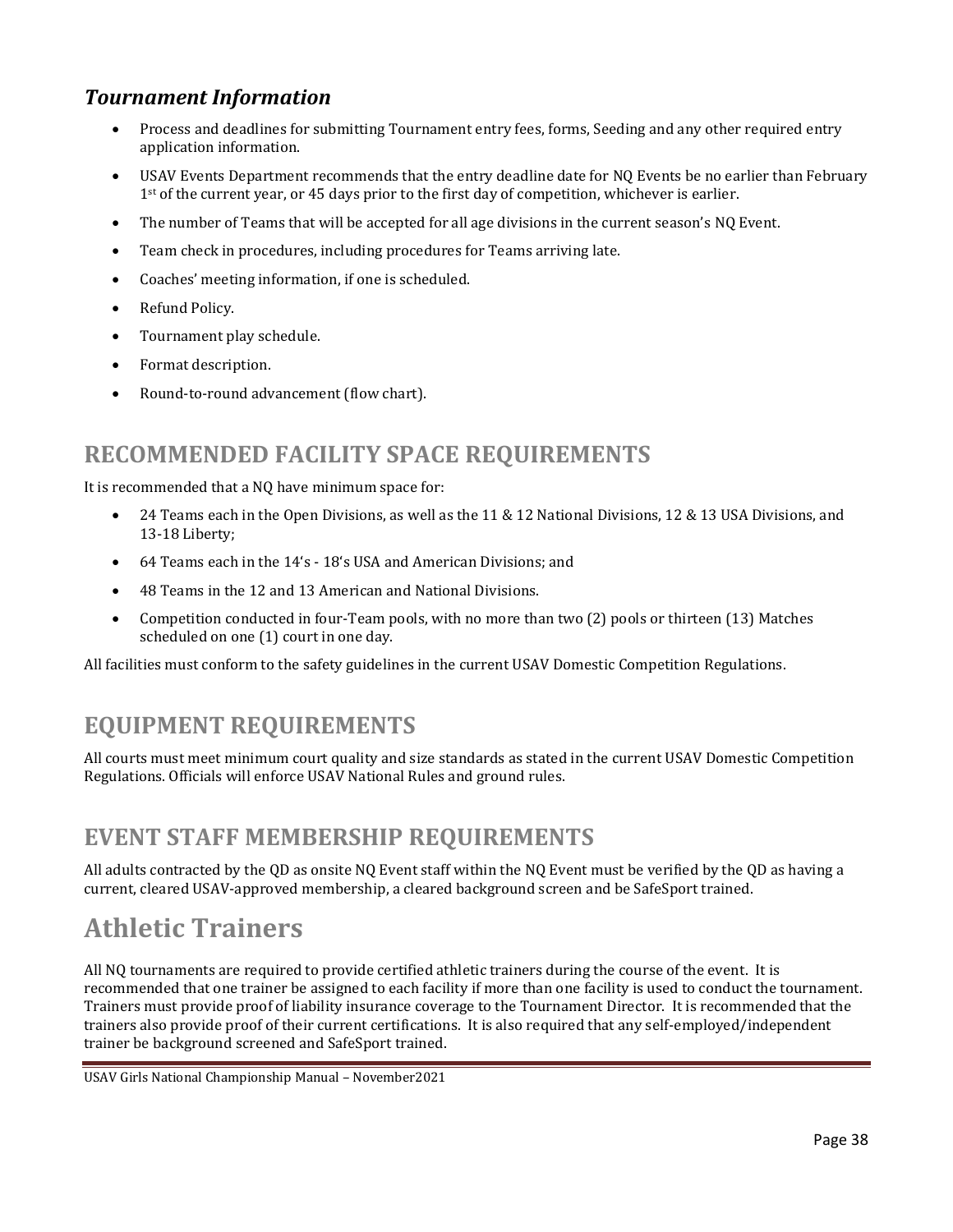Please provide each trainer with copies of the Incident Report Form. They must be filled out and sent to USAV at the conclusion of the event.

## <span id="page-43-0"></span>**ONLINE REGISTRATION AND RESULTS REPORTING REQUIREMENTS**

Online Team entry registration systems used by all NQs will have the same fields as specified by the USAV Events Department. Fields required are: division, final finishes, club name, team name and team code. A head-to-head report maybe requested by the USAV Events Department. All Team participant data and competition results, regardless of division, must be able to be exported in a sequence determined by the USAV Events Department to allow for seamless importing. Required fields and reporting sequence of these fields will be communicated to the ODs by December  $31^{st}$ of the year leading into the current Qualifier season.

- Registration records need to be made available two (2) weeks prior to the start of the Event (or two (2) weeks prior to the start of the respective weekends if Event is held over multiple weekends), and again after the conclusion of the Event.
- Reported results used for Seeding will be made accessible to USAV, all Coaches, Club Directors or Club Representatives upon request.

Final Event competition results must be made available to USAV in a format requested by the USAV Events Department no later than two (2) days upon completion of the Event.

#### <span id="page-43-1"></span>**REFUND AND WITHDRAWAL POLICY**

For Teams accepted into an Event, each NQ will set its own refund policy and clearly state the policy in its entry information.

These policies apply to all Teams denied entry into an NQ that have completed the entry requirements:

- A Team that is denied entry either because there are too many Teams for a division, or because there are too few Teams for a division and the division is being eliminated, will receive a full refund of its entry fee.
- If the division a Team applies to is combined with applicants in one or more other divisions to make a division different from the one the Team applied for, that Team will have the option to play in the new division or withdraw from the NQ with a full refund of its entry fee.
- The NQ will notify any Teams affected by an elimination or combination of divisions within 24 hours of the entry deadline.

# <span id="page-43-2"></span>**OFFICIALS**

The NQ will appoint a head official(s) for the Tournament, who will be part of the Protest Committee. The head official(s) will instruct all officials to enforce the rules outlined in the USAV Domestic Competition Regulations. All Match officials must be FULL MEMBERS of an RVA of USA Volleyball and verified as having a current, cleared USAVapproved background screen and be SafeSport trained.

### <span id="page-43-3"></span>**USAV ARBITRATOR**

USAV will appoint at least one (1) Arbitrator per city, per weekend, to perform duties specified solely by USAV during the NQ. The final number of arbitrators assigned to an Event will be as deemed necessary by the QD and the USAV Director of Events.

The NQ will be responsible for the following:

• Providing, at no cost, credentials for the Arbitrator(s) to all venues and meeting space involved with the NQ Event.

USAV Girls National Championship Manual – November2021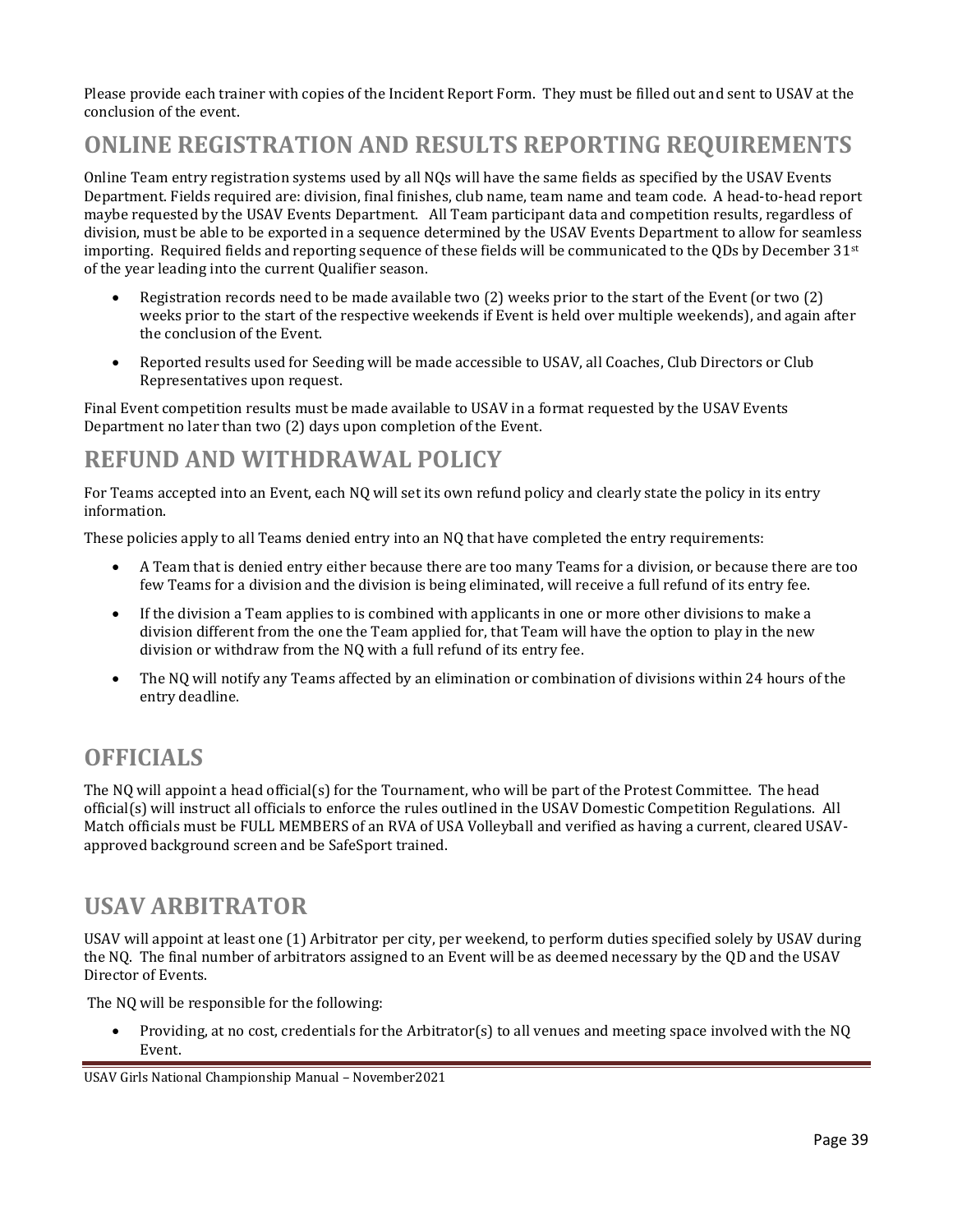- Providing, at no cost, parking passes for the Arbitrator(s) at all venues if needed.
- Providing, at no cost, internet access for the Arbitrator(s) in the main venue during the hours of competition.
- Providing assistance to USAV in arranging a hotel room for the Arbitrator(s) at a property in as close proximity to the main venue, such room cost shall be comped by the NQ unless no comp rooms are available at which point the cost of the room will be at the expense of USAV.

All other expenses of the Arbitrator(s) shall be the responsibility of USAV.

# <span id="page-44-0"></span>**USAV EVALUATOR**

USAV may appoint up to one (1) person of their choice to perform evaluation duties (Evaluator) specified solely by USAV during the NQ. NQs will cooperate with the Arbitrator in preparation of a summary and evaluative report on the NQ Event.

The QD will be responsible for the following:

- Providing, at no cost, credentials for the Evaluator to all venues and meeting space involved with the NQ.
- Providing, at no cost, parking passes for the Evaluator at all venues if needed.
- Providing, at no cost, internet access for the Evaluator in the main venue during the hours of competition.
- Providing assistance to USAV in arranging a hotel room for the Evaluator at a property in as close proximity to the main venue, such room cost to be at the expense of USAV.

All other expenses of the Evaluator shall be the responsibility of USAV.

The USAV Director of Events will provide a copy of the evaluation and recommendations to the QD and the USAV CEO within 90 days after the conclusion of the NQ.

### <span id="page-44-1"></span>**USAV BRANDING**

As a nationally Sanctioned Event, each NQ has certain a level of responsibility to, in cooperation with USAV, promote the USAV brand within, and in relation to, the Event.

USAV will provide a high-resolution logo, approved formats, and guidelines to the NQs by October 1 of each year, or as required due to a change in the logo. All use of the USAV logo requires prior written approval, which will not be unreasonably withheld or delayed.

The NQ will provide USAV a high-resolution Event logo, approved formats, and guidelines for use by October 1 of each year, or as required due to a change in the logo.

The following are basic levels of branding required of the NQ:

Place the USAV NQ logo in a stand-alone format on the NQ web site, as well as other mobile and digital presentations of the NQ Event.

Include the USAV logo, where the NQ Event logo is used, in basic formats for emails, printed materials and other mass communications for the NQ Event.

Prominently display, with approval by both parties, all USAV provided banners and signage.

Include the current USAV logo on any NQ newly produced signage each year.

Use of at least two (2) pop-up banners (provided by USAV). Each NQ is to supply a high-resolution logo of its Event.

Display the USAV NQ logo on the NQ entry unit of the main hall

USAV Girls National Championship Manual – November2021